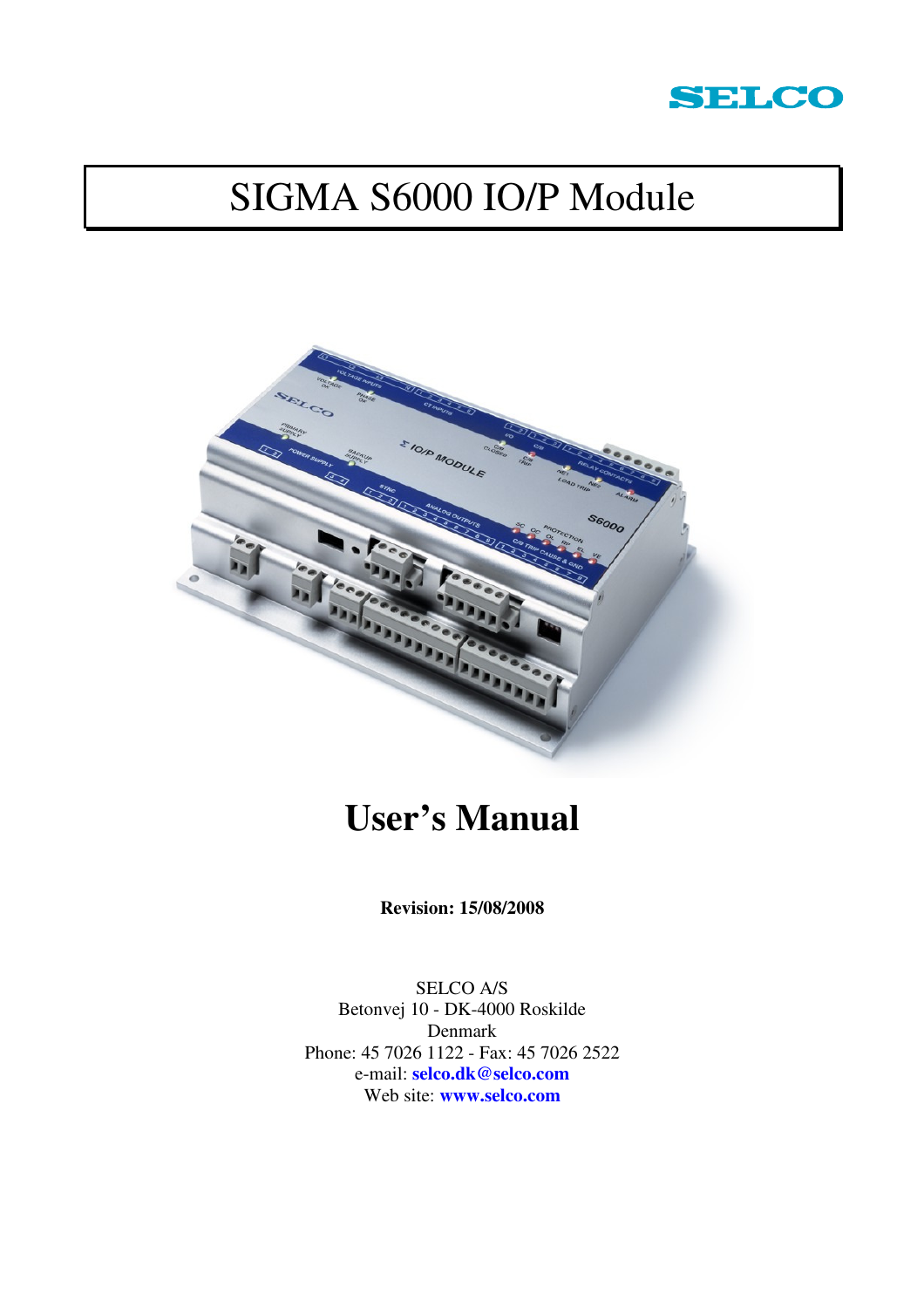## **Table of Contents**

| 1              |                    |  |
|----------------|--------------------|--|
| $\overline{2}$ |                    |  |
| 3              |                    |  |
| 3.1            |                    |  |
|                |                    |  |
|                | 3.1.1<br>3.1.2     |  |
|                | 3.1.3              |  |
|                | 3.1.3.1            |  |
|                | 3.1.3.2            |  |
|                | 3.1.3.3            |  |
|                | 3.1.4.1            |  |
|                | 3.1.4.2            |  |
|                | 3.1.4.3            |  |
|                |                    |  |
|                | 3.1.5.1            |  |
|                | 3.1.5.2<br>3.1.5.3 |  |
|                |                    |  |
|                | 3.1.7              |  |
| 3.2            |                    |  |
|                | 3.2.1              |  |
|                | 3.2.1.1            |  |
|                | 3.2.1.2            |  |
|                | 3.2.1.3            |  |
|                | 3.2.1.4            |  |
|                | 3.2.1.5            |  |
|                | 3.2.2.1            |  |
|                | 3.2.2.2            |  |
|                | 3.2.2.3            |  |
|                | 3.2.2.4            |  |
|                | 3.2.2.5            |  |
|                |                    |  |
| 3.4            |                    |  |
| 4              |                    |  |
| 4.1            |                    |  |
| 5              |                    |  |
| 6              |                    |  |
| 6.1            |                    |  |
|                | 6.1.1              |  |
|                | 6.1.2              |  |
| 6.2            |                    |  |
| 6.3            |                    |  |
|                |                    |  |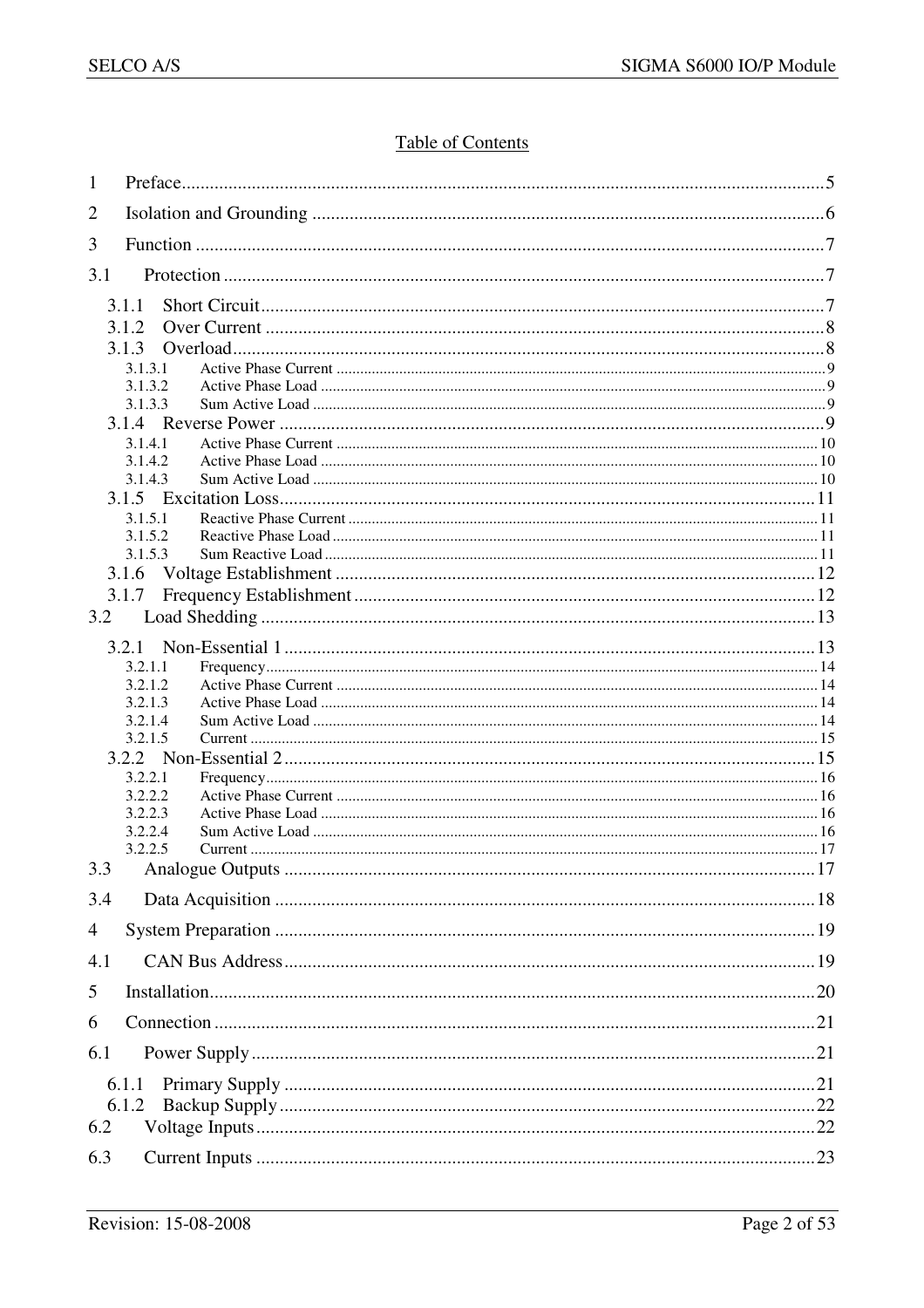| 6.4    |  |
|--------|--|
| 6.5    |  |
| 6.5.1  |  |
| 6.5.2  |  |
| 6.6    |  |
| 6.7    |  |
| 6.7.1  |  |
| 6.7.2  |  |
| 6.7.3  |  |
| 6.8    |  |
| 6.9    |  |
| 6.9.1  |  |
| 6.9.2  |  |
| 6.9.3  |  |
| 6.9.4  |  |
| 6.9.5  |  |
| 6.9.6  |  |
| 6.9.7  |  |
| 6.9.8  |  |
| 6.9.9  |  |
| 6.9.10 |  |
| 6.9.11 |  |
| 6.9.12 |  |
| 6.9.13 |  |
| 6.9.14 |  |
| 6.9.15 |  |
| 6.9.16 |  |
| 6.10   |  |
| 6.11   |  |
|        |  |
| 6.12.1 |  |
| 6.12.2 |  |
| 6.12.3 |  |
| 7      |  |
| 7.1    |  |
| 7.2    |  |
| 7.2.1  |  |
| 7.2.2  |  |
| 7.2.3  |  |
| 7.2.4  |  |
| 7.2.5  |  |
| 7.2.6  |  |
| 7.2.7  |  |
|        |  |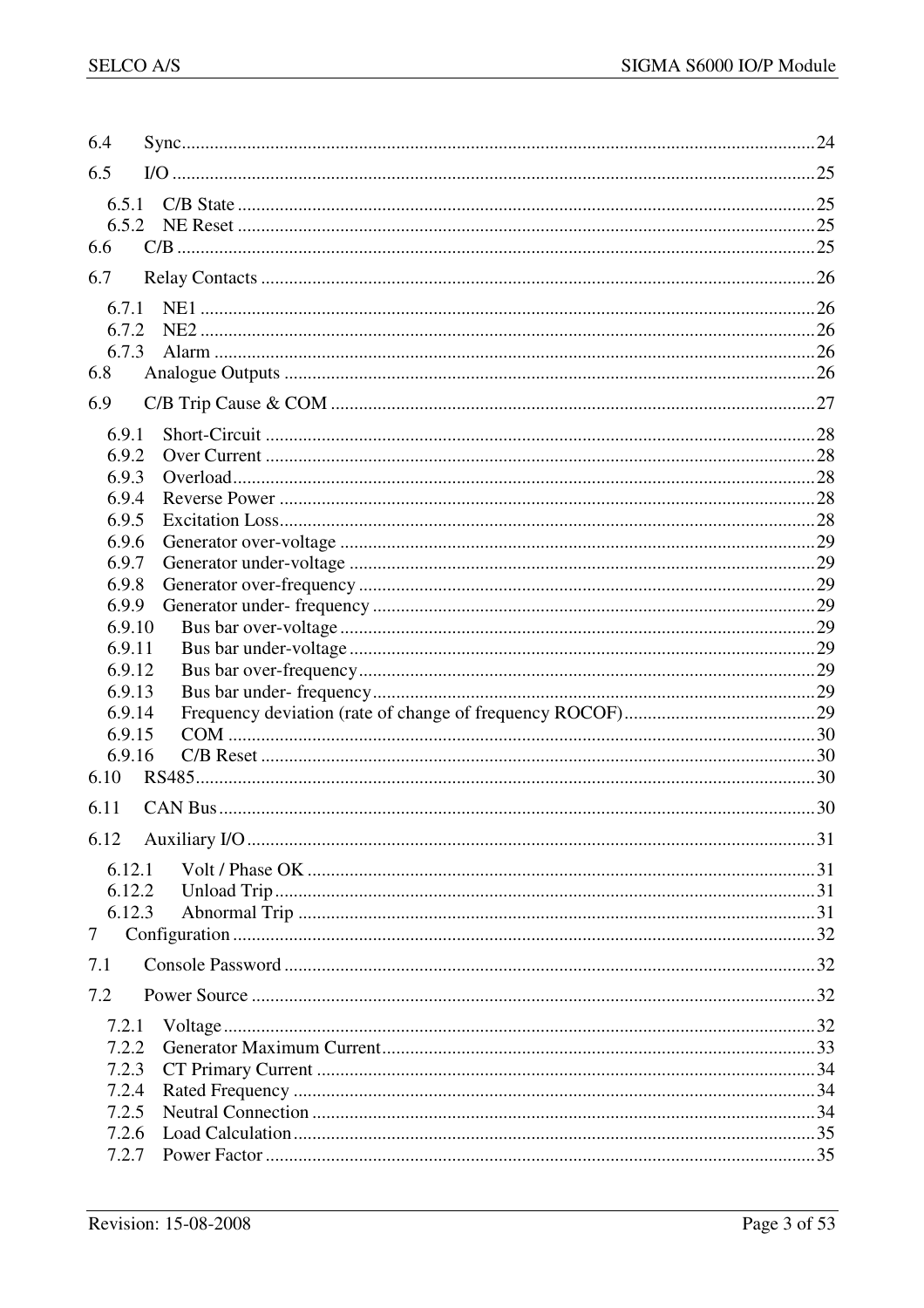| 7.3   |  |
|-------|--|
| 7.4   |  |
| 7.4.1 |  |
| 7.4.2 |  |
| 7.4.3 |  |
| 7.4.4 |  |
| 7.4.5 |  |
| 7.4.6 |  |
| 7.4.7 |  |
| 7.5   |  |
| 7.5.1 |  |
| 7.5.2 |  |
| 7.6   |  |
| 7.6.1 |  |
| 7.6.2 |  |
| 7.6.3 |  |
| 7.6.4 |  |
| 7.6.5 |  |
| 7.6.6 |  |
| 7.7   |  |
| 7.8   |  |
| 7.8.1 |  |
| 7.8.2 |  |
| 7.8.3 |  |
| 7.9   |  |
| 7.10  |  |
| 8     |  |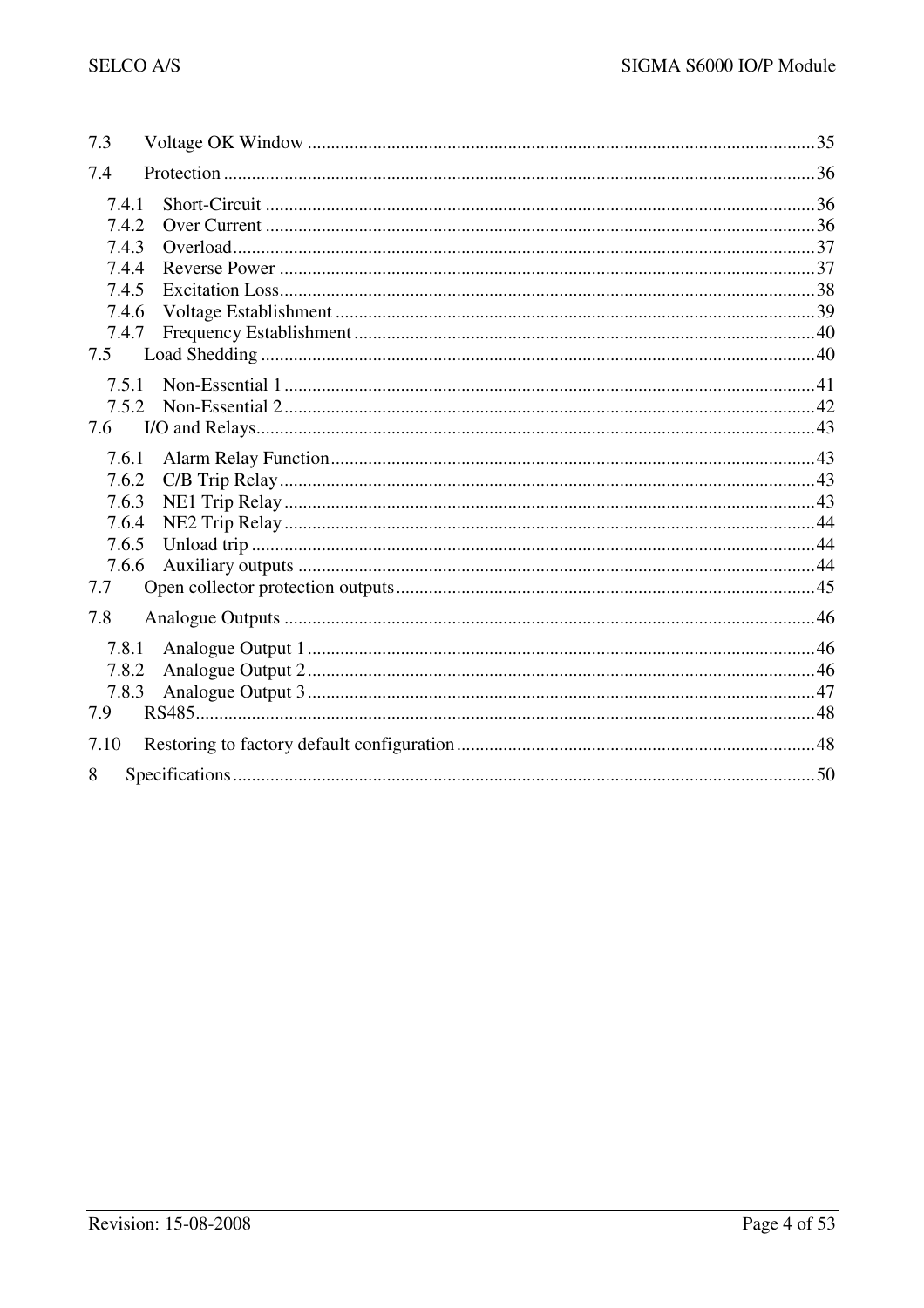## **1 Preface**

The SELCO SIGMA S6000 IO/P module provides integrated protection, load shedding and programmable analogue outputs. The S6000 module also includes data acquisition capabilities for all parameters related to the three phased power source. Furthermore the S6000 module works as the interface to the SELCO SIGMA S6100 S/LS module, which adds the functionality of frequency stabilization, voltage stabilization, voltage matching, check/automatic synchronization and active/reactive load sharing. Finally the S6000 provides the basic parameters required by the SELCO SIGMA S6600/S6610 Power Manager.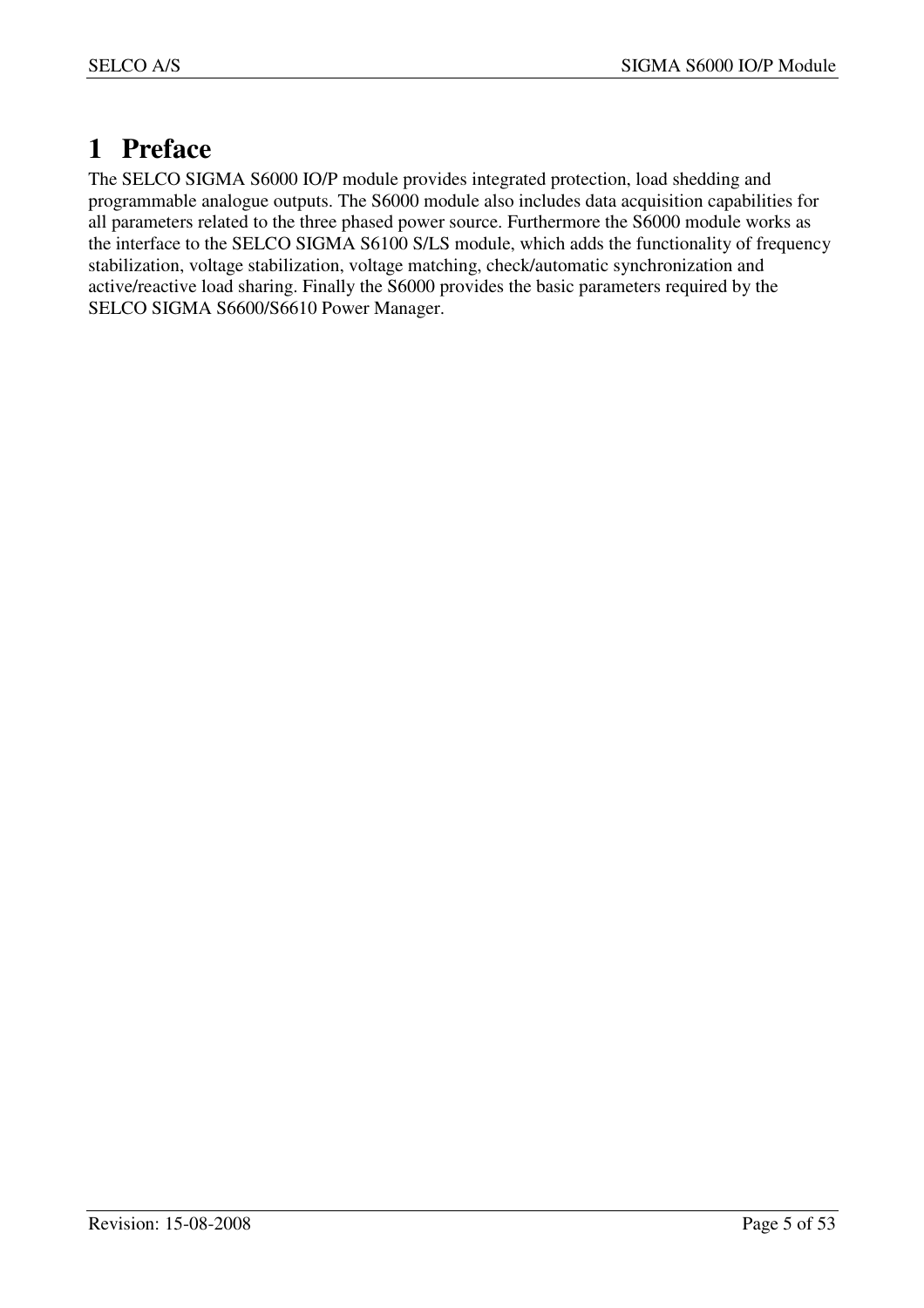## **2 Isolation and Grounding**

In marine installations ground and common reference (COM) should not be connected together. In a ship installation the hull is the "ground". Connecting any of the COM connections on any of the modules within a SIGMA system to ground (hull) or switchboard chassis may cause instability within the system.

One, and only one, COM connection should to be made between SIGMA modules. This is preferably the COM connection of the CAN bus.

The Primary and Backup 24 VDC supplies are isolated from the remaining electronics of the module and therefore also from the common reference (COM). The negative poles of the 24 VDC supplies can be connected to the common reference (COM), provided that the either one, or both supplies serves as references for auxiliary relays driven by SIGMA open collector outputs. In this case the supplies negative poles should not be connected to ground (hull) or switchboard chassis.

As a general rule:

- 1. COM terminals should not be connected to ground (hull) or switchboard chassis.
- 2. Negative poles of the primary and back-up supplies should not be connected to ground (hull) or switchboard chassis.
- 3. Negative poles of the primary and back-up supplies and COM can be connected together, provided that the negative poles of the primary and back-up supplies are not connected to ground (hull) or switchboard chassis.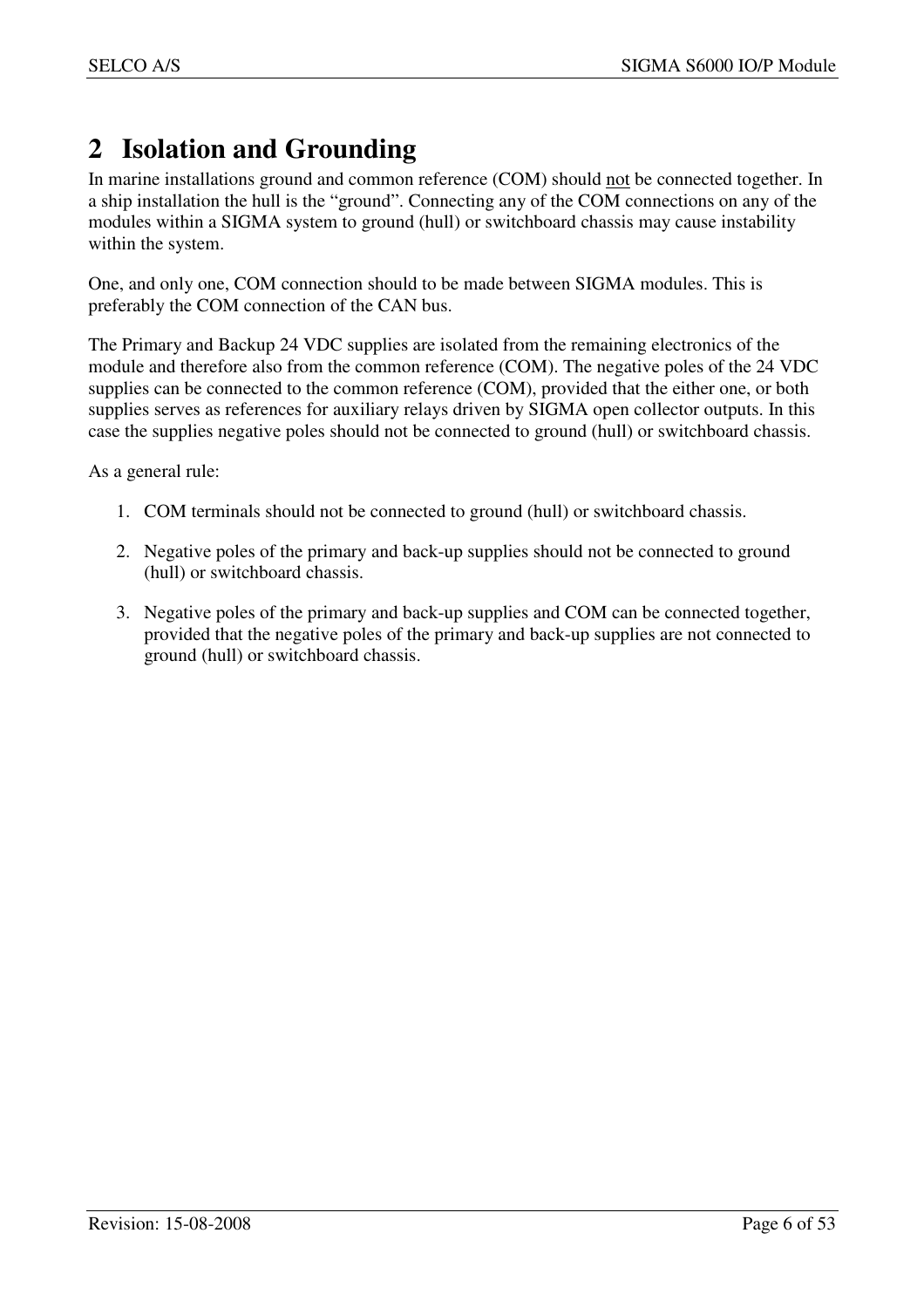## **3 Function**

The S6000 module provides integrated protection, load shedding (trip of non-essential loads), analogue outputs and data acquisition for a three phased power source.

## **3.1 Protection**

The S6000 module includes a total of six programmable definite time protection functions. Each one of these six protection functions can be configured with a trip level, a delay and mode of operation. Selected protection functions include two trip levels (low and high). The protection operates on RMS readings sampled over one or four periods (depending on the rated frequency).

Six LED's on the front, one dedicated to each protection function, provides visual information on the status of the integrated protection system. A protection LED will start flashing the moment the trip level of the related protection function is exceeded (to indicate level pick-up). The LED will continue flashing while the delay is counting, provided that the parameter stays within the critical area. The C/B Trip relay trips if the level is exceeded for the full duration of the delay, in which case the protection LED will change to steady light. Otherwise the delay is automatically reset and the LED is turned off.

A dedicated digital output (open collector) is provided for each of the six protection function. Each open collector output can be configured to operate as a pre-alarm for the related protection function. Alternatively the outputs are simply activated when the circuit breaker is tripped (to indicate the cause). The function depends on whether or not the pre-alarm delay has been configured. The LED and output of a triggering protection function will stay active until reset. Reset is done by an external input (C/B RESET) or from the optional S6500, S6600 or S6610 modules.

The main purpose of the S6000 module is to protect the power source by tripping the circuit breaker. The circuit breaker is tripped through the built-in C/B trip relay. The C/B trip relay can be configured for normally de-energized or normally energized operation.

## **3.1.1 Short Circuit**

The short circuit protection function (SC protection) can be enabled or disabled. If enabled, the SC protection will trip the circuit breaker in case a short circuit is detected between any one of the three phases of the power source. The SC protection will always act on the highest of the three currents measured among the three phases.

$$
I_1 \qquad I_2 \qquad I_3
$$

The trip level is configured as a percentage according to the generator maximum current (GENMAXCUR) specified in the configuration.

The open collector output is activated after the pre-alarm delay has passed (if configured). The trip signal will be issued if the critical level is exceeded continuously for the duration of the main delay. Both delays are configured in milliseconds.

$$
I_1 \cdot I_2 \cdot I_3 \rangle \frac{Level \cdot GENMAXCUR}{100}
$$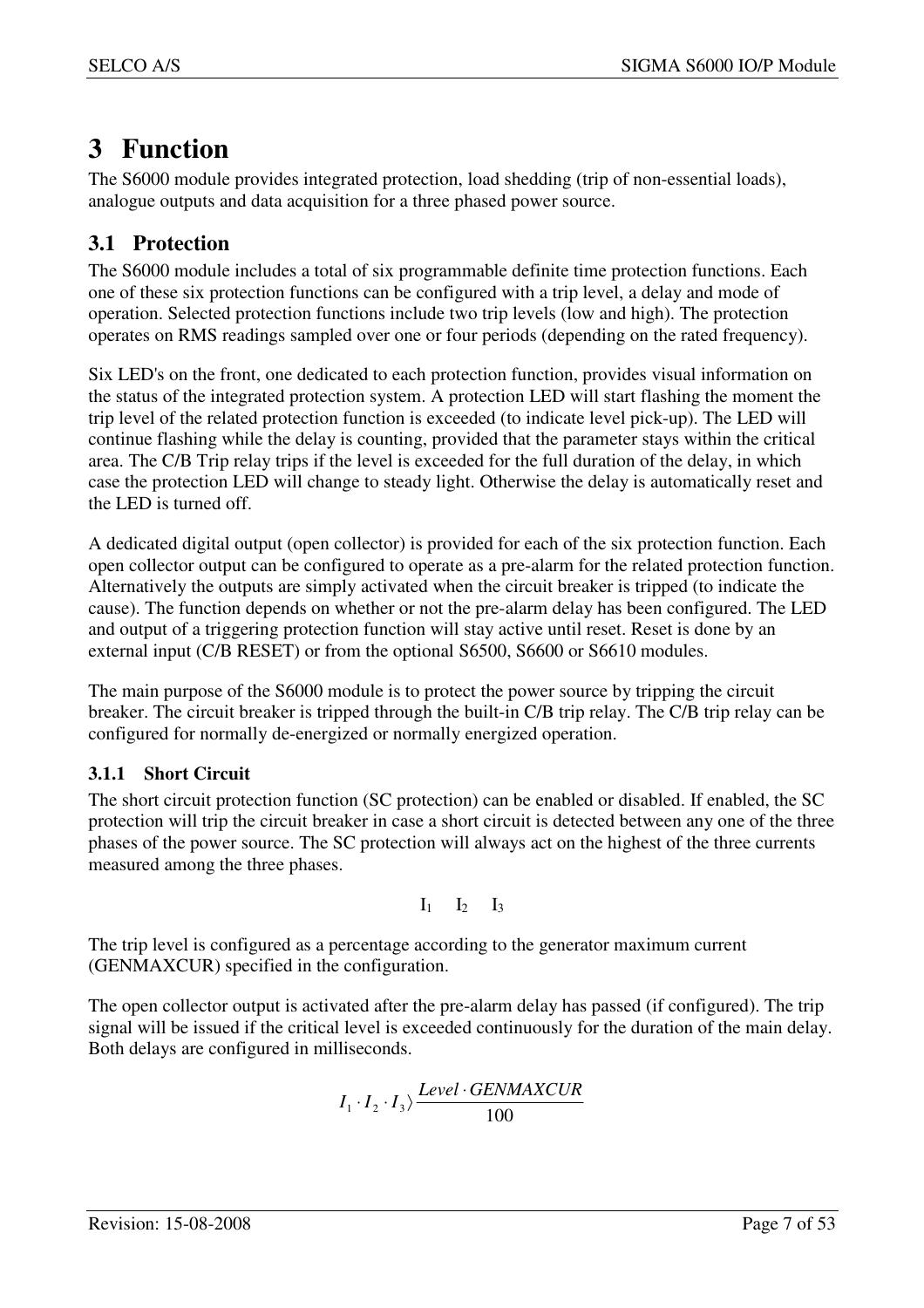The SC LED provides local status information, while the SC open collector output can be used for remote signalling.

The short circuit protection works in a similar way to the over current protection. However, the short circuit function operates on higher currents within a shorter time frame.

**Please note that most marine classification societies also requires the installation of a discrete isolated short-circuit relay (such as the SELCO T2300). This is to provide perfect and total redundancy on this very important protection function.** 

#### **3.1.2 Over Current**

The over current protection function (OC protection) can be enabled or disabled. If enabled, the OC protection will trip the circuit breaker in case excessive current is detected in any one of the three phases. The OC protection will always act on the highest of the three currents measurements.

 $I_1$   $I_2$   $I_3$ 

The trip level is configured as a percentage according to the generator maximum current (GENMAXCUR) specified within the system configuration.

The open collector output is activated after the pre-alarm delay has passed (if configured). The trip signal will be issued if the critical level is exceeded continuously for the duration of the main delay. Both delays are configured in seconds.

$$
I_1 \, or \, I_2 \, or \, I_3 \rangle \frac{Level \cdot GENMAXCUR}{100}
$$

The OC LED provides local status information, while the OC open collector output can be used for remote signalling.

The over current protection works in a similar way to the short circuit protection, however over current operates on lower currents within a longer time frame.

#### **3.1.3 Overload**

The overload protection function (OL protection) can be enabled or disabled. If enabled, the OL protection will trip the circuit breaker in case of excessive active current or active load. The configuration determines the mode of operation (active current or active load). However, the active load modes are only available when the S6000 module has connection to neutral and is configured to measure active load as Watt (as opposed to Ampere).

The OL protection can either act on the highest of the three parameters (active current or load in each individual phase) or it can act on the sum of active loads (e.g. the load indicated on the switchboard kW meter).

The open collector output is activated after the pre-alarm delay has passed (if configured). The trip signal will be issued if the critical level is exceeded continuously for the duration of the main delay. Both delays are configured in seconds.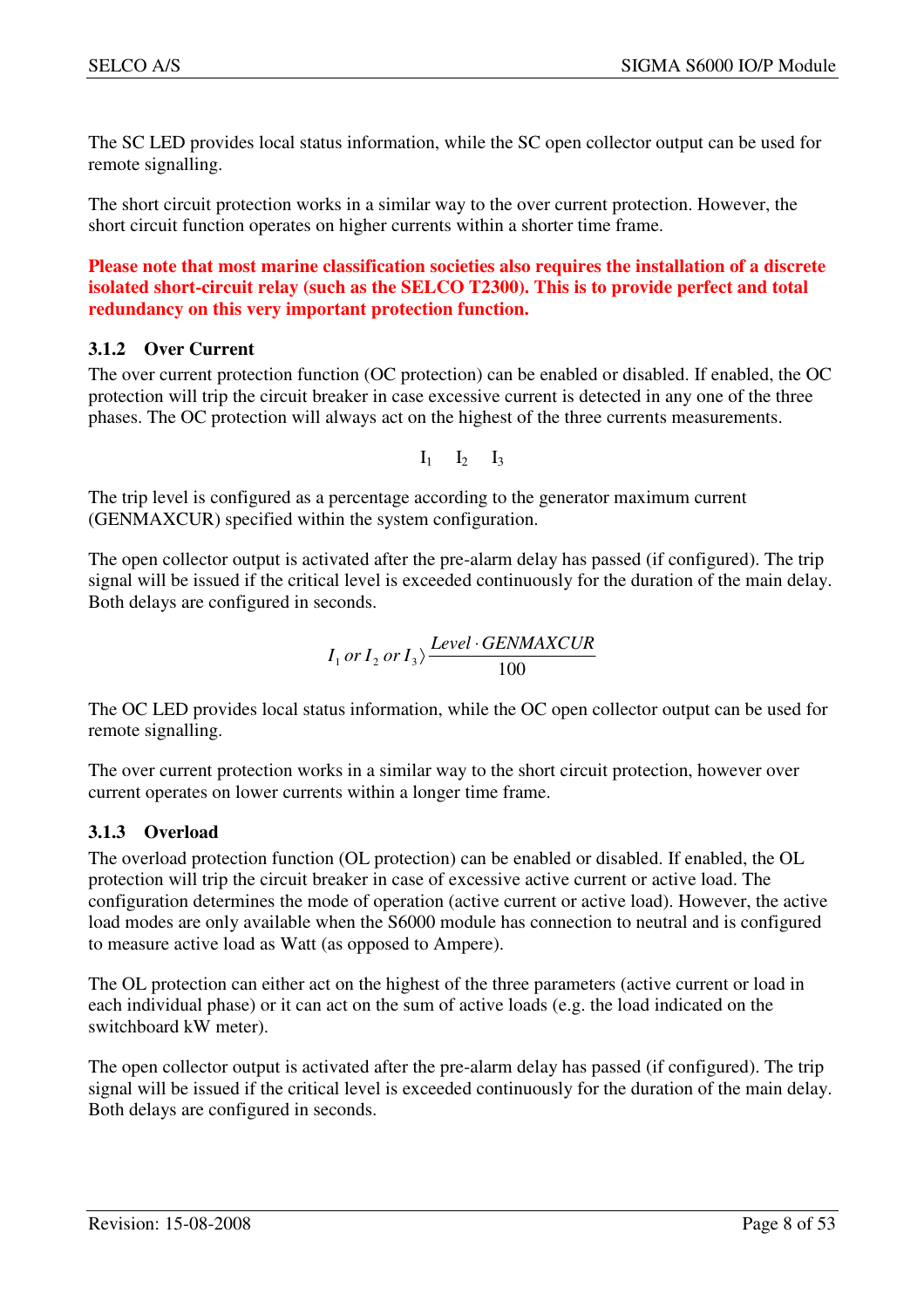The OL LED provides localized status information, while the OL open collector output can be used for remote signalling.

#### **3.1.3.1 Active Phase Current**

The S6000 module will calculate each component of active currents as follows (active current mode).

 $IAct_1 = I_1 \times \text{Cos } \varphi$   $IAct_2 = I_2 \times \text{Cos } \varphi$   $IAct_3 = I_3 \times \text{Cos } \varphi$ 

The trip level is defined as a percentage of the generators maximal current (in one phase). Please note that the reference is expressed by the preconfigured power factor.

$$
I_{ACT_1} \, or \, I_{ACT_2} \, or \, I_{ACT_3} \rangle \frac{Level \cdot GENMAXCUR}{100}
$$

#### **3.1.3.2 Active Phase Load**

The components of active loads will be calculated as shown below (active load mode).

 $P_1 = U_{1N}$  x  $I_1$  x Cos  $\varphi$   $P_2 = U_{2N}$  x  $I_2$  x Cos  $\varphi$   $P_3 = U_{3N}$  x  $I_3$  x Cos  $\varphi$ 

The trip level is defined as a percentage of the generators phase capacity. Please note that the reference is expressed by the preconfigured power factor.

$$
P_1 \text{ or } P_2 \text{ or } P_3 \rangle \frac{\left( \text{Level} \cdot \left( \frac{NOMVOLT}{\sqrt{3}} \right) \cdot \text{GENMAXCUR} \cdot \text{PF} \right)}{100}
$$

#### **3.1.3.3 Sum Active Load**

The sum of active loads will be calculated by the sum of the individual active load components.

$$
P = P_1 + P_2 + P_3 = (U_{1N} \times I_1 \times \text{Cos } \varphi) + (U_{2N} \times I_2 \times \text{Cos } \varphi) + (U_{3N} \times I_3 \times \text{Cos } \varphi)
$$

The trip level is configured as a percentage according to the generators capacity. Please note that the reference is expressed by the preconfigured power factor.

$$
P\rangle \frac{\left(Level \cdot \left(3\left(\frac{NOMVOLT}{\sqrt{3}}\right) \cdot GENMAXCUR \cdot PF\right)\right)}{100}
$$

#### **3.1.4 Reverse Power**

The reverse power protection function (RP protection) can be enabled or disabled. If enabled, the RP protection will trip the circuit breaker in case of "motoring", which occurs when current flows into instead of out of the generator. The configuration determines the mode of operation (active current or active load). However, the active load modes are only available when the S6000 module has connection to neutral and is configured to measure active load as Watt (as opposed to Ampere).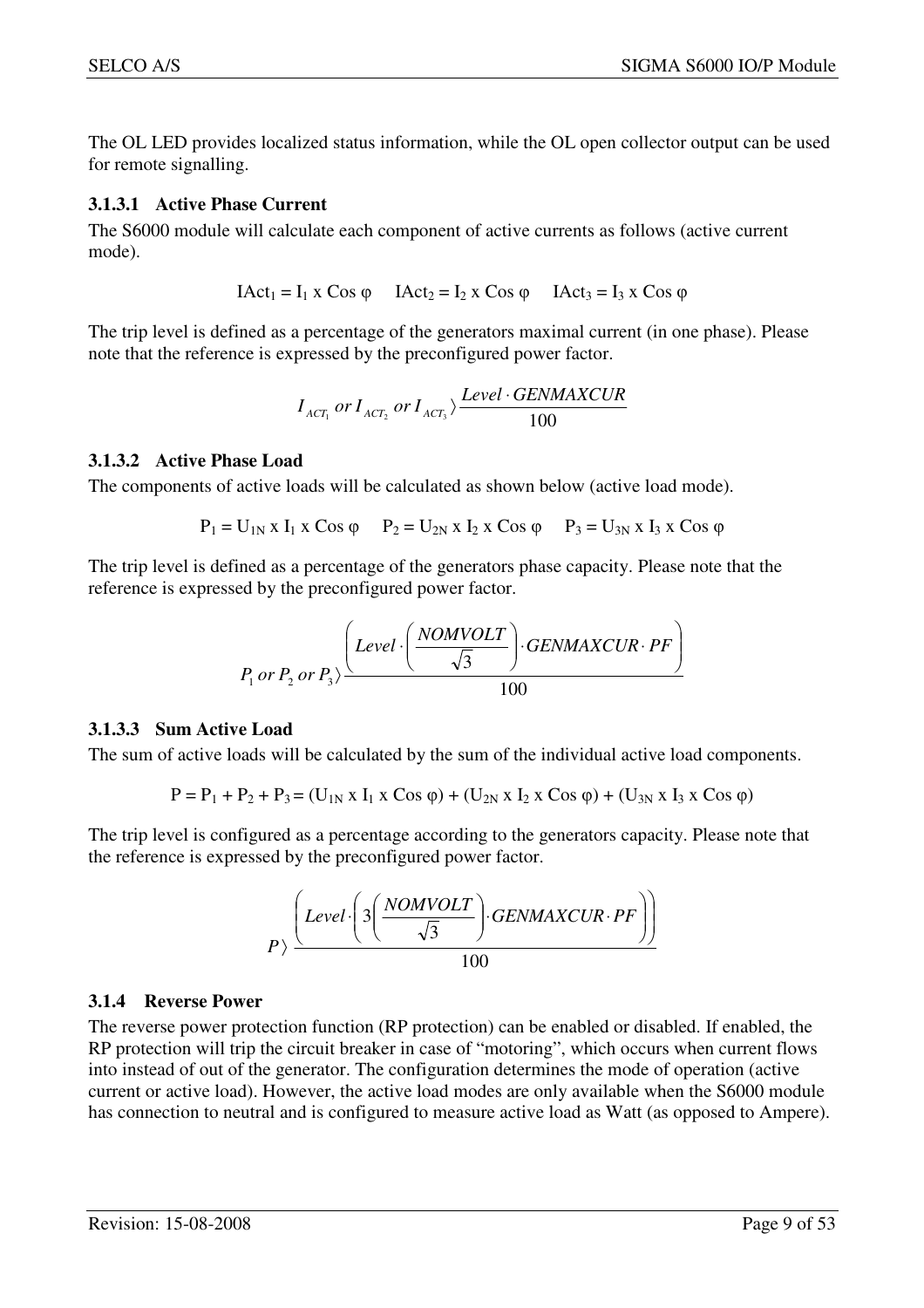The RP protection can either act on the lowest of the three parameters (active current or load in each individual phase) or it can act on the sum of active loads (e.g. the load indicated on the switchboard kW meter).

The open collector output is activated after the pre-alarm delay has passed (if configured). The trip signal will be issued if the critical level is exceeded continuously for the duration of the main delay. Both delays are configured in seconds.

The RP LED provides localized status information, while the RP open collector output can be used for remote signalling.

#### **3.1.4.1 Active Phase Current**

The S6000 module will calculate each component of active currents as follows (active current mode).

$$
IAct_1 = I_1 \times Cos \varphi \qquad IAct_2 = I_2 \times Cos \varphi \qquad IAct_3 = I_3 \times Cos \varphi
$$

The trip level is defined as a percentage of the generators maximal current (in one phase). Please note that the reference is expressed by the preconfigured power factor.

$$
I_{ACT_1} \, or \, I_{ACT_2} \, or \, I_{ACT_3} \rangle \frac{Level \cdot GENMAXCUR \cdot PF}{100}
$$

#### **3.1.4.2 Active Phase Load**

The components of active loads will be calculated as shown below (active load mode).

$$
P_1 = U_{1N} \times I_1 \times \text{Cos } \varphi
$$
  $P_2 = U_{2N} \times I_2 \times \text{Cos } \varphi$   $P_3 = U_{3N} \times I_3 \times \text{Cos } \varphi$ 

The trip level is defined as a percentage of the generators phase capacity. Please note that the reference is expressed by the preconfigured power factor.

$$
P_1 \text{ or } P_2 \text{ or } P_3 \rangle \frac{\left(Level \cdot \left(\frac{NOMVOLT}{\sqrt{3}}\right) \cdot GENMAXCUR \cdot PF\right)}{100}
$$

#### **3.1.4.3 Sum Active Load**

The sum of active loads will be calculated by the sum of the individual active load components.

$$
P = P_1 + P_2 + P_3 = (U_{1N} \times I_1 \times \text{Cos } \varphi) + (U_{2N} \times I_2 \times \text{Cos } \varphi) + (U_{3N} \times I_3 \times \text{Cos } \varphi)
$$

The trip level is configured as a percentage according to the generators capacity. Please note that the reference is expressed by the preconfigured power factor.

$$
P\rangle \frac{\left(Level \cdot \left(3\left(\frac{NOMVOLT}{\sqrt{3}}\right) \cdot GENMAXCUR \cdot PF\right)\right)}{100}
$$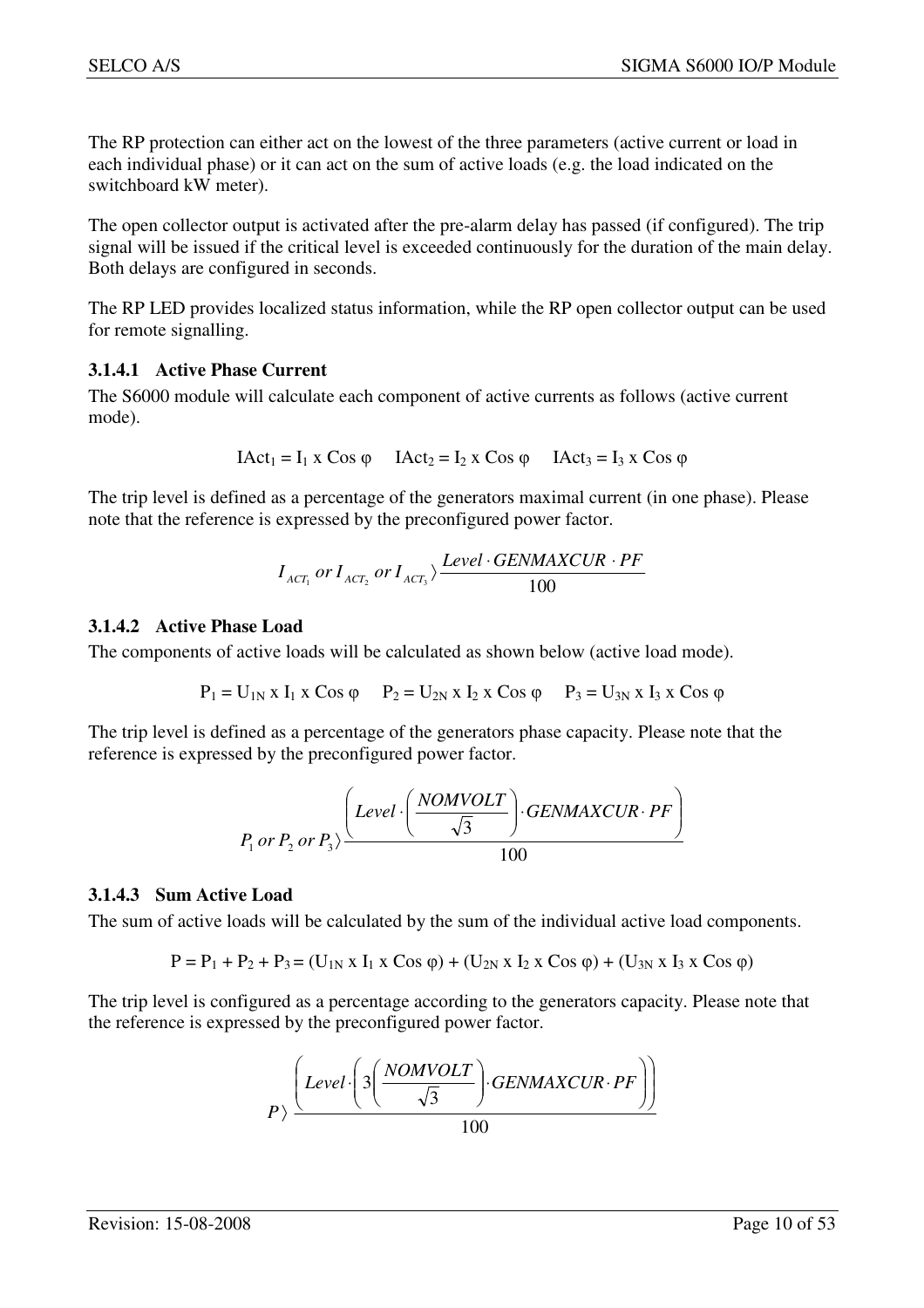## **3.1.5 Excitation Loss**

The excitation loss protection function (EL protection) can be enabled or disabled. If enabled, the EL protection will trip the circuit breaker in case of reverse reactive current or power, which occurs if the generator looses its excitation. The configuration determines the mode of operation (reactive current or reactive load). However, the reactive load modes are only available when the S6000 module has connection to neutral and is configured to measure reactive load as VAr (as opposed to Ampere).

The EL protection can either act on the lowest of the three parameters (reactive current or load in each individual phase) or it can act on the sum of reactive loads (e.g. the load indicated on the switchboard kVAr meter).

The open collector output is activated after the pre-alarm delay has passed (if configured). The trip signal will be issued if the critical level is passed continuously for the duration of the main delay. Both delays are configured in seconds.

The EL LED provides localized status information, while the EL open collector output can be used for remote signalling.

#### **3.1.5.1 Reactive Phase Current**

The S6000 module will calculate each component of reactive currents as follows (reactive current mode).

IReact1 = I1 x Sin φ IReact2 = I2 x Sin φ IReact3 = I3 x Sin φ

The trip level is defined as a percentage of the generators maximal current (in one phase). Please note that the reference is expressed by the preconfigured power factor.

$$
I\operatorname{Re} act_1 \ or \ I\operatorname{Re} act_2 \ or \ I\operatorname{Re} act_3 \langle \ \frac{(Level \cdot GENMAXCUR \cdot SIN(A\cos(PF)))}{100}
$$

#### **3.1.5.2 Reactive Phase Load**

The components of active loads will be calculated as shown below (active load mode).

$$
Q_1 = U_{1N} \times I_1 \times Sin \varphi
$$
  $Q_2 = U_{2N} \times I_2 \times Sin \varphi$   $Q_3 = U_{3N} \times I_3 \times Sin \varphi$ 

The trip level is defined as a percentage of the generators phase capacity. Please note that the reference is expressed by the preconfigured power factor.

$$
Q_1 \text{ or } Q_2 \text{ or } Q_3 \langle \frac{\left(Level \cdot \left( \frac{NOMVOLT}{\sqrt{3}}\right) \cdot GENMAXCUR \cdot SIN(A\cos(PF)) \right)}{100}
$$

#### **3.1.5.3 Sum Reactive Load**

The sum of reactive loads will be calculated by the sum of the individual active load components.

$$
Q = Q_1 + Q_2 + Q_3 = (U_{1N} \times I_1 \times Sin \varphi) + (U_{2N} \times I_2 \times Sin \varphi) + (U_{3N} \times I_3 \times Sin \varphi)
$$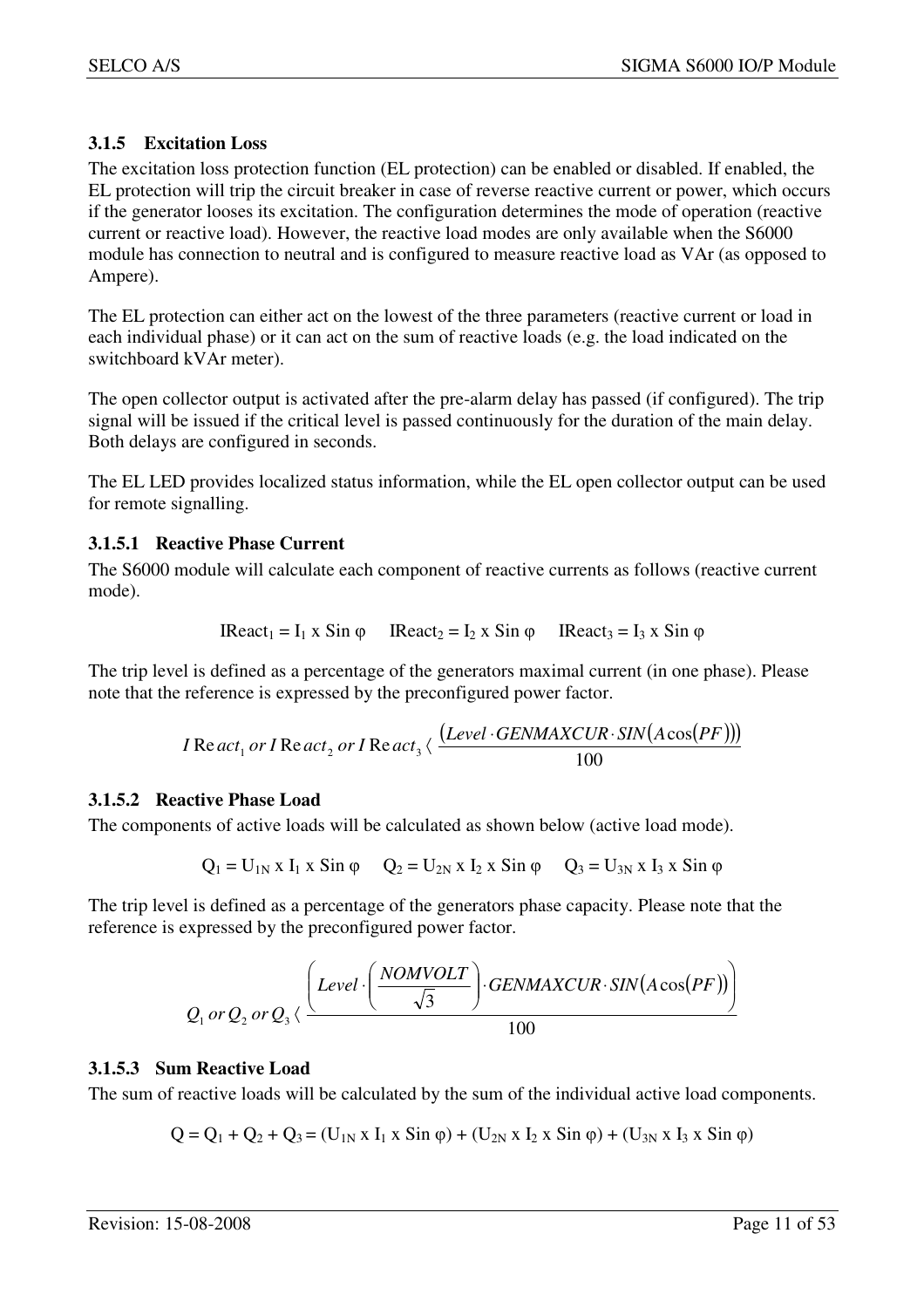The trip level is configured as a percentage according to the generators capacity. Please note that the reference is expressed by the preconfigured power factor.

$$
Q\left(\frac{Level \cdot \left(3\left(\frac{NOMVOLT}{\sqrt{3}}\right) \cdot GENMAXCUR \cdot SIN(A\cos(PF))\right)\right)}{100}
$$

#### **3.1.6 Voltage Establishment**

The voltage establishment protection function (VE protection) can be enabled or disabled. If enabled the VE protection will trip the circuit breaker in case the phase-phase voltages between any of the three phases becomes either too low or too high. The VE protection will act on the lowest or the highest of the three phase-phase voltage measurements, depending on whether the low or the high level is passed.

$$
U_{12}\hspace{0.1cm}U_{23}\hspace{0.1cm}U_{31}
$$

The trip level is configured as a percentage according to the nominal phase-phase voltage specified within the system configuration.

$$
U_{12} \, or \, U_{23} \, or \, U_{31} \langle \frac{Lower \, Level \cdot NOMVOLT}{100}
$$

And

$$
U_{12}\,or\,U_{23}\,or\,U_{31}\,\rangle\frac{\textit{Upper Level}\cdot\textit{NOMVOLT}}{100}
$$

The open collector output is activated after the pre-alarm delay has passed (if configured). The trip signal will be issued if the critical level is exceeded continuously for the duration of the main delay. Both delays are configured in seconds.

The VE LED provides localized status information, while the VE open collector output can be used for remote signalling.

#### **3.1.7 Frequency Establishment**

The frequency establishment protection function can be enabled or disabled. If enabled the frequency establishment protection will trip the breaker in case the generator frequency becomes either too low or too high. This function is only active when the circuit breaker is closed.

f

The trip level is configured as a percentage according to the rated frequency specified within the system configuration of the related S6000 module.

$$
f \, \langle \frac{Lower \, Level \cdot RATEREQ}{100}
$$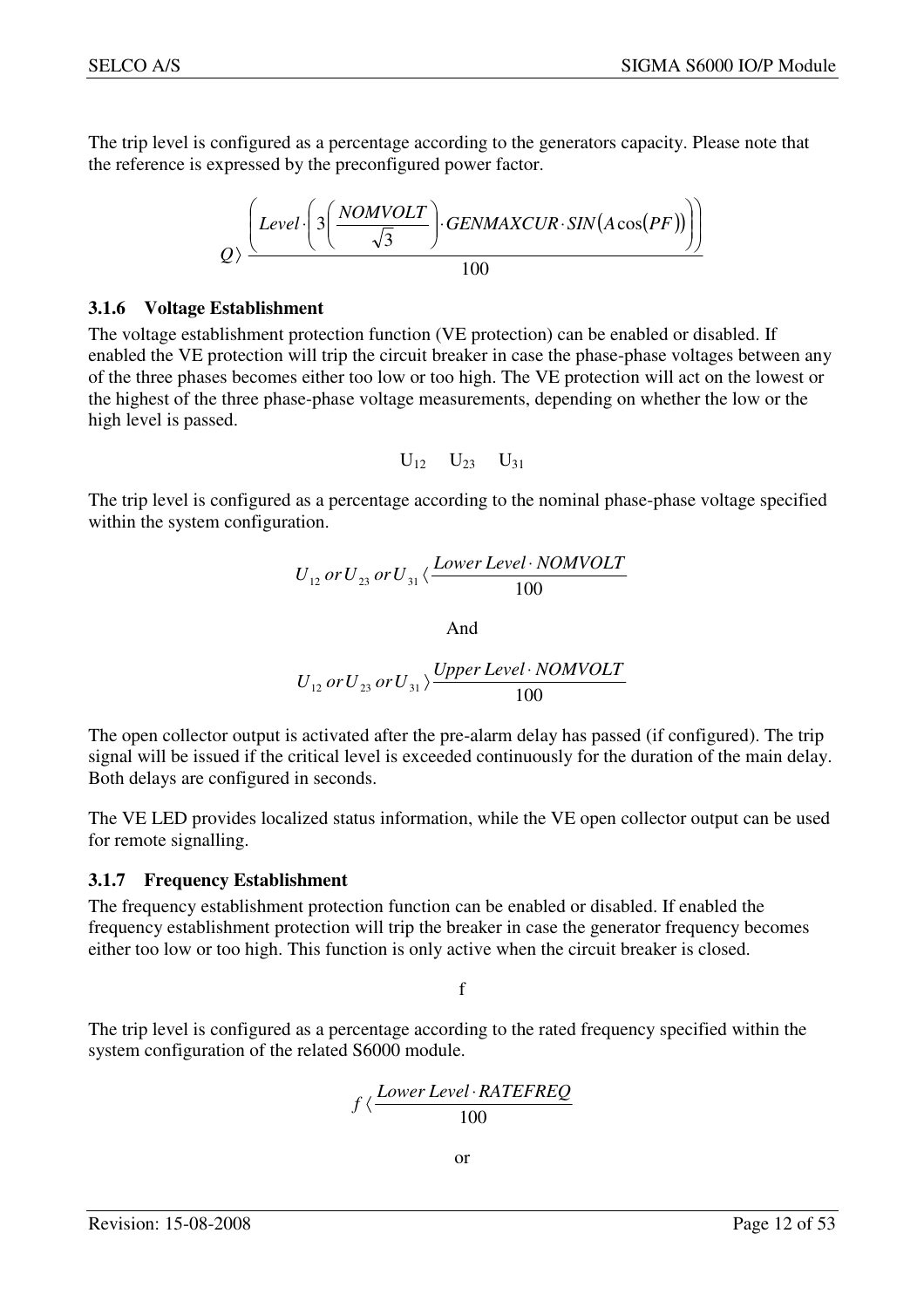100 *f*  $\rangle$  *Lower Level* · *RATEFREQ* 

The delay is configured in seconds. Trip will occur only if the low or the high critical level is exceeded continuously for the duration of the delay.

## **3.2 Load Shedding**

The IO/P module includes load shedding (load depending trip of non-essential loads) on two independent levels. The load shedding function can be configured to operate either on low frequency, high load or high current. The two load shedding functions can be configured individually with regard to trip level, delay, relay function and mode of operation.

When in load or current mode, the two load trip functions operate much like definite time protection functions (e.g. the OL protection function).

Two front folio LEDs, one dedicated to each load trip function, provide information on the status of the load shedding system. A load trip LED will start flashing the moment the trip level of the related function is exceeded (to indicate level pick-up). The LED will continue flashing while the parameter remains within the critical area, provided that the delay has not passed. The dedicated relay is tripped and the LED changes to steady light if the parameter stays inside the critical area for the full duration of the delay. Otherwise the delay is reset and the LED is turned off.

A dedicated relay is provided for each of the two load trip functions. The LED of a triggering load trip function will stay active until reset manually. Reset is done by an external signal connected to the NE RESET input.

A dedicated relay is provided for each of the two load trip functions. Each relay can be configured for normally de-energized or normally energized operation. The relays can be configured to latch until reset or to automatically reset by hysteresis (second level for reset).

## **3.2.1 Non-Essential 1**

The first non-essential load trip function (NE1 load trip) can be enabled or disabled. If enabled, the NE1 load trip will trip the NE1 relay in case of low frequency, high active current/load or high current. When configured to trip on load or current, the NE1 load trip can either act on the highest of the three active current or load calculations (each individual phase component) or it can act on the sum of active load, which is typically indicated on the switch board kW meter. The configuration determines the mode of operation. However, the active load mode is only available when the S6000 module has connection to neutral.

The trip level is configured as a percentage according to nominal frequency, the generator maximum current or the power sources active capacity. The power source active capacity is calculated from generator maximum current and the nominal phase-phase voltage located within the system configuration. The delay is configured in seconds. The trip signal will be issued if the trip level is exceeded continuously for the duration of the delay.

The NE1 LED provides localized status information, while the NE1 relay can be used both for load trip and remote signalling.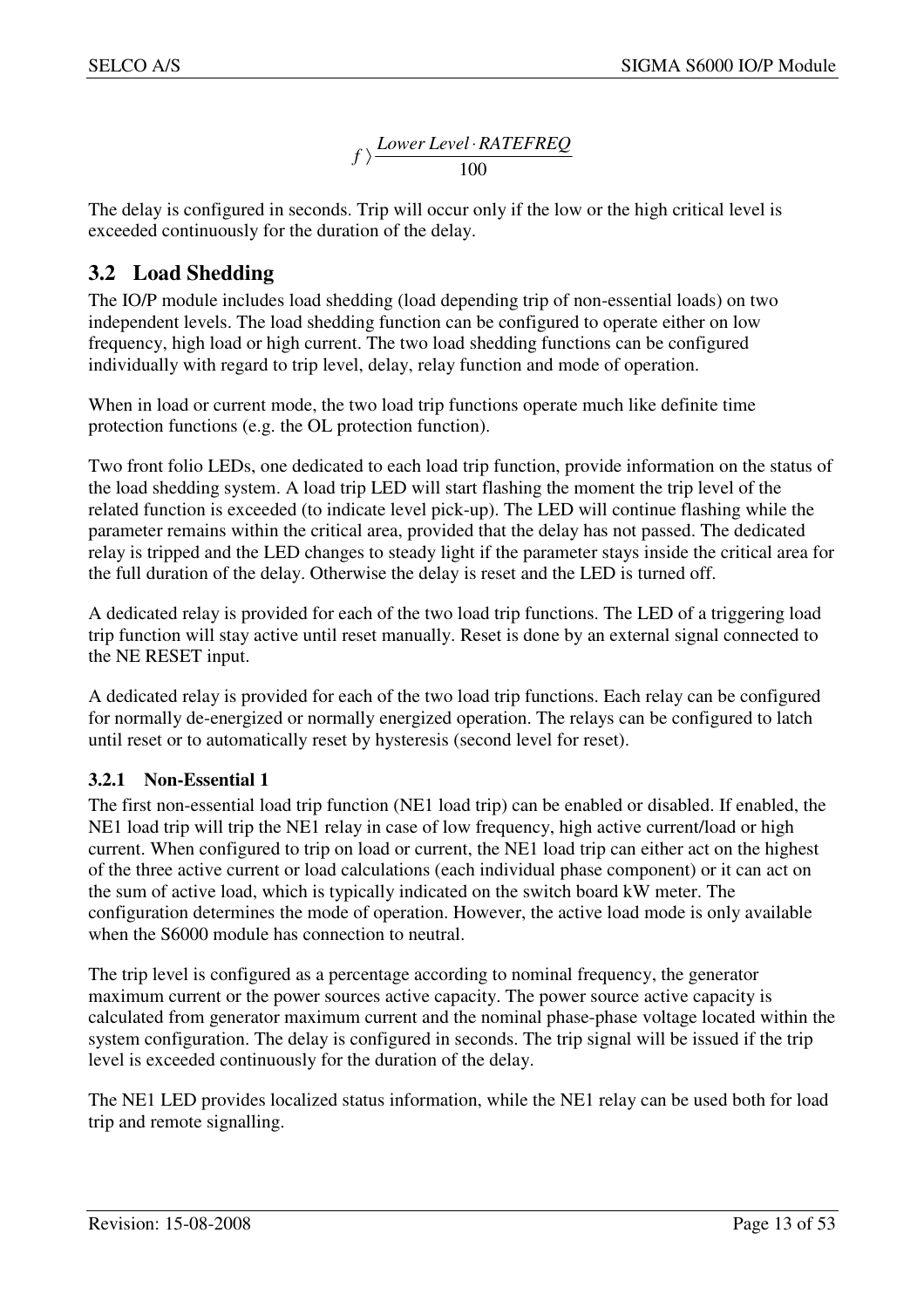The NE1 relay can be configured for latching or non-latching operation. Latching operation works with external reset through the NE reset input. In non-latching mode reset is done by use of a hysteresis. The hysteresis will cause the function to auto-reset when the parameter goes above/below then trip level minus the hysteresis.

#### **3.2.1.1 Frequency**

The S6000 will calculate the frequency to determine if it is low enough to trip the NE function.

f

The trip level is defined as a percentage of the generators rated frequency (RATEDFREQ).

$$
f \langle \frac{Level \cdot RATEREQ}{100}
$$

#### **3.2.1.2 Active Phase Current**

The S6000 module will calculate each component of active currents as follows (active current mode).

$$
IAct_1 = I_1 \times Cos \varphi \qquad IAct_2 = I_2 \times Cos \varphi \qquad IAct_3 = I_3 \times Cos \varphi
$$

The trip level is defined as a percentage of the generators maximal current (in one phase). Note that the reference is expressed by the preconfigured power factor.

$$
Hct_1 \text{ or } Hct_2 \text{ or } Hct_3 \rangle \frac{(Level \cdot GENMAXCUR \cdot PF)}{100}
$$

#### **3.2.1.3 Active Phase Load**

The components of active loads will be calculated as shown below (active load mode).

 $P_1 = U_{1N} x I_1 x \cos \varphi$   $P_2 = U_{2N} x I_2 x \cos \varphi$   $P_3 = U_{3N} x I_3 x \cos \varphi$ 

The trip level is defined as a percentage of the generators phase capacity. Note that the reference is expressed by the preconfigured power factor.

$$
P_1 \text{ or } P_2 \text{ or } P_3 \rangle \frac{\left(Level \cdot \left(\frac{NOMVOLT}{\sqrt{3}}\right) \cdot GENMAXCUR \cdot PF\right)}{100}
$$

#### **3.2.1.4 Sum Active Load**

The sum of active loads will be calculated by the sum of the individual active load components.

$$
P = P_1 + P_2 + P_3 = (U_{1N} \times I_1 \times \text{Cos } \varphi) + (U_{2N} \times I_2 \times \text{Cos } \varphi) + (U_{3N} \times I_3 \times \text{Cos } \varphi)
$$

The trip level is configured as a percentage according to the generators capacity. Note that the reference is expressed by the preconfigured power factor.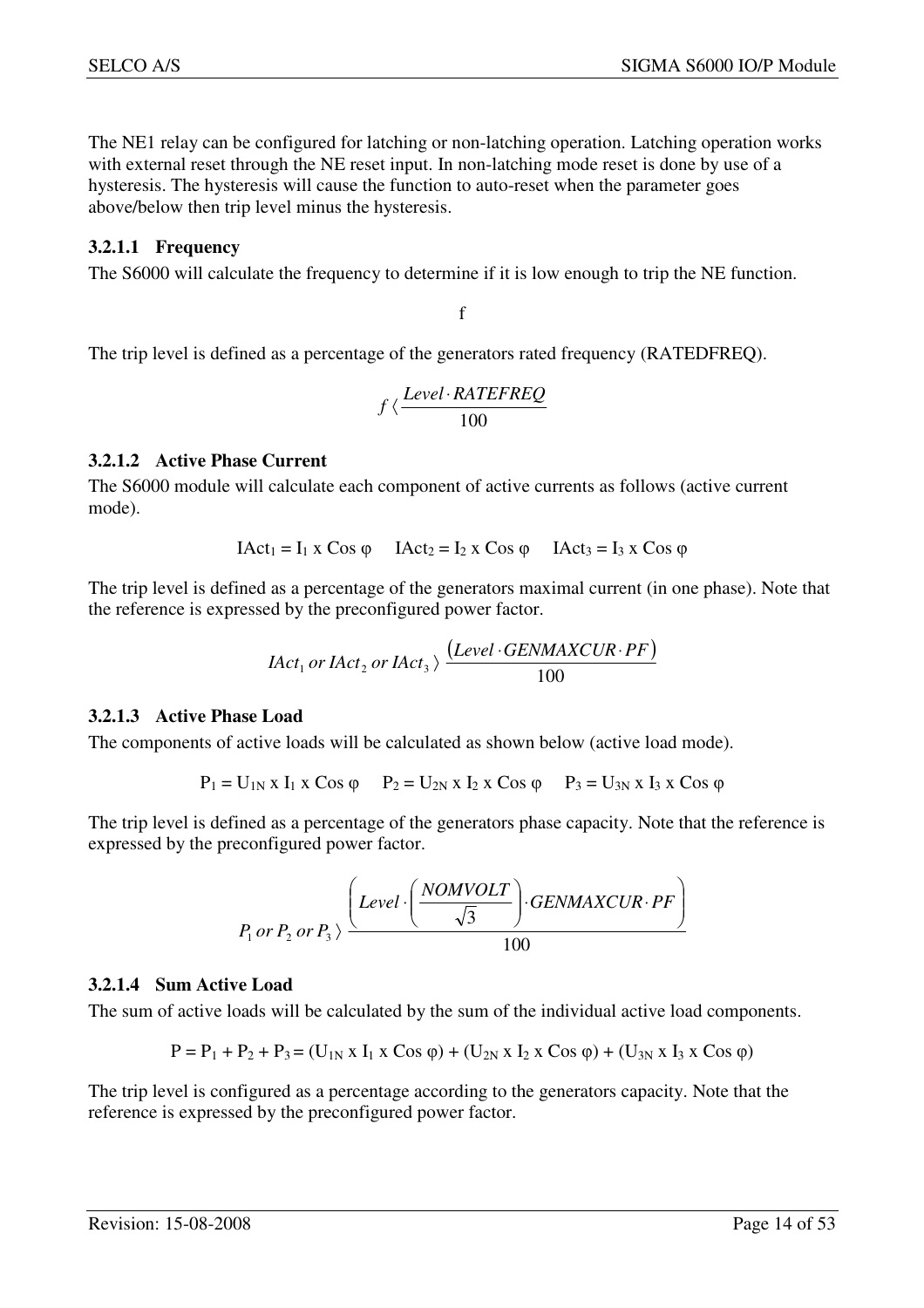$$
P\rangle \frac{\left(Level \cdot \left(3\left(\frac{NOMVOLT}{\sqrt{3}}\right) \cdot GENMAXCUR \cdot PF\right)\right)}{100}
$$

#### **3.2.1.5 Current**

The S6000 module will measure each component of currents as follows (current mode).

 $I_1$   $I_2$   $I_3$ 

The trip level is defined as a percentage of the generators maximal current (in one phase).

$$
I_1 \, or \, I_2 \, or \, I_3 \rangle \, \frac{(Level \cdot GENMAXCUR)}{100}
$$

The trip level is configured as a percentage according to nominal frequency, the generator maximum current or the power sources active capacity. The power source active capacity is calculated from the generator maximum current and the nominal phase-phase voltage located within the system configuration. The delay is configured in seconds. The trip signal will be issued if the trip level is exceeded continuously for the duration of the delay.

The NE1 LED provides localized status information, while the NE1 relay can be used both for load trip and remote signalling.

The NE1 relay can be configured for latching or non-latching operation.

#### **3.2.2 Non-Essential 2**

The second non-essential load trip function (NE2 load trip) can be enabled or disabled. If enabled, the NE2 load trip will trip the NE2 relay in case of low frequency, high active current/load or high current. When configured to trip on load or current, the NE2 load trip can either act on the highest of the three active current or load calculations (each individual phase component) or it can act on the sum of active load, which is typically indicated on the switch board kW meter. The configuration determines the mode of operation. However, the active load mode is only available when the S6000 module has connection to neutral.

The trip level is configured as a percentage according to nominal frequency, the generator maximum current or the power sources active capacity. The power source active capacity is calculated from generator maximum current and the nominal phase-phase voltage located within the system configuration. The delay is configured in seconds. The trip signal will be issued if the trip level is exceeded continuously for the duration of the delay.

The NE2 LED provides localized status information, while the NE2 relay can be used both for load trip and remote signalling.

The NE2 relay can be configured for latching or non-latching operation. Latching operation works with external reset through the NE reset input. In non-latching mode reset is done by use of a hysteresis. The hysteresis will cause the function to auto-reset when the parameter goes above/below then trip level minus the hysteresis.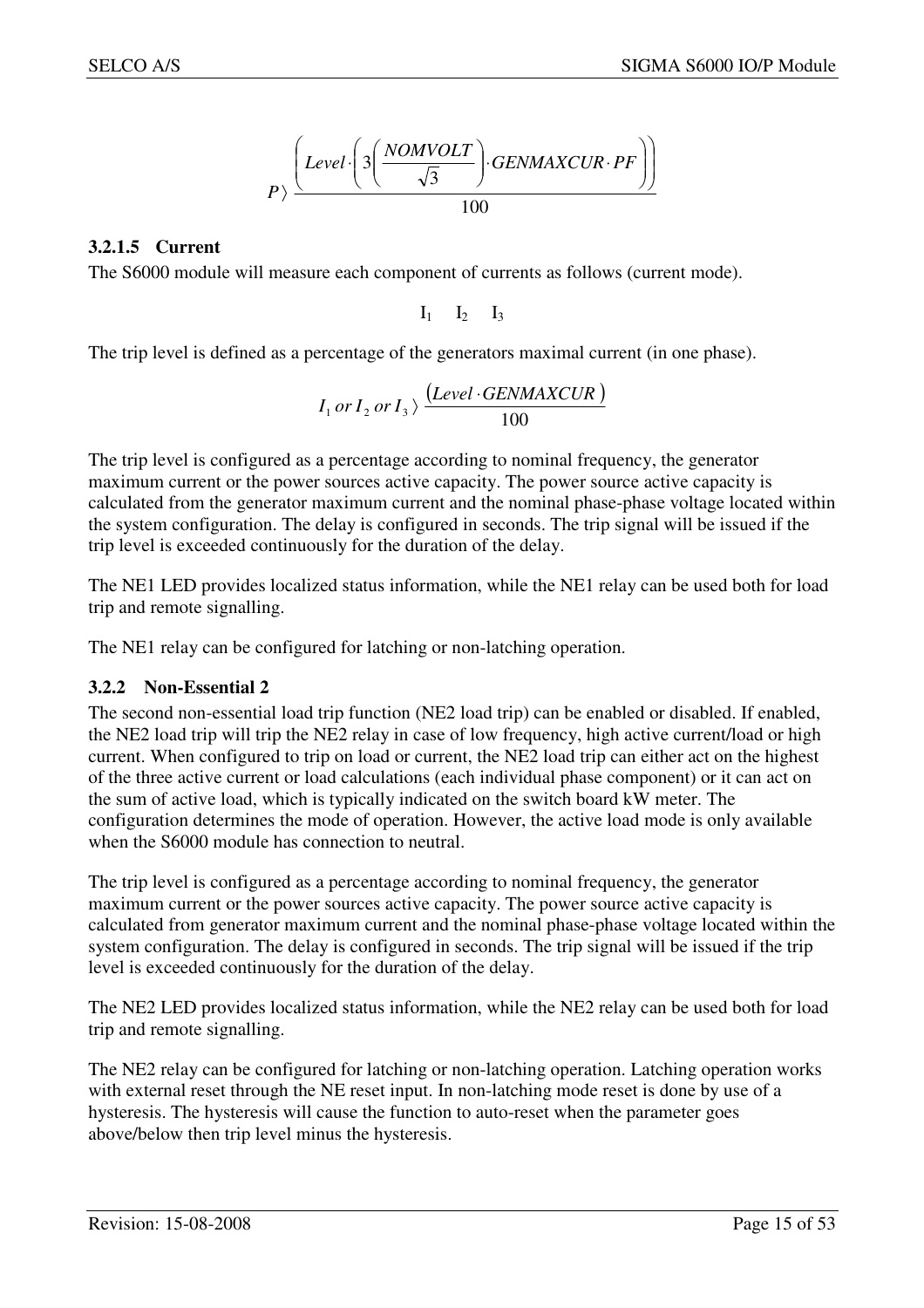#### **3.2.2.1 Frequency**

The S6000 will calculate the frequency to determine if it is low enough to trip the NE function.

f

The trip level is defined as a percentage of the generators rated frequency.

$$
f \langle \frac{Level \cdot RATEREQ}{100}
$$

#### **3.2.2.2 Active Phase Current**

The S6000 module will calculate each component of active currents as follows (active current mode).

$$
IAct_1 = I_1 \times Cos \varphi \qquad IAct_2 = I_2 \times Cos \varphi \qquad IAct_3 = I_3 \times Cos \varphi
$$

The trip level is defined as a percentage of the generators maximal current (in one phase). Note that the reference is expressed by the preconfigured power factor.

$$
Hct_1 \text{ or } Hct_2 \text{ or } Hct_3 \rangle \xrightarrow{\text{ (Level} \cdot \text{GENMAXCUR} \cdot \text{PF})}
$$

#### **3.2.2.3 Active Phase Load**

The components of active loads will be calculated as shown below (active load mode).

 $P_1 = U_{1N} x I_1 x \cos \varphi$   $P_2 = U_{2N} x I_2 x \cos \varphi$   $P_3 = U_{3N} x I_3 x \cos \varphi$ 

The trip level is defined as a percentage of the generators phase capacity. Note that the reference is expressed by the preconfigured power factor.

$$
P_1 \, or \, P_2 \, or \, P_3 \rangle \frac{\left(Level \cdot \left(\frac{NOMVOLT}{\sqrt{3}}\right) \cdot GENMAXCUR \cdot PF\right)}{100}
$$

#### **3.2.2.4 Sum Active Load**

The sum of active loads will be calculated by the sum of the individual active load components.

$$
P = P_1 + P_2 + P_3 = (U_{1N} \times I_1 \times \text{Cos } \varphi) + (U_{2N} \times I_2 \times \text{Cos } \varphi) + (U_{3N} \times I_3 \times \text{Cos } \varphi)
$$

The trip level is configured as a percentage according to the generators capacity. Note that the reference is expressed by the preconfigured power factor.

$$
P\rangle \frac{\left(Level \cdot \left(3\left(\frac{NOMVOLT}{\sqrt{3}}\right) \cdot GENMAXCUR \cdot PF\right)\right)}{100}
$$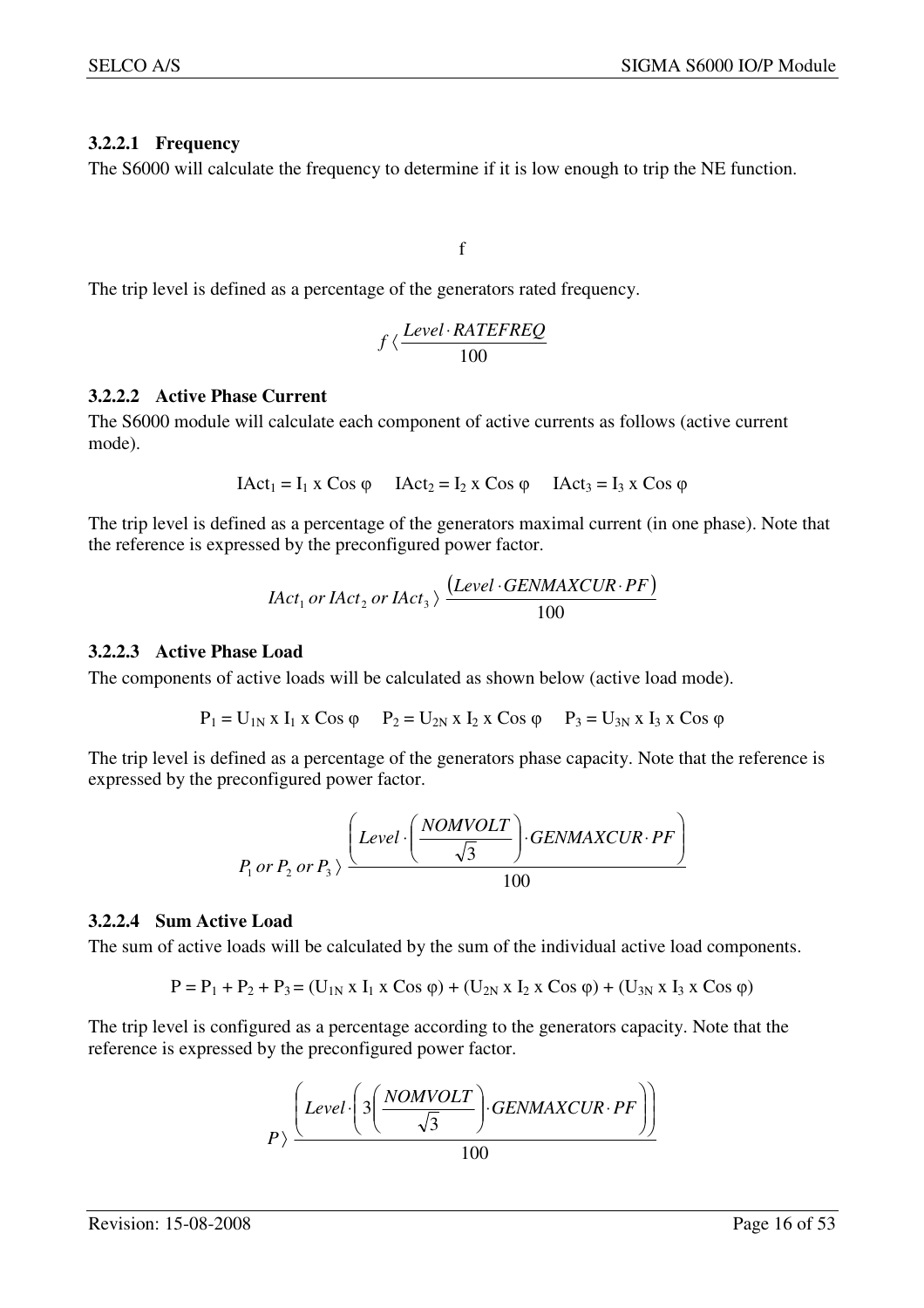#### **3.2.2.5 Current**

The S6000 module will measure each component of currents as follows (current mode).

 $I_1$   $I_2$   $I_3$ 

The trip level is defined as a percentage of the generators maximal current (in one phase).

$$
I_1 \, or \, I_2 \, or \, I_3 \rangle \, \frac{(Level \cdot GENMAXCUR)}{100}
$$

The trip level is configured as a percentage according to nominal frequency, the generator maximum current or the power sources active capacity. The power source active capacity is calculated from the generator maximum current and the nominal phase-phase voltage located within the system configuration. The delay is configured in seconds. The trip signal will be issued if the trip level is exceeded continuously for the duration of the delay.

The NE2 LED provides localized status information, while the NE2 relay can be used both for load trip and remote signalling.

The NE2 relay can be configured for latching or non-latching operation.

## **3.3 Analogue Outputs**

The IO/P module includes three analogue outputs for remote signalling. Each output can be configured to provide information on any one of the parameters which are measured and calculated by the S6000 module. This makes it possible to retrieve e.g. the active load or the power factor as an analogue DC voltage or a current signal.

Apart from the desired parameter, it is necessary to configure the required range of the output signal, which is limited by a maximum operating range of the electronic design (the physical output).

The analogue output operates with two sets of minimum/maximum boundaries. One set defines the range of the indicated parameter, while the other set defines the range of the output signal (DC voltage or current).

The function of the minimum ranges can be described by example. The example illustrates a case where the output is configured to signal active power (P) as a DC voltage between -2.000 and +10.000 VDC. The nominal phase-phase voltage is 400.0 VAC and the generator max current is 60.62 A.

The first thing to do is to set the maximum level of the chosen parameter (in this case P). The maximum level of the parameter is set to 100%, which equals the capacity of the generator. Thus 100% will be calculated as follows.

$$
P \max = \frac{\left(100 \cdot \left(3 \cdot \left(\frac{NOMVOLT}{\sqrt{3}}\right) \cdot GENMAXCUR\right)\right)}{100}
$$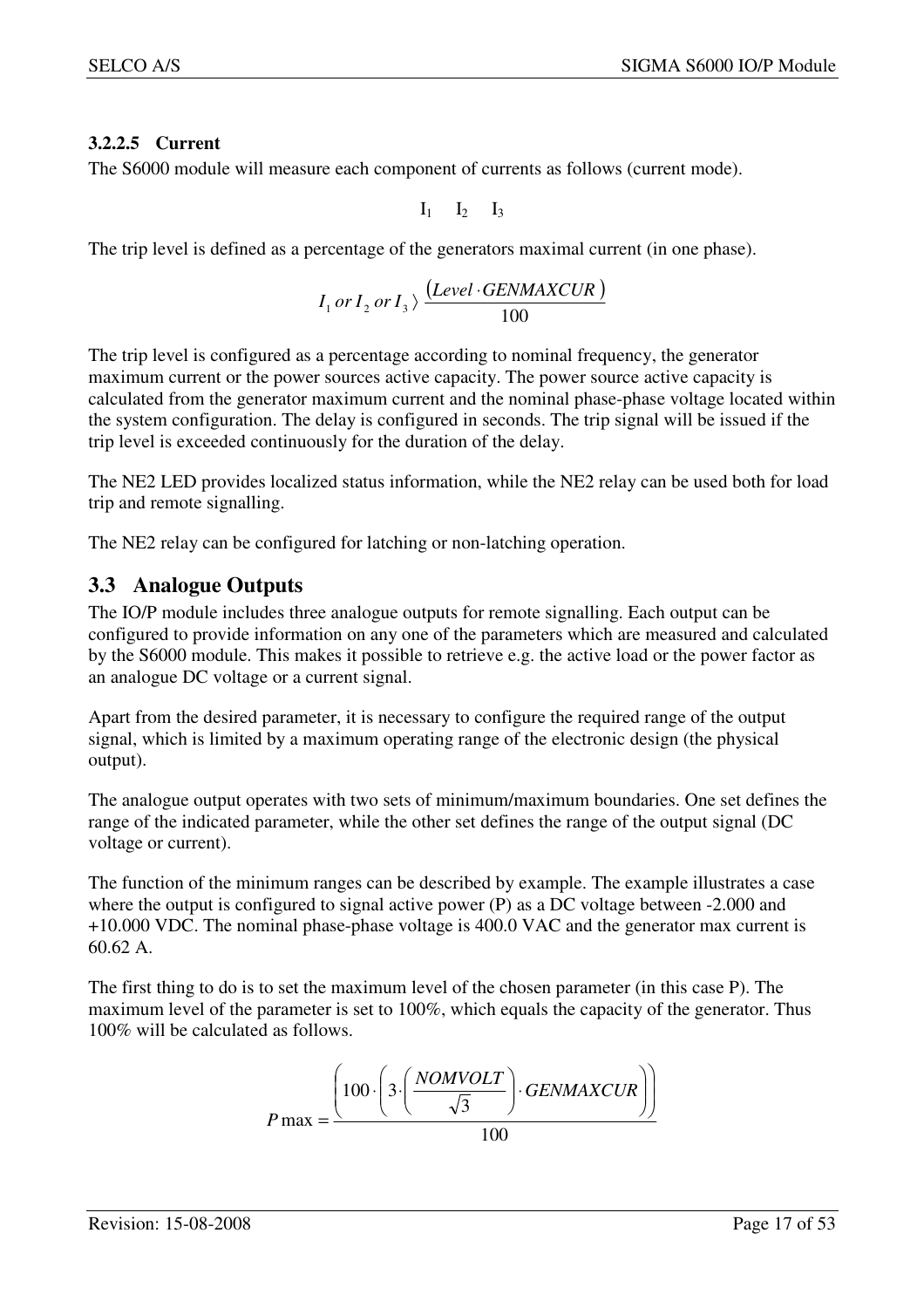$$
P \max = \frac{\left(100 \cdot \left(3 \cdot \left(\frac{400}{\sqrt{3}}\right) \cdot 60.62\right)\right)}{100}
$$

$$
= 42 \text{ kW}
$$

The parameter minimum level of the parameter is set to  $-2\%$  in order for the output to indicate a small amount of reverse power. Thus the -2% will be calculated as follows.



The output is then configured for DC voltage and the minimum and maximum levels are set. Minimum voltage is set to -2.000 VDC and maximum voltage is set to +10.000 VDC.

The result is that the output will provide a voltage of -2.000 VDC at -840 W and +10.000 VDC at 42kW load.

## **3.4 Data Acquisition**

The S6000 module measures the voltage between all three phases of the power source. Phaseneutral voltages can also be measured, provided that the module has connection to neutral. Furthermore the module will measure the current flowing through each of the three phases.

The S6000 module uses these measurements to calculate the remaining parameters which are necessary to protect, control and monitor the operation of the power source.

The measured and calculated parameters can be read from the RS485 serial communication interface. The communication protocol is MODBUS-RTU (a simple request/answer based protocol). The IO/P module operates as a MODBUS slave and provides the information by request from the master (e.g. a PLC or a SCADA system).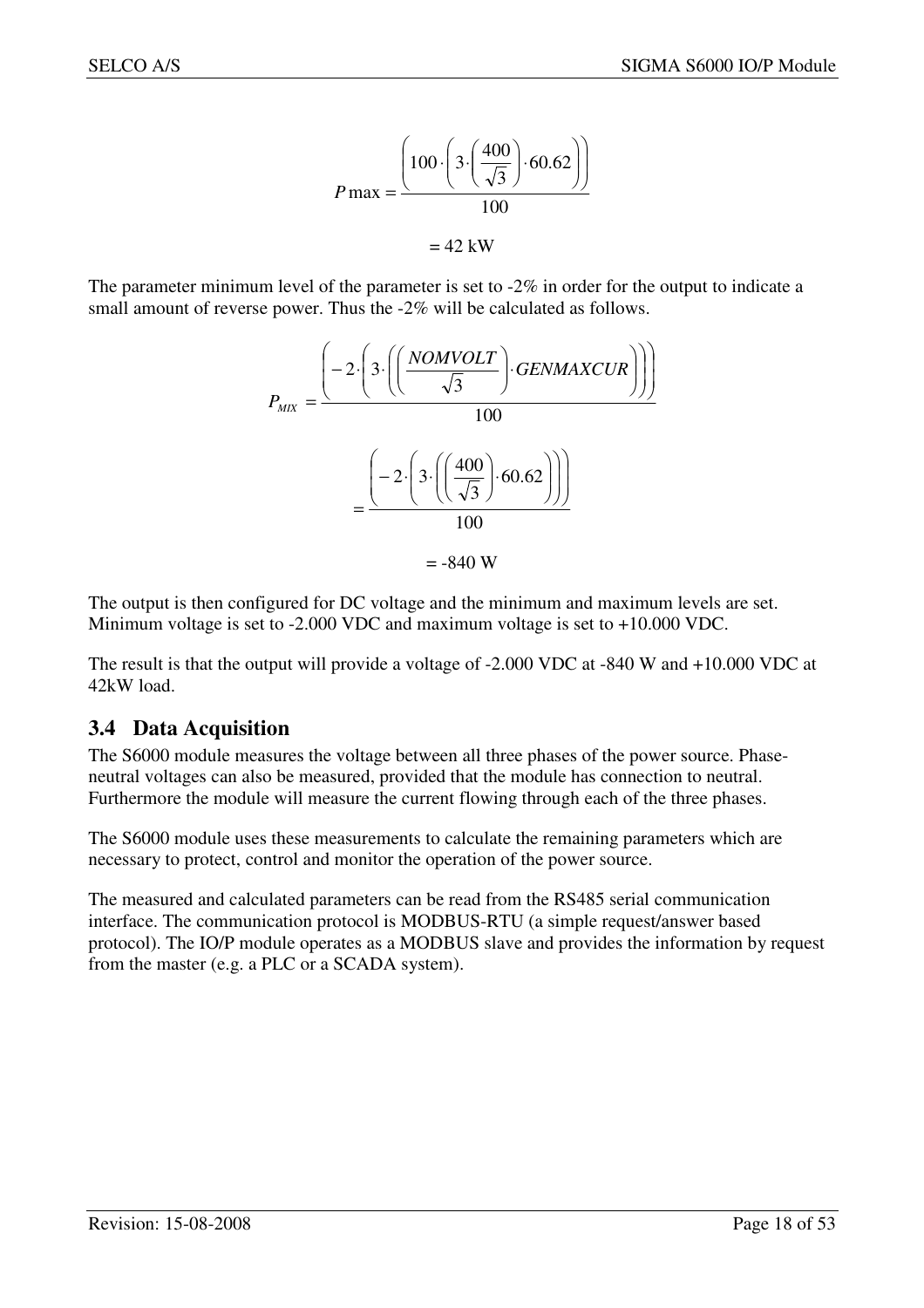## **4 System Preparation**

## **4.1 CAN Bus Address**

The 4-point dip-switch located on the right hand side of the S6000 module is used to set the CAN bus address. The CAN bus address is set as a binary value on 4 ON/OFF switches. Valid CAN bus address are 1 to 15.

The CAN bus address should be set according to the generator reference number, thus the CAN address of an S6000 module and its partner S6100 should be the same.

It is advisable to assign address 1 to the first pair of S6000/S6100 modules, number 2 to the second pair etc. S6500 user interface modules can be set to any address in the range 1 to 15. However, it is typically most practical to set a single S6500 to number 1. S6600 or S6610 Power Manager modules should be configured with address 1.

Each pair of S6000 and S6100 modules must be assigned a unique CAN bus address.

The binary system works on the principle described below.

- Switch 1 represents the decimal value 1
- Switch 2 represents the decimal value 2
- Switch 3 represents the decimal value 4
- Switch 4 represents the decimal value 8

As an example, the address 1 is assigned by setting switch 1 to ON and the remaining switches to OFF. Address 10 is assigned by setting switch 2 and 4 to ON and switch 1 and 3 to OFF. The decimal value corresponds to the sum of the values ON switch values.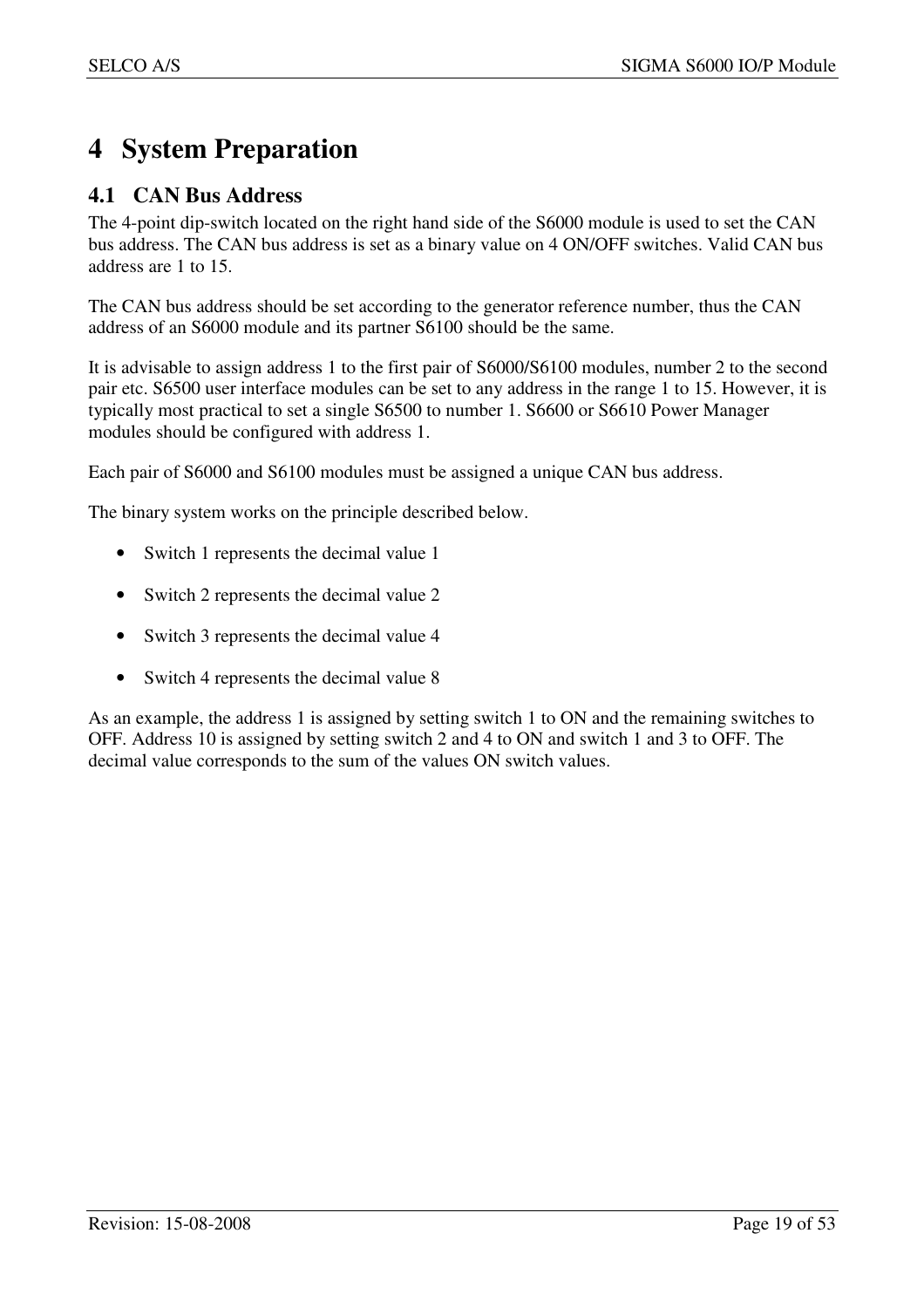## **5 Installation**

The S6000 module is secured to the rear of the switch board using four 4 mm. (3/16") screws. DIN rail mounting is not advisable due to the weight of the module.

Please ensure that there is enough space around the module so that the plug-in terminals and RS232 connector can be removed and reinserted. The length of the cables should also allow for the easy removal and insertion of the plug-in terminals. Access to the dip-switches located at the lower right hand corner of the unit might also be necessary.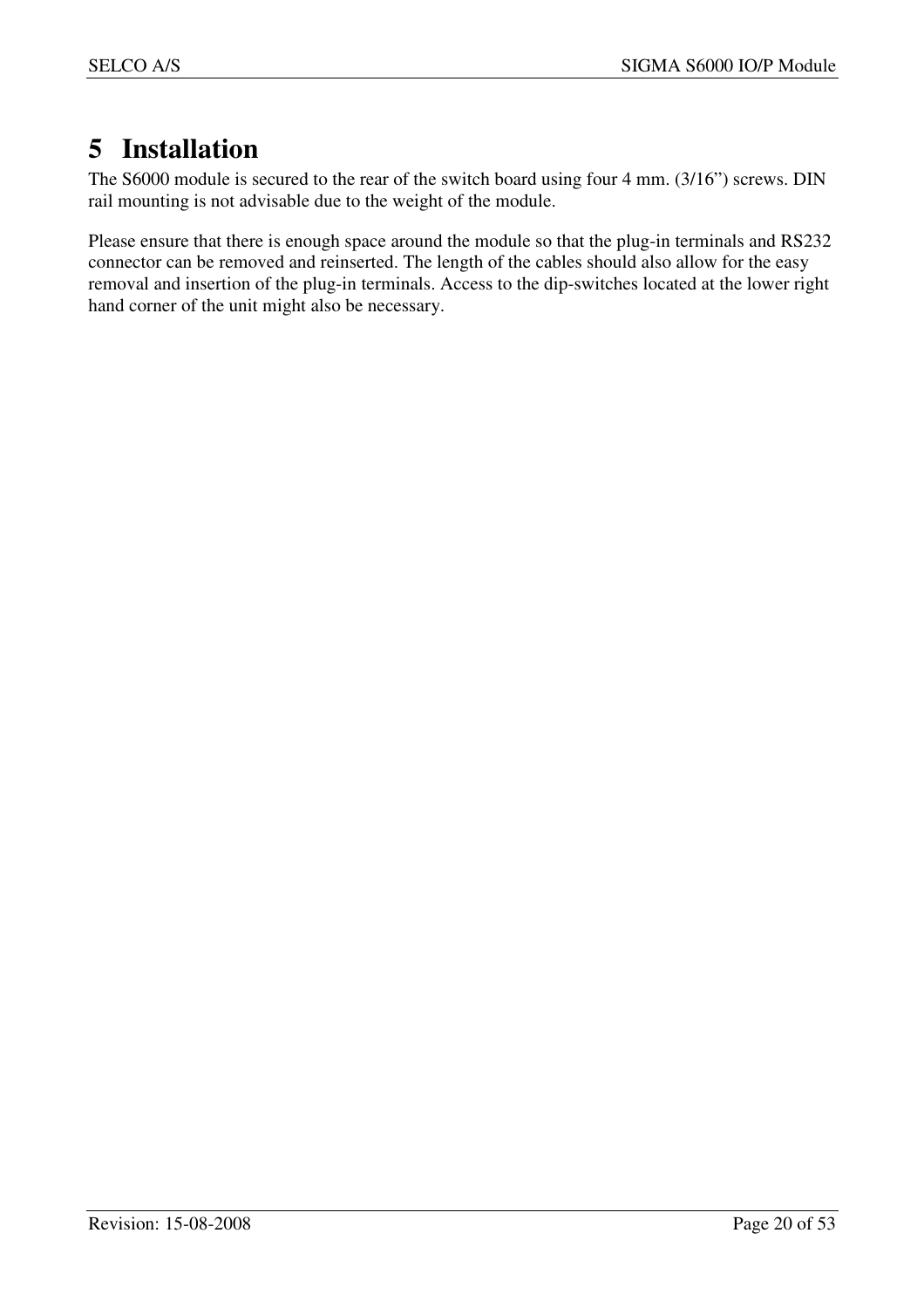## **6 Connection**

The S6000 module is connected using plug-in terminals. The plug-in terminals provide safe and durable connection without sacrificing ease of installation and servicing.

Wires should be good quality with a reasonable low internal resistance. It is advisable to use colour coding, as this makes trouble shooting and servicing far easier.

Please ensure that all wires are stripped properly and that the screws of the plug-in terminal rest on the copper and not on the insulation. Insufficient wire stripping is a frequent cause for poor connections.

## **6.1 Power Supply**

The electronics of the S6000 module is powered by two individual supplies, the primary and the backup supply. Both the primary and the backup supply operate on a nominal voltage of +24 V DC.

The S6000 module is capable of operating on both or either one of the two supplies. However, an alarm will be raised if the backup supply fails. Furthermore, each supply will tolerate wide variations in the supply voltage, as required by the marine classification societies.

The primary supply occupies terminal 1 and 2 of the *POWER SUPPLY* plug-in connectors, while the backup supply occupies terminal 3 and 4.

| <b>Terminal</b> | <b>Description</b>     | Signal     | <b>Connection</b>                          |
|-----------------|------------------------|------------|--------------------------------------------|
|                 | PRIMARY SUPPLY +       | $+24$ V DC | <b>Positive terminal of primary supply</b> |
|                 | PRIMARY SUPPLY -       | $-24$ V DC | Negative terminal of primary supply        |
|                 | <b>BACKUP SUPPLY +</b> | $+24$ V DC | Positive terminal of backup supply         |
|                 | <b>BACKUP SUPPLY -</b> | $-24$ V DC | Negative terminal of backup supply         |

The primary and backup supplies are isolated from each other and from the remaining electronics of the module. This means that the supply reference terminals (terminal 2 and 4) have no connection to the modules COM terminals.

The primary and backup supply is designed to cope with relative large voltage fluctuations, as required by the marine classification societies. However, please note that some marine classification societies require that the S6000 module is powered by the generators voltage. This is easily done through adding an auxiliary +24 V DC supply powered by the generator voltage. Please make sure that the auxiliary supply is able to cope with the power demand.

## **6.1.1 Primary Supply**

The switch board +24 V DC power supply system is typically used as the source of the primary supply.

The front folio Primary Supply LED illuminates with a steady green light to indicate that the supply voltage is OK and within the limits of safe operation. A failure of the primary supply will cause the Primary Supply LED to turn off (after a brief delay).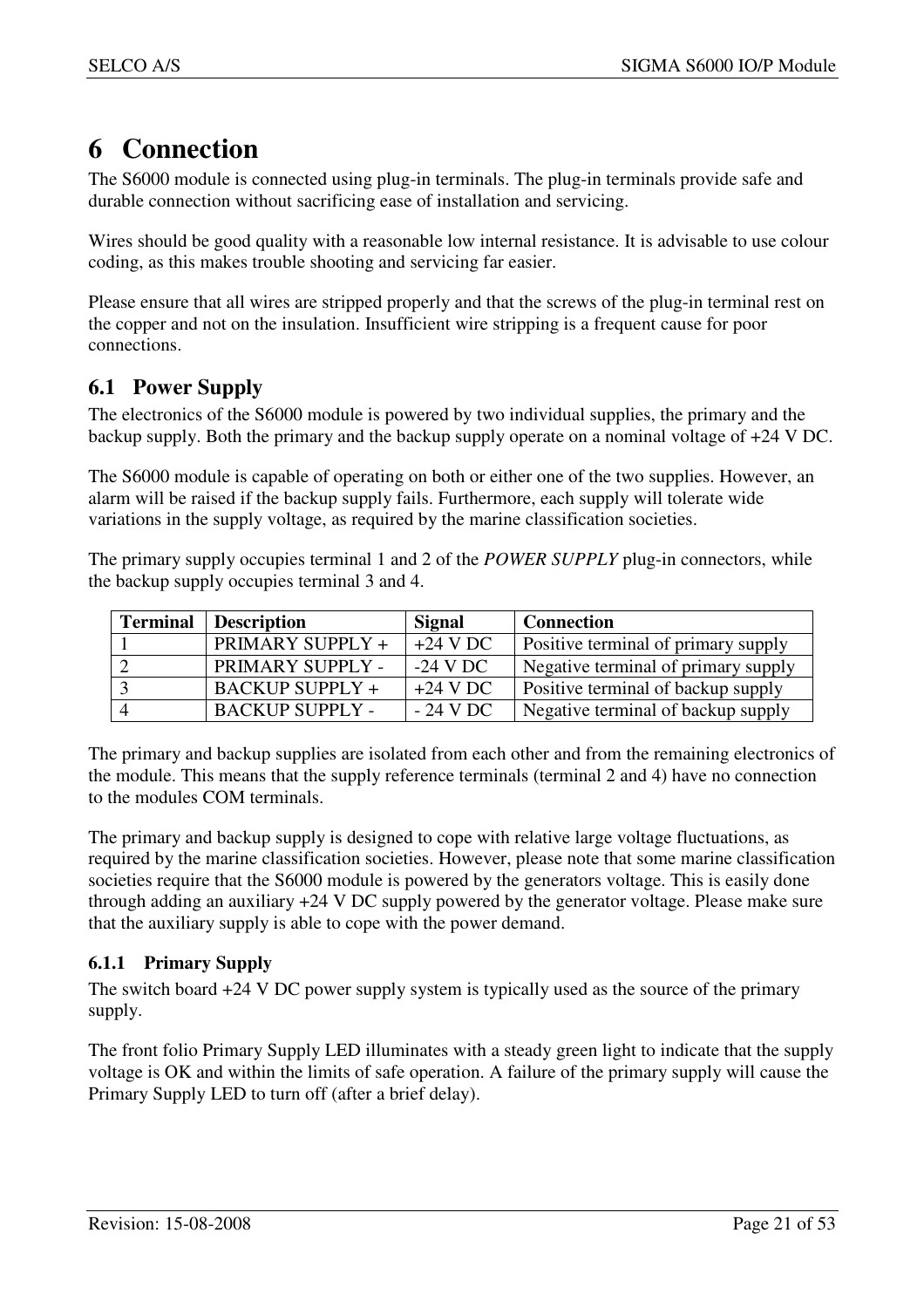## **6.1.2 Backup Supply**

The engine starter battery or the switch board  $+24$  V DC backup power supply system is typically used as the source of the backup supply.

The front folio Backup Supply LED illuminates with a steady green light to indicate that the supply voltage is OK and within the limits of safe operation. A failure of the backup supply will cause the Backup Supply LED to turn off (after a brief delay) and the ALARM relay to de-energize.

## **6.2 Voltage Inputs**

The AC voltages connect to the *VOLTAGE INPUTS* plug-in terminal. The S6000 module supports both 3-wire and 4-wire power sources. Triangle coupled alternators without neutral are considered 3-wire sources, while star coupled alternators with neutral are considered 4-wire sources. As an example; land based generators are typically equipped with the 4-wire alternators, while marine based generators typically use 3-wire alternators.

**The voltage inputs can operate with high voltage (up to 690 VAC nominal), so precaution must be taken to avoid electrical shock and personal injury. Do not touch the** *VOLTAGE INPUTS* **plug-in terminal unless you are absolutely sure that power source is off (e.g. the generator is stopped and blocked against starting).**

Voltages above 690 VAC are supported through use of external transformers (PT's). When using PT's it is important to ensure that the PT's do not affect the phase of the voltage measurement. Phase shift in the PT's will directly affect the calculation of the power factor, and thereby the calculation of active and reactive current/load.

The S6000 measures the individual phase-phase voltage between phases L1 and L2, L2 and L3 and L3 and L1. Phase-neutral voltages are also measured on 4-wire sources, while on 3-wire sources the phase-neutral voltages are estimated based on the assumption that loads are distributed equally among the three phases.

| <b>Terminal</b> | <b>Description</b>       | <b>Signal</b> | <b>Connection</b>              |
|-----------------|--------------------------|---------------|--------------------------------|
|                 | <b>VOLTAGE INPUTS L1</b> | AC voltage    | Generator phase L1             |
| L <sub>2</sub>  | <b>VOLTAGE INPUTS L2</b> | AC voltage    | Generator phase L <sub>2</sub> |
| L <sub>3</sub>  | <b>VOLTAGE INPUTS L3</b> | AC voltage    | Generator phase L3             |
| $\mathbf N$     | <b>VOLTAGE INPUTS N</b>  | Neutral       | Generator Neutral (optional)   |

The three phases of the source L1, L2 and L3 should be connected to L1, L2 and L3 of the *VOLTAGE INPUTS* plug-in terminal. Intermediate 2 A slow-blow fuses should be inserted between the individual phases and the related voltage inputs. It is very important that the phases are connected in the correct order. Interchanging the phases will result in an incorrect power factor calculation and thereby incorrect calculation of active/reactive current/load. It is very import that the three phases are connected to the corresponding terminals (phase 1 to L1, phase 2 to L2 and phase 3 to L3).

Connection of the neutral terminal (terminal N) is optional. The neutral terminal (terminal N) is isolated from the remaining electronics of the module. This means that the neutral terminal have no connection to the modules COM terminals. The neutral terminal does have connection to terminal 1, 3 and 5 of the *CT INPUTS* plug-in terminal.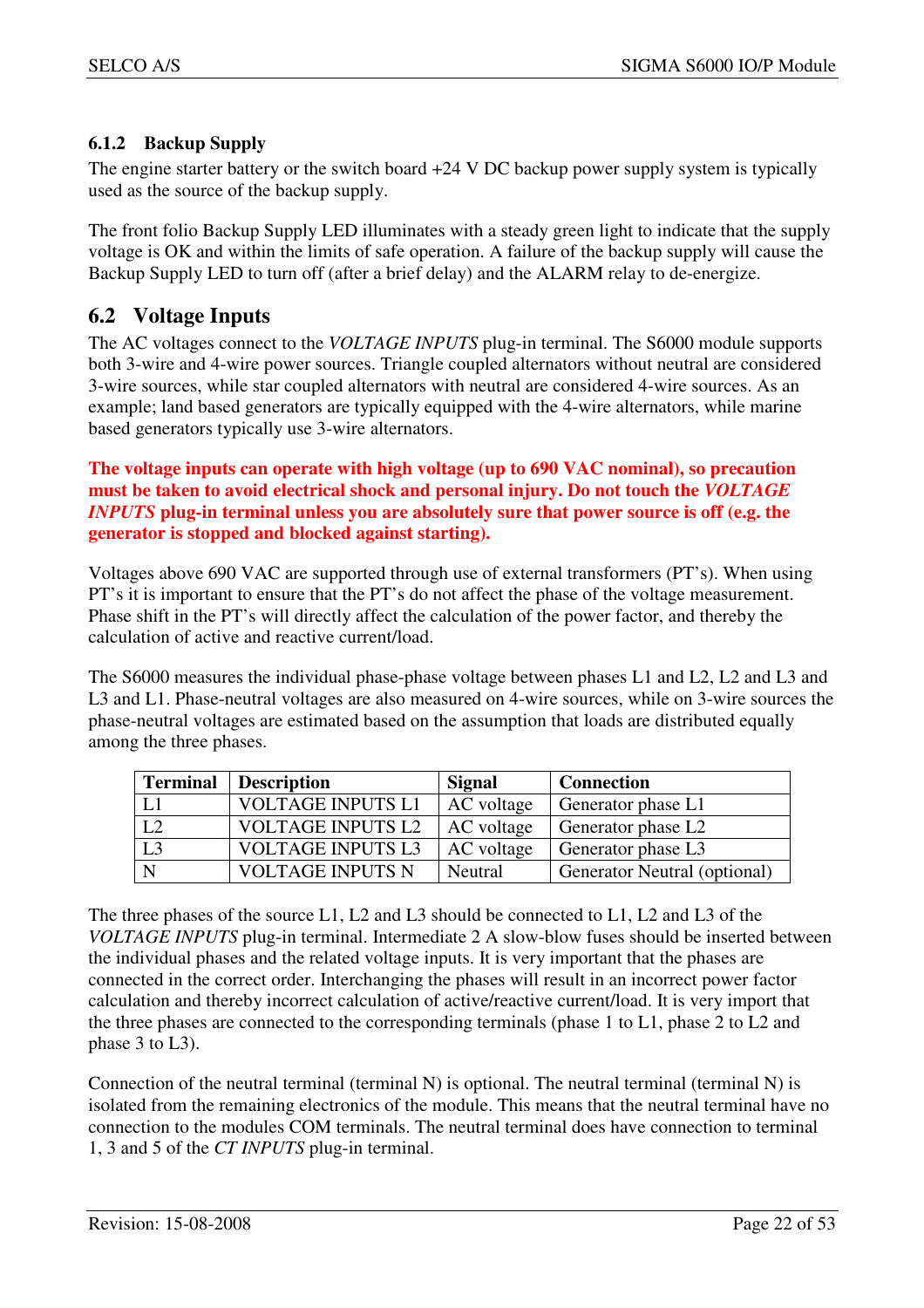The VOLTAGE OK LED shows whether or not the voltage levels measured between each of the three phases are within limits. The reference is the nominal phase-phase voltage (NOMVOLT). The voltage levels are compared to the limits defined by the voltage OK window (VOLTOKWND) of the configuration.

The PHASE OK LED will ignite (steady green light) to indicate that the phase sequence is correct. However, the S6000 module is not able to verify that the each phase is connected to the correct terminal. The S6000 module cannot detect the difference between L1-L2-L3, L3-L1-L2 and L2-L3- L1. The S6000 module can only verify that 120 degrees displacement exist between the three phases. The PHASE OK LED requires a "reasonable" level of voltage to become operational.

The best way to ensure correct connection is to follow the wire all the way from the phase copper rail to the specific terminal within the *VOLTAGE INPUTS* plug-in connector.

## **6.3 Current Inputs**

The S6000 module measures current through external current transformers (CT's). The current through each of the three phases (L1, L2 and L3) is measured independently using a separate CT for each phase.

The S6000 module is available in two different variants; one is for 5 A CT's and one for 1 A CT's. Please ensure that you have the correct variant of the module before proceeding with the installation.

The CT ratio should cover maximum current of the generator. E.g. a 400A/5A CT can be used for a 42 kVA/400 VAC generator, provided that the primary wire is looped through the CT 4 times. This adapts the CT to 100A/5A, which covers the generators maximum current of 60.6 A. The CT's must also be capable of coping with short-circuit currents over short periods.

The three external CT's are connected to the *CT INPUTS* plug-in terminal. It is important to ensure that the direction of the current flow is correct. The current flow is indicated by the S1 and S2 notation on the CT. S1 of the CT's connects to terminal 2, 4 and 6 respectively.



CONNECTION OF CURRENT TRANSFORMERS TO SIGMA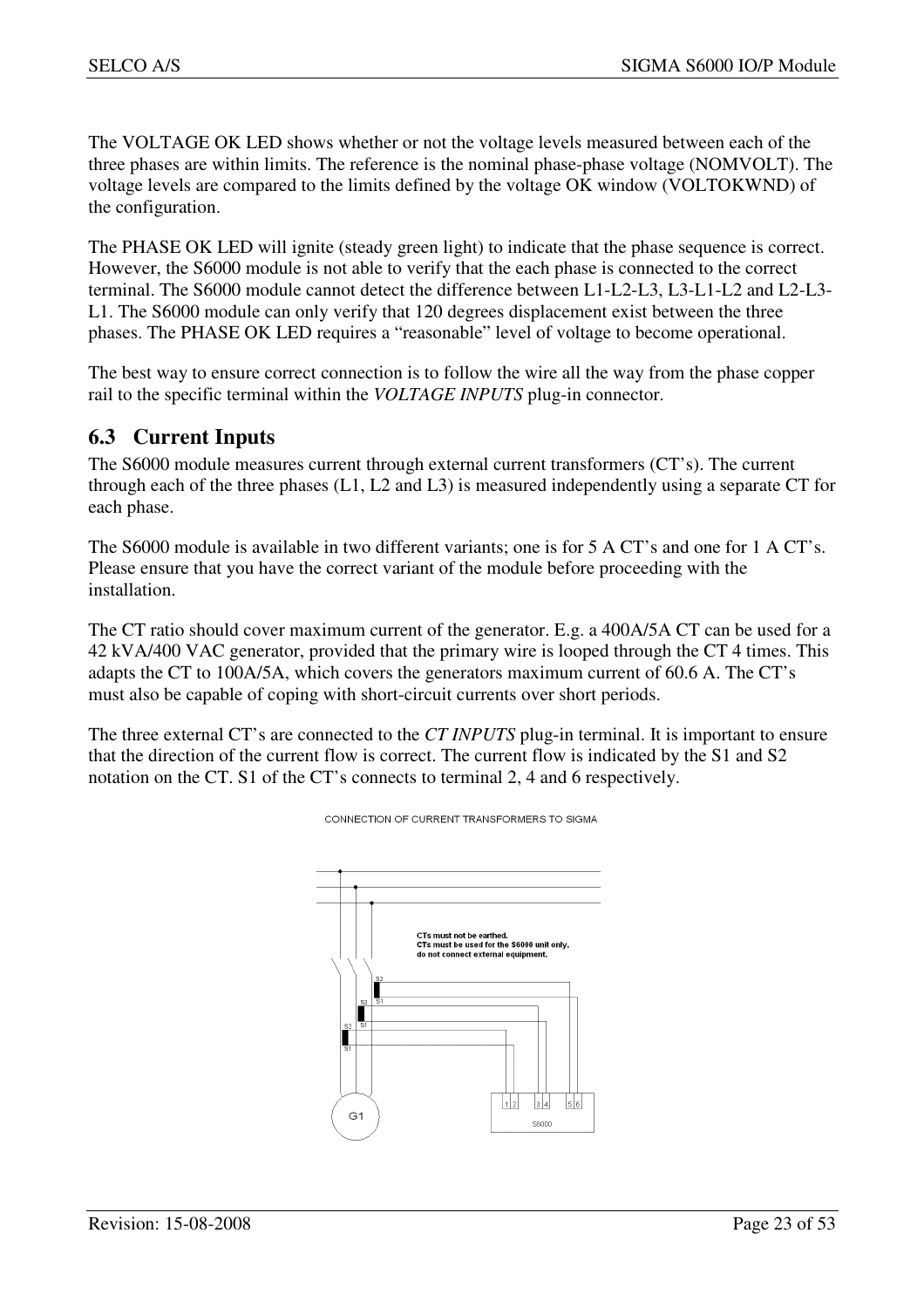Both wires of each CT must be connected to the corresponding CT inputs (S1 and S2) on the S6000 module. External interconnection of the CT's should be avoided. Grounding of the CT wires is not permitted, as this could disturb the measurements in case of an earth fault. Thus, the connection is as follows:

| <b>Terminal</b> | <b>Description</b> | <b>Signal</b> | <b>Connection</b>                                |
|-----------------|--------------------|---------------|--------------------------------------------------|
|                 | CT INPUTS 1        | AC current    | S <sub>2</sub> of the CT on phase L <sub>1</sub> |
|                 | CT INPUTS 2        | AC current    | S1 of the CT on phase L1                         |
|                 | <b>CT INPUTS 3</b> | AC current    | S <sub>2</sub> of the CT on phase L <sub>2</sub> |
|                 | CT INPUTS 4        | AC current    | S1 of the CT on phase L2                         |
|                 | <b>CT INPUTS 5</b> | AC current    | S <sub>2</sub> of the CT on phase L <sub>3</sub> |
|                 | CT INPUTS 6        | AC current    | S1 of the CT on phase L3                         |

#### **Make sure that the secondary side of the CT's is shorted (make a connection between S1 and S2) before disconnection of the** *CT INPUTS* **plug-in connector. Failure to do so may cause damage to the CT's.**

One side of the CT's (terminals 1, 3 and 5) are connected to a common point inside the S6000 module (terminal N of the *VOLTAGE INPUTS*). This means other equipment utilizing a similar scheme (common connection of one side of the CT's) cannot share CT's with the S6000 module. Equipment that does not disturb the "loop" of the CT's (e.g. like the SELCO T-Line units) can share the CT's with the S6000 module.

Please note that incorrect connection of the current transformers could result in zero current readings, even when the generator is on load.

#### **Correct measurement of the currents is extremely important, as the SIGMA system relies upon the current measurements for the calculation of power factors, active currents/loads, reactive currents/loads etc. The integrated protection functions and the load sharing functions of the S6100 modules also rely upon the current measurements.**

## **6.4 Sync**

The *SYNC* plug-in terminal provides a synchronization signal for the partner S6100 module (if installed).

The synchronization signal is used by the S6100 module (if installed) to determine the zero crossing of the alternator voltage AC curves. This time critical information is required by the S6100 module in order for it to do automatic synchronization. The CAN bus backbone is not fast enough for this purpose.

The synchronization signal is based on dedicated non-isolated RS485 interface. Thus, wiring must be done according to standard RS485 requirements.

| <b>Terminal</b>   Description   Signal |                | <b>Connection</b>                    |
|----------------------------------------|----------------|--------------------------------------|
| SYNC A                                 | <b>RS485 A</b> | Terminal 1 of the partner S6100 SYNC |
| SYNC B                                 | <b>RS485 B</b> | Terminal 2 of the partner S6100 SYNC |
| <b>COM</b>                             | <b>COM</b>     | Terminal 3 of the partner S6100 SYNC |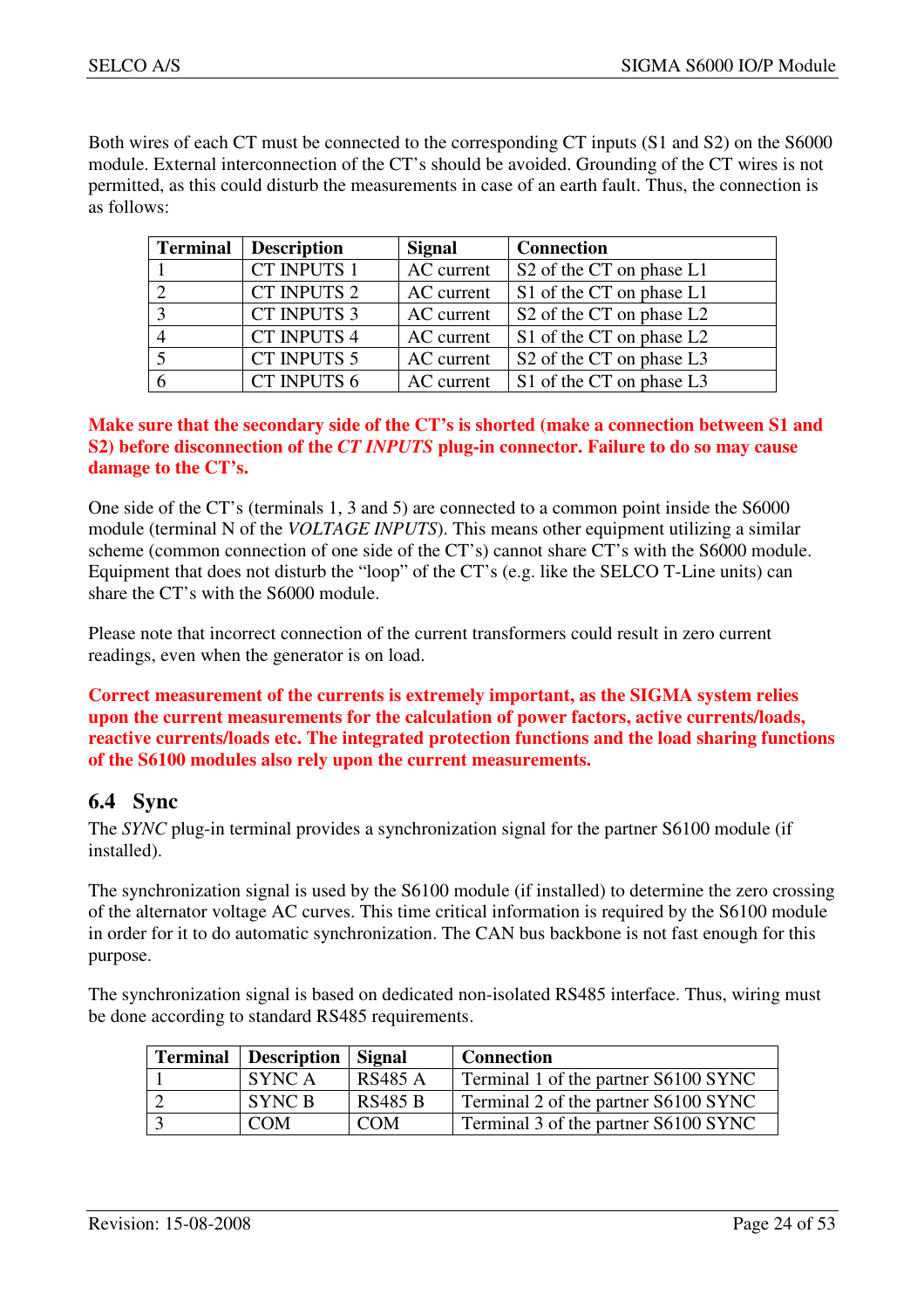The wires from terminal 1 and 2 should be twisted. A 150 ohm termination resistor must be placed between terminal 1 and 2 (directly at the plug-in terminal) to prevent signal reflections. Terminal 1 must be connected to terminal 1 of the *SYNC* terminal on the partner S6100 module. Likewise terminal 2 must be connected to terminal 2 of the *SYNC* terminal on the partner S6100 module. Lastly, terminal 3 must be connected between the *SYNC* terminals of both modules. Terminal 3 will also serve as the common COM connection between the S6000 and the S6100 module.

## **6.5 I/O**

The *I/O* plug-in connector houses the signals *CB STATE* and the *NE RESET* inputs. Both inputs works with negative reference, meaning the inputs are considered active when at COM level and inactive when left open (disconnected).

| <b>Terminal</b> Description | Signal | <b>Connection</b>                                                  |
|-----------------------------|--------|--------------------------------------------------------------------|
|                             |        | $C/B$ STATE   NO contact to COM   External switch, output or relay |
| NE RESET                    |        | NO contact to COM   External switch, output or relay               |

#### **6.5.1 C/B State**

The *C/B STATE* input provides feedback from the generator circuit breaker and is used by the S6000 module to determine if the breaker is open or closed. *C/B STATE* is typically connected to COM through an auxiliary contact on the breaker. The breaker is considered closed by the S6000 module when the *C/B STATE* input is at COM level.

#### **6.5.2 NE Reset**

The *NE RESET* input is used for manual reset of the two Non-Essential load trip functions. The *NE RESET* input is activated by connection to COM level. Note that the Non-Essential load trip function can also be configured from automatic reset (by hysteresis).

## **6.6 C/B**

The terminals of the relay intended for tripping the circuit breaker (e.g. by the protection functions) is on the *C/B* plug-in connector. The built-in C/B trip relay has two contact sets and is normally energized by default. Note that the C/B trip relay can be reconfigured to be normally energized operation.

| <b>Terminal</b> | <b>Description</b> | <b>Signal</b>               | <b>Connection</b>   |
|-----------------|--------------------|-----------------------------|---------------------|
|                 | C/B TRIP 1         | Relay de-energized position | Breaker remote trip |
|                 | $C/B$ TRIP 2       | Relay contact               | Signal source       |
|                 | $C/B$ TRIP 3       | Relay energized position    | Breaker remote trip |

The C/B trip relay connects to the remote trip control input of the generator circuit breaker. Terminal 1 and 3 is typically not connected at the same time. Only one of this signals are taken to the breaker, depending on whether the C/B trip relay is configured for normally energized or deenergized operation.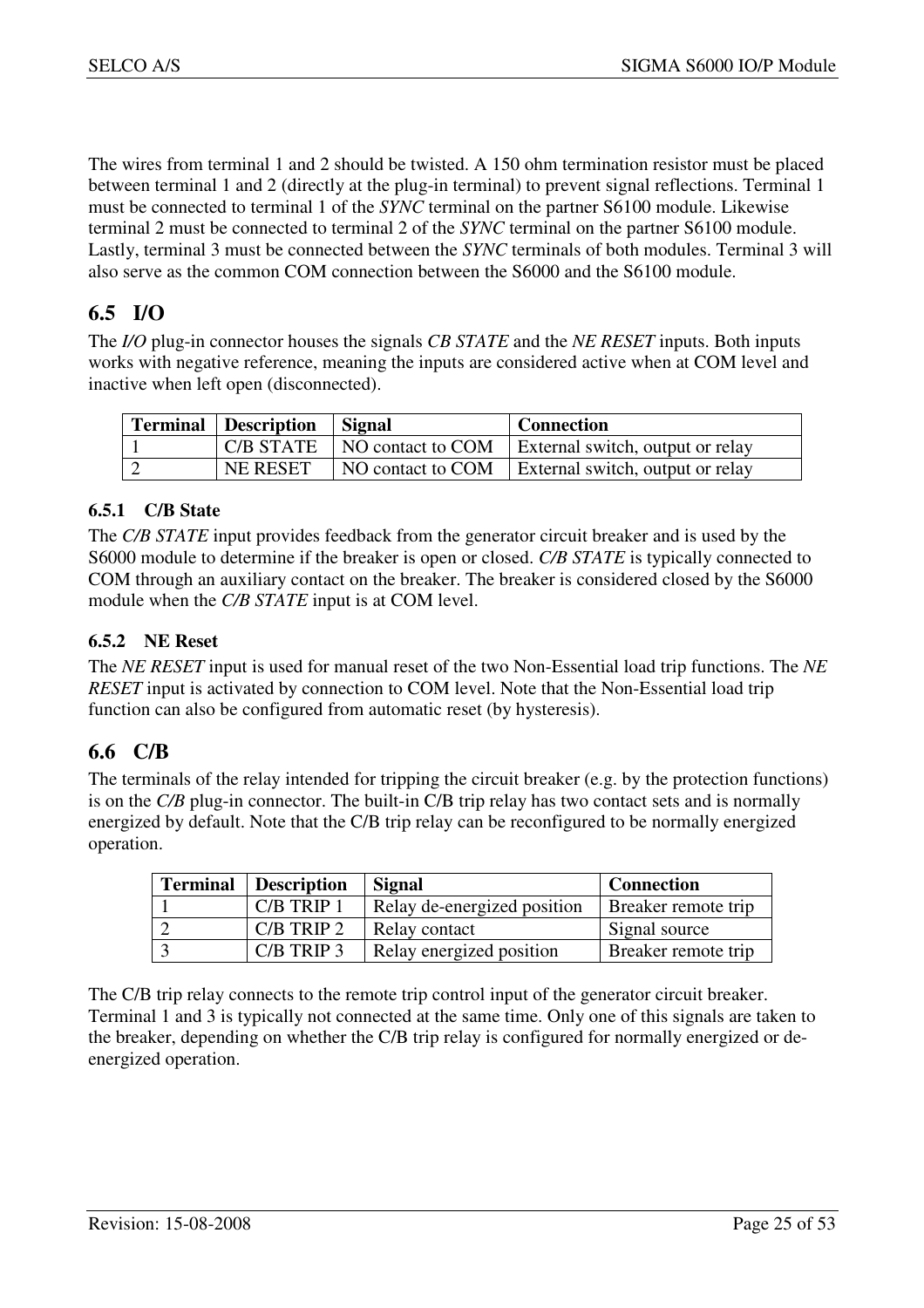## **6.7 Relay Contacts**

The *RELAY CONTACTS* plug-in connector includes the terminals for three built-in relays. The first to relays (NE1 and NE2) are intended for trip of non-essential (less important) loads. The last relay is the general alarm relay that will de-energize on system faults.

| <b>Terminal</b> | <b>Description</b> | <b>Signal</b>               | <b>Connection</b>   |
|-----------------|--------------------|-----------------------------|---------------------|
|                 | <b>NE11</b>        | Relay de-energized position | NE1 remote trip     |
|                 | <b>NE12</b>        | Relay contact               | Signal source       |
| $\mathcal{R}$   | <b>NE13</b>        | Relay energized position    | NE1 remote trip     |
|                 | <b>NE21</b>        | Relay de-energized position | NE2 remote trip     |
|                 | <b>NE22</b>        | Relay contact               | Signal source       |
|                 | <b>NE23</b>        | Relay energized position    | NE2 remote trip     |
|                 | <b>ALARM1</b>      | Relay de-energized position | <b>ALARM</b> signal |
| 8               | <b>ALARM2</b>      | Relay contact               | Signal source       |
| Q               | <b>ALARM 3</b>     | Relay energized position    | All OK signal       |

## **6.7.1 NE1**

The NE1 relay has two contact sets and the relay is by default configured for normally de-energized operation. The NE1 relay can be reconfigured for normally energized operation.

## **6.7.2 NE2**

The NE2 relay has two contact sets and the relay is by default configured for normally de-energized operation. The NE2 relay can be reconfigured for normally energized operation.

## **6.7.3 Alarm**

The ALARM includes two contact sets. The alarm relays can only operate as a normally energized relay. This is to ensure that the ALARM relay will trip in case both supplies fail.

## **6.8 Analogue Outputs**

Three analogue outputs are provided on-board of the S6000 module. The analogue outputs are intended for use with third party meters or measuring equipment. Each of the three outputs can be individually configured to provide a DC voltage or current signal in relation to any one of the measured or calculated parameters provided by the S6000 module.

Each analogue output can be configured to provide a DC voltage within the range of -10 to +10 V DC, or a DC current within the range of 0 to 20 mA. All three outputs are isolated from each other and from the remaining electronics of the module. This means that the references of the outputs have no connection to each other or to the common reference (COM) of the module.

The analogue outputs can be used for external indication on meters or to provide analogue readings to e.g. a PLC.

| <b>Terminal</b> | <b>Description</b>         | <b>Signal</b>        | <b>Connection</b>         |
|-----------------|----------------------------|----------------------|---------------------------|
|                 | <b>ANALOG OUTPUT 1 VDC</b> | DC voltage           | External voltage input    |
|                 | ANALOG OUTPUT 1 mA         | DC current           | External current input    |
|                 | <b>ANALOG OUTPUT 1 REF</b> | Reference (isolated) | <b>External reference</b> |
|                 | <b>ANALOG OUTPUT 2 VDC</b> | DC voltage           | External voltage input    |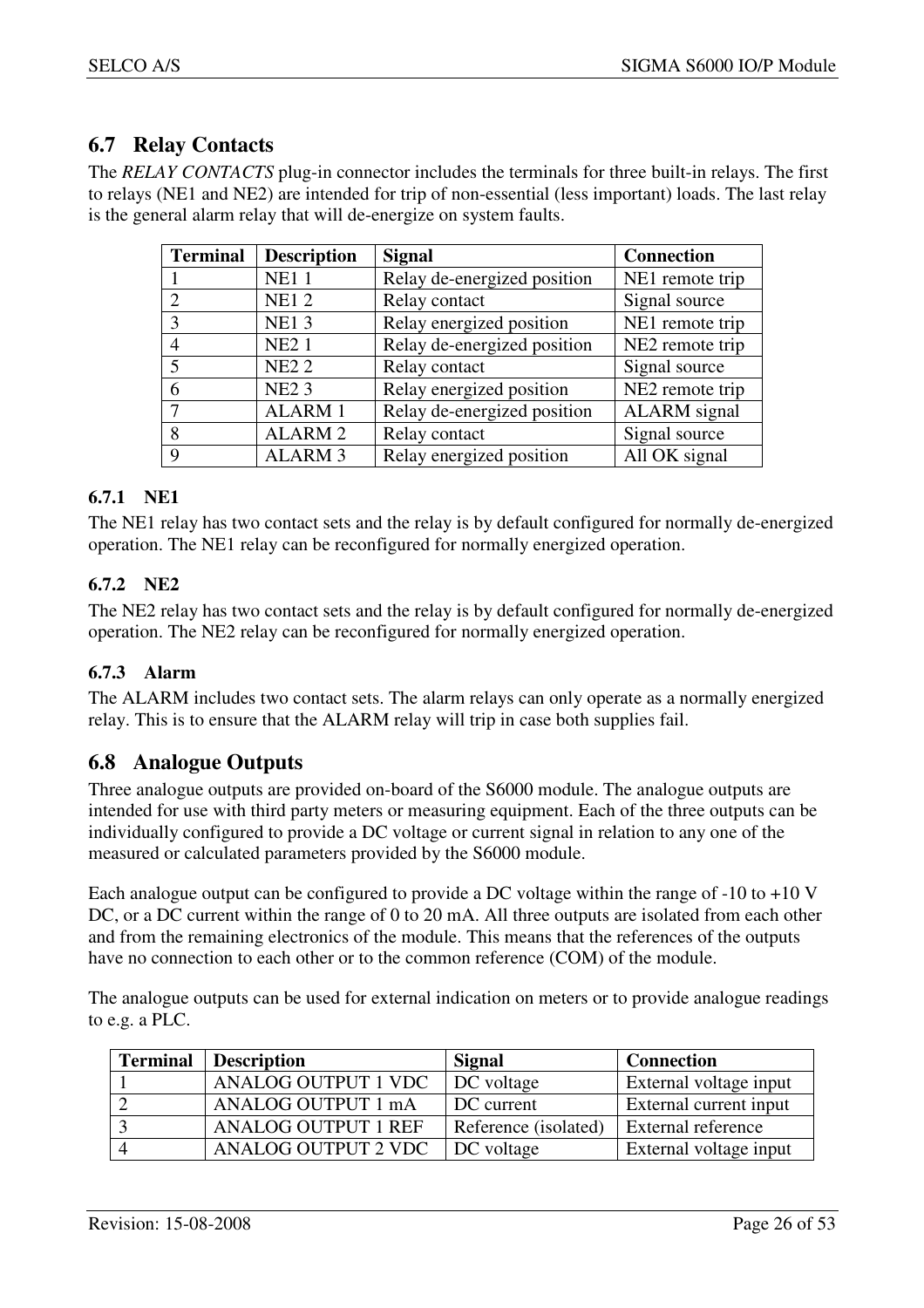| ANALOG OUTPUT 2 mA         | DC current           | External current input    |
|----------------------------|----------------------|---------------------------|
| <b>ANALOG OUTPUT 2 REF</b> | Reference (isolated) | External reference        |
| ANALOG OUTPUT 3 VDC        | DC voltage           | External voltage input    |
| ANALOG OUTPUT 3 mA         | DC current           | External current input    |
| <b>ANALOG OUTPUT 3 REF</b> | Reference (isolated) | <b>External reference</b> |

It is important to note that each analogue output is protected against short-circuit by an internal 10 kOhm resistor. The resistor is placed in series on the output terminal. The output resistor might affect the magnitude of the output signal if the internal resistance of the driven equipment is low. The principle of voltage division applies between the output resistor and the internal resistance of the driven equipment. Example: equipment with an internal resistance of only 10 kOhm would reduce a +10 V DC output voltage to +5 VDC. The two 10 kOhm resistors in series would make up a 1:2 voltage divider.

## **6.9 C/B Trip Cause & COM**

The S6000 module includes six open collector outputs for indication of protection functions. An open collector output works as an electronic contact to COM.

**Please note that the COM terminals are isolated from the power supplies. Therefore it is necessary to connect the minus of the power supply that supplies the equipment that is to be used with the open collector output, with one of the COM terminals of the SIGMA module.** 

**Example:** In case a relay is to be activated by an open collector output, the minus of the power supply of this relay must be connected with one of the COM terminals of the SIGMA Module. This power supply must be 24V DC.

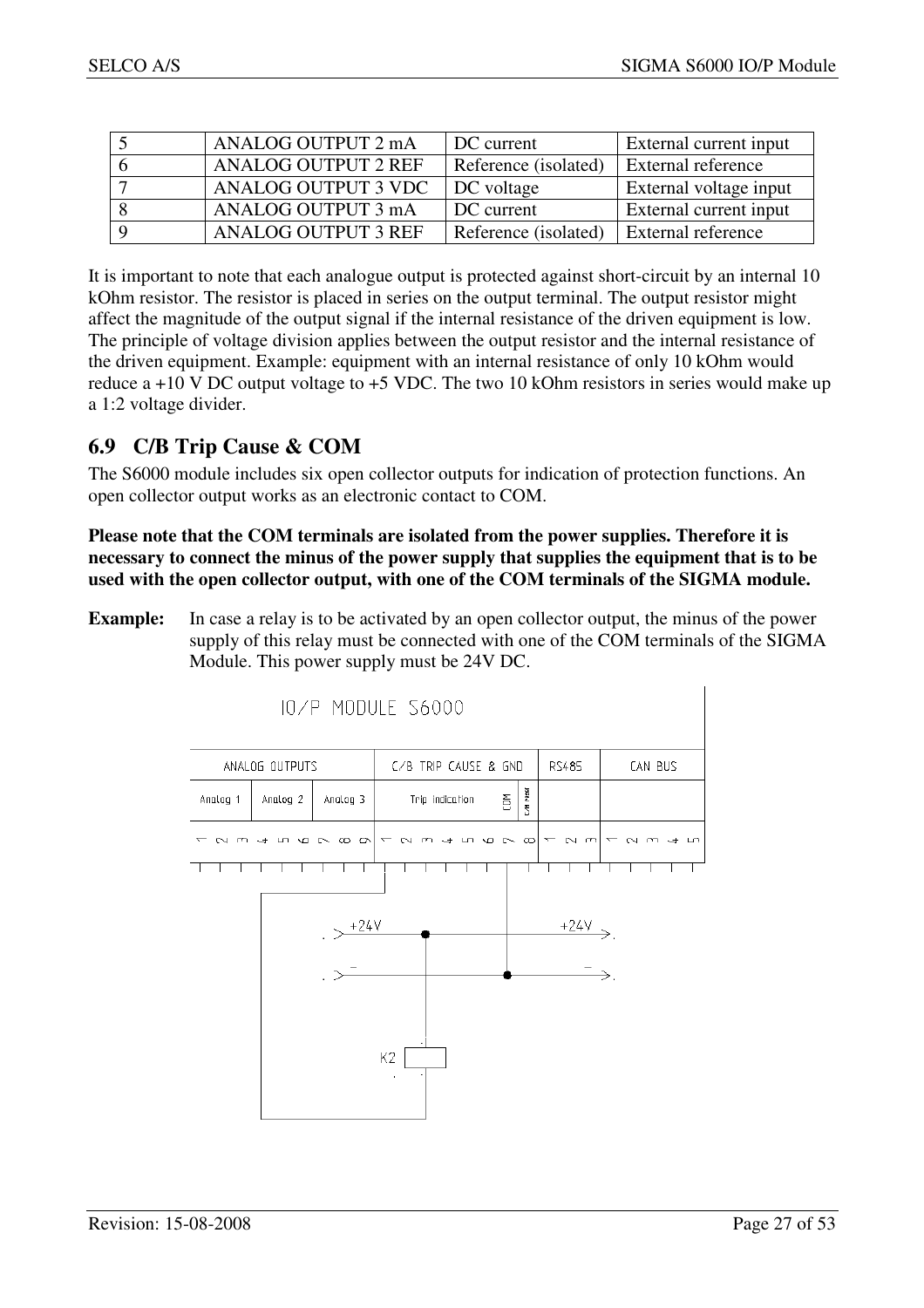It is possible to assign any protection function to any of these outputs (see under configuration).

The *C/B Trip Cause & COM* plug-in terminal also houses a COM terminal and the external circuit breaker reset input (C/B Reset).

| <b>Terminal</b> | <b>Description</b>  | <b>Signal</b>         | <b>Connection</b>  |
|-----------------|---------------------|-----------------------|--------------------|
|                 | PROTECTION OUTPUT 1 | Open collector output | External input     |
|                 | PROTECTION OUTPUT 2 | Open collector output | External input     |
|                 | PROTECTION OUTPUT 3 | Open collector output | External input     |
|                 | PROTECTION OUTPUT 4 | Open collector output | External input     |
|                 | PROTECTION OUTPUT 5 | Open collector output | External input     |
|                 | PROTECTION OUTPUT 6 | Open collector output | External input     |
|                 | <b>COM</b>          | Common reference      | External reference |
|                 | <b>C/B RESET</b>    | Open collector output | External input     |

A trip cause output will become active when the breaker is tripped (through operation of the C/B trip relay. A trip cause output will stay active until a protection reset is issued.

The protection outputs can be programmed to following functions: short-circuit, over-current, overload, reverse power, excitation loss, over-voltage, under-voltage, over-frequency, under-frequency and frequency deviation alarm (rate of change of frequency).

#### **6.9.1 Short-Circuit**

When configured for indication of short-circuit, the open collector output will become active when the short-circuit protection function trips the circuit breaker. The output will stay active until a protection reset is issued.

#### **6.9.2 Over Current**

When configured for indication of over current, the open collector output will become active when the over current protection function trips the circuit breaker. The output will stay active until a protection reset is issued.

#### **6.9.3 Overload**

When configured for indication of overload, the open collector output will become active when the overload protection function trips the circuit breaker. The output will stay active until a protection reset is issued.

#### **6.9.4 Reverse Power**

When configured for indication of reverse power, the open collector output will become active when the reverse power protection function trips the circuit breaker. The output will stay active until a protection reset is issued.

#### **6.9.5 Excitation Loss**

When configured for indication of excitation loss, the open collector output will become active when the excitation loss protection function trips the circuit breaker. The output will stay active until a protection reset is issued.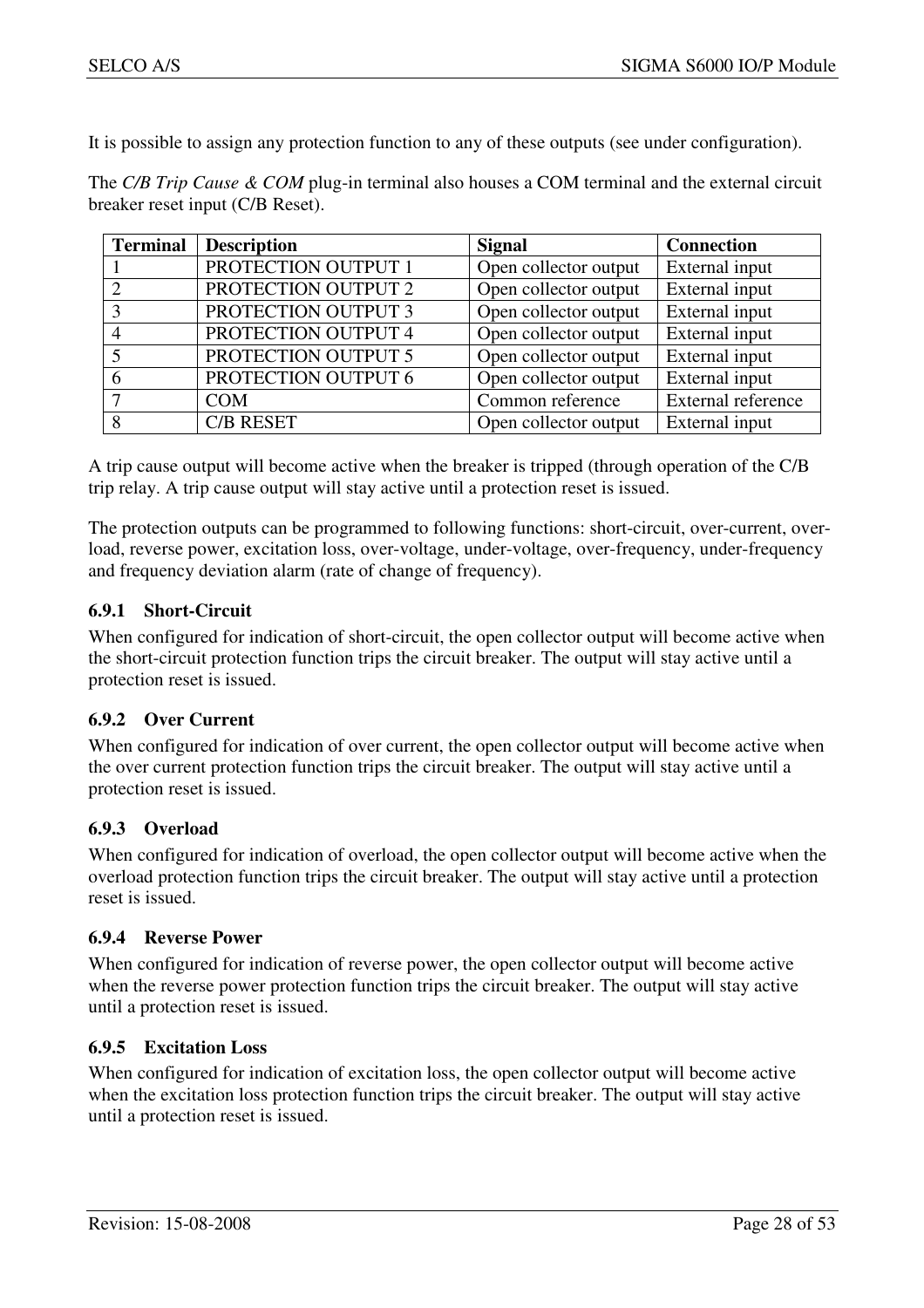#### **6.9.6 Generator over-voltage**

When configured for indication of generator over-voltage, the open collector output will become active when the generator over-voltage protection function trips the circuit breaker. The output will stay active until a protection reset is issued.

#### **6.9.7 Generator under-voltage**

When configured for indication of generator under-voltage, the open collector output will become active when the generator under-voltage protection function trips the circuit breaker. The output will stay active until a protection reset is issued.

#### **6.9.8 Generator over-frequency**

When configured for indication of generator over-frequency, the open collector output will become active when the generator over-frequency protection function trips the circuit breaker. The output will stay active until a protection reset is issued.

#### **6.9.9 Generator under- frequency**

When configured for indication of generator under- frequency, the open collector output will become active when the generator under- frequency protection function trips the circuit breaker. The output will stay active until a protection reset is issued.

#### **6.9.10 Bus bar over-voltage**

When configured for indication of bus bar over-voltage, the open collector output will become active when the bus bar over-voltage protection function trips the circuit breaker. The output will stay active until a protection reset is issued.

#### **6.9.11 Bus bar under-voltage**

When configured for indication of bus bar under-voltage, the open collector output will become active when the bus bar under-voltage protection function trips the circuit breaker. The output will stay active until a protection reset is issued.

#### **6.9.12 Bus bar over-frequency**

When configured for indication of bus bar over-frequency, the open collector output will become active when the bus bar over-frequency protection function trips the circuit breaker. The output will stay active until a protection reset is issued.

#### **6.9.13 Bus bar under- frequency**

When configured for indication of bus bar under- frequency, the open collector output will become active when the bus bar under- frequency protection function trips the circuit breaker. The output will stay active until a protection reset is issued.

#### **6.9.14 Frequency deviation (rate of change of frequency ROCOF)**

When configured for indication of frequency deviation protection, the open collector output will become active when the frequency deviation protection function trips the circuit breaker. The output will stay active until a protection reset is issued.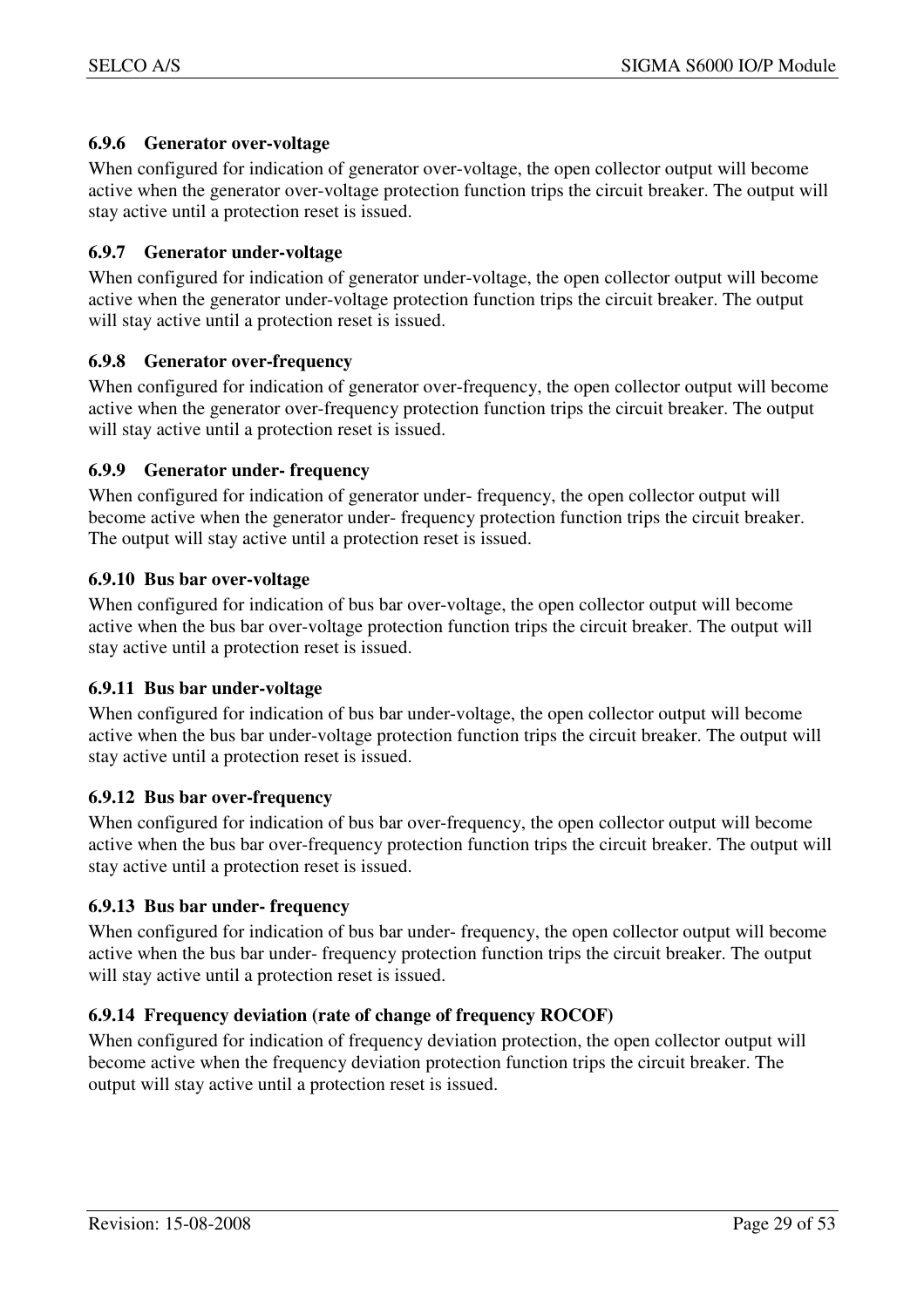## **6.9.15 COM**

The COM terminal is the common reference of the S6000 module. The various digital inputs and the open collector outputs use the COM terminal as reference. The COM terminal has connection to the COM terminal of the *SYNC* plug-in connector.

#### **6.9.16 C/B Reset**

The C/B reset input can be used to issue an external reset signal to the S6000 module. C/B reset will reset the C/B trip relay and all active protection causes, provided that none of the protection levels are exceeded.

## **6.10 RS485**

The S6000 module includes an isolated RS485 interface.

| <b>Terminal</b> | <b>Description</b> | <b>Signal</b>        | <b>Connection</b>          |
|-----------------|--------------------|----------------------|----------------------------|
|                 | <b>REF</b>         | Reference (isolated) | Reference of the RS485 bus |
|                 | A                  | <b>RS485 A</b>       | A signal of the RS485 bus  |
|                 | B                  | <b>RS485 B</b>       | B signal of the RS485 bus  |

It is important to note that the RS485 reference is isolated from the common COM of the module.

The 3-wires RS485 bus is connected from module to module.

A termination resistor of 150 ohm must be connected between terminal 2 and 3 at each end of the RS485 bus, preferably directly on the RS485 bus plug-in connector of the first RS485 slave and on the master.

The maximum cable length is 1000 meters. The cable type should be  $0.25 - 0.34$  mm<sup>2</sup> (AWG23/AWG22). Wires for A and B must be twisted (twisted-pair).

## **6.11 CAN Bus**

The CAN bus is the backbone of the SIGMA system. The CAN bus carries all the measured and calculated parameters between the modules.

| <b>Terminal</b> | <b>Description</b> | <b>Signal</b>    | <b>Connection</b>            |
|-----------------|--------------------|------------------|------------------------------|
|                 | <b>COM</b>         | Common reference | Reference of the CAN bus     |
|                 | <b>CANL</b>        | CAN Lo (data)    | CAN Lo signal of the CAN bus |
|                 |                    |                  |                              |
|                 | <b>CANH</b>        | CAN Hi (data)    | CAN Hi signal of the CAN bus |
|                 |                    |                  |                              |

Terminals 3 and 5 are not used.

The CAN L, CAN H and COM wires starts at one end of the total network, a termination resistor of 124 Ohm is connected between CAN L and CAN H, preferably directly on the CAN bus plug-in connector. The cable is connected form SIGMA module to SIGMA module, without T connections. On the other end of the cable again a 124 Ohm terminator resistor is connected between the CAN lines.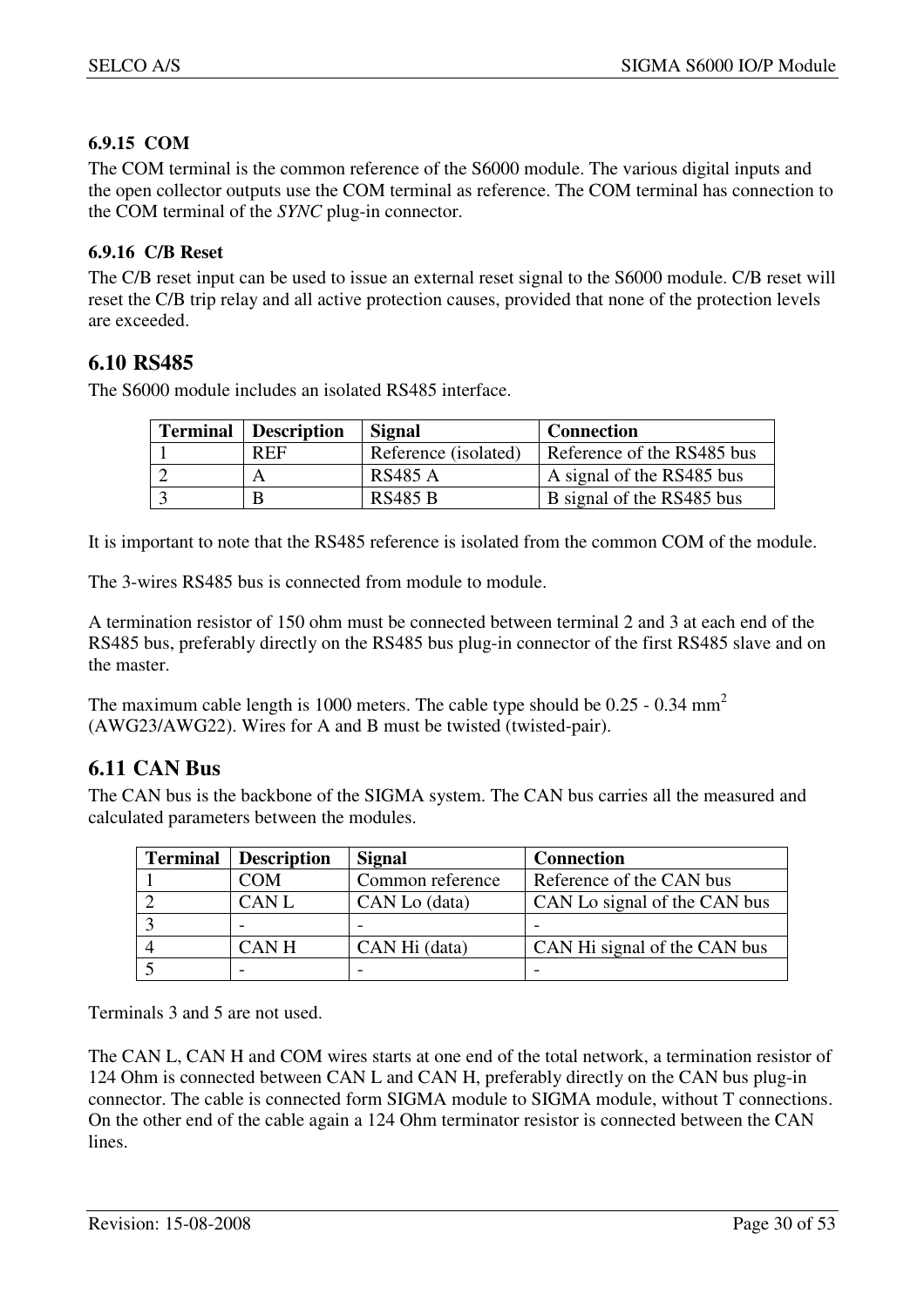The maximum cable length is 40 meters. The cable type should be  $0.25 - 0.34$  mm<sup>2</sup> (AWG23/AWG22). Wires for CAN Lo and CAN Hi must be twisted (twisted-pair). The cable should be shielded. The shield must only be connected to chassis/ground at one end.

Every SIGMA module of the installation must be connected to the same CAN bus network. Third party CAN nodes may not be connected to the SIGMA CAN bus.

## **6.12 Auxiliary I/O**

The auxiliary I/O plug-in connector houses general purpose I/O signals. Please refer to 6.9 for the wiring of the open collector outputs.

| <b>Terminal</b> | <b>Description</b>     | <b>Signal</b>         | <b>Connection</b>        |
|-----------------|------------------------|-----------------------|--------------------------|
|                 | <b>VOLT / PHASE OK</b> | Open collector output | External input           |
|                 | <b>UNLOAD TRIP</b>     | Open collector output | External input           |
|                 |                        |                       |                          |
|                 |                        |                       |                          |
|                 |                        |                       |                          |
|                 | <b>ABNORMAL TRIP</b>   | NO contact to COM     | External protection trip |
|                 | COM                    | Common reference      | External reference       |

#### **6.12.1 Volt / Phase OK**

The Volt / Phase OK signal is activated when the VOLTAGE OK and PHASE OK LED's are a light. The signal indicates that the generators voltage is within limits and that the phase sequence is OK.

#### **6.12.2 Unload Trip**

In factory default configuration both, protection trip of the circuit breaker and unload trip are conducted through the C/B trip relay of the S6000. However in case it is necessary to use separate outputs for unload trip and protection trip, the unload trip can be redirected to this open collector output (see under Configuration).

#### **6.12.3 Abnormal Trip**

In case this input is activated (connected to COM) a trip signal will be send to the C/B from the C/B trip relay. An abnormal trip will be treated by the Power Management like any other protection trip. Therefore the C/B will be blocked for re-closure until the fault is reset.

The main purpose of this terminal is to implement external protection equipment (like the internal protection functions of the C/B) into the Power Management. In case such external protection equipment is used for the protection of the generator, a feedback from this protection equipment must be connected to this terminal.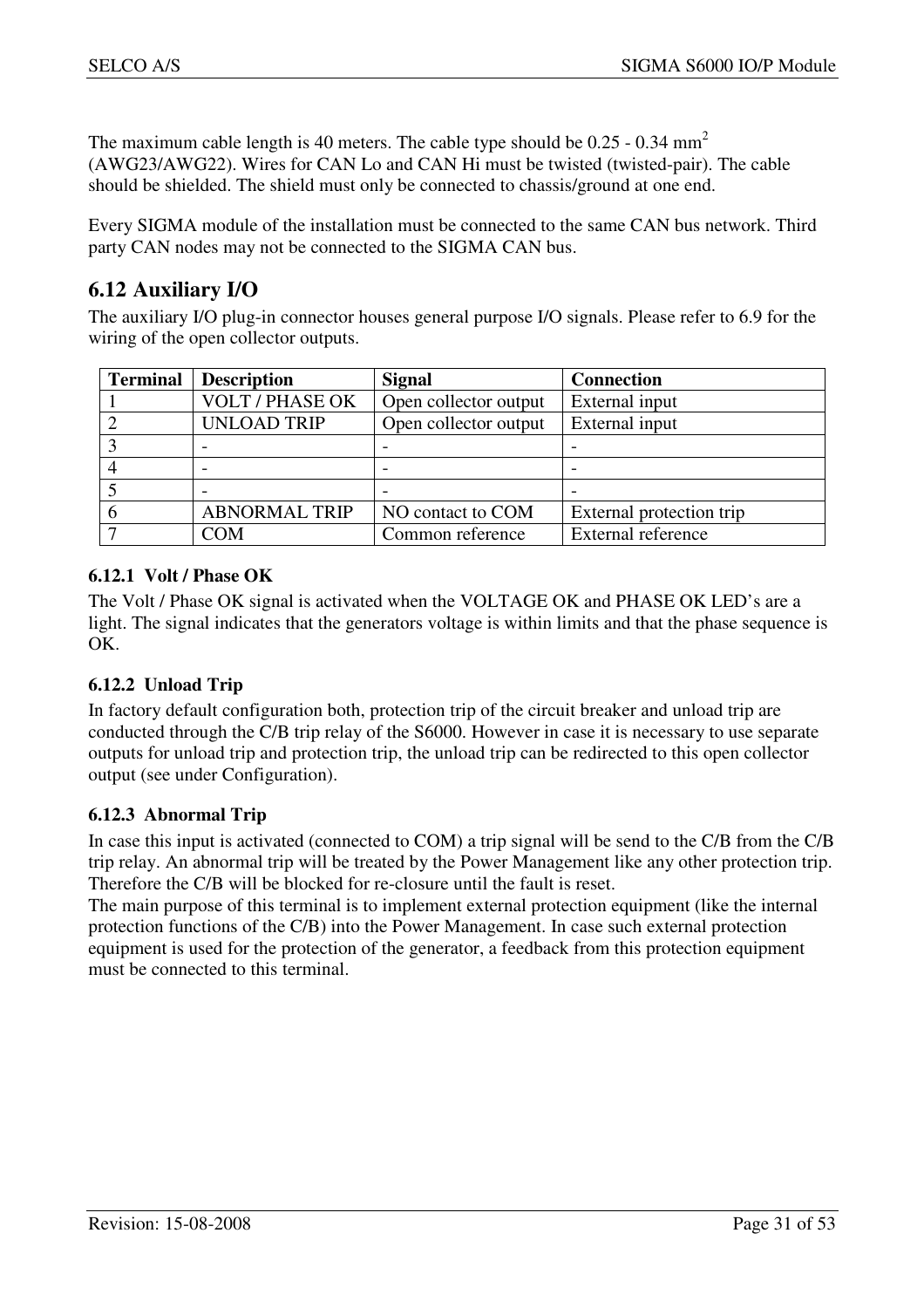## **7 Configuration**

The S6000 module can be configured in three different ways. This section describes the configuration by RS232, as this method of configuration does not require the use of additional modules (the S6500 or S6600).

The S6000 module is delivered with a default configuration.

## **7.1 Console Password**

By default the RS232 console will operate in read only mode. The console can be switched to read/write mode by the enable command.

#### ENABLE

Enable mode will prompt for a pin code. The default pin code is 0000.

The console can be switched back to read only mode by the disable command.

#### DISABLE

Please note that the RS232 console pin code is separate for each module. Also, the RS232 pin code is independent from the menu pin code of the UI or PM module.

## **7.2 Power Source**

The first thing to do is to configure the S6000 module to fit the power source.

#### **7.2.1 Voltage**

The S6000 module must know then nominal voltage of the power source as well as the primary voltage. The nominal voltage is the nominal voltage that will be present on the *VOLTAGE INPUTS* plug-in connector of the module (actual voltage between L1-L2, L2-L3 and L3-L1 terminals). Please note that all voltage settings are phase-phase voltages.

The nominal voltage is set by the following command. The resolution of the nominal voltage is 100 mV AC.

#### WRITE SYS NOMVOLT <nominal voltage>

On a system equipped with an S6100 the alternator voltage will change when the nominal voltage is altered, provided that voltage stabilisation is active.

The actual voltage might not be the same as the nominal voltage. The actual voltage could be far higher (e.g. in medium voltage installations), in which case the power source primary voltage is transformed down my external PT's (voltage transformers). It is however typically preferred to do calculations and indication using the true primary voltage.

The primary phase-phase voltage is set by the following command. The resolution is 1 V AC.

WRITE SYS PRIMVOLT <primary voltage>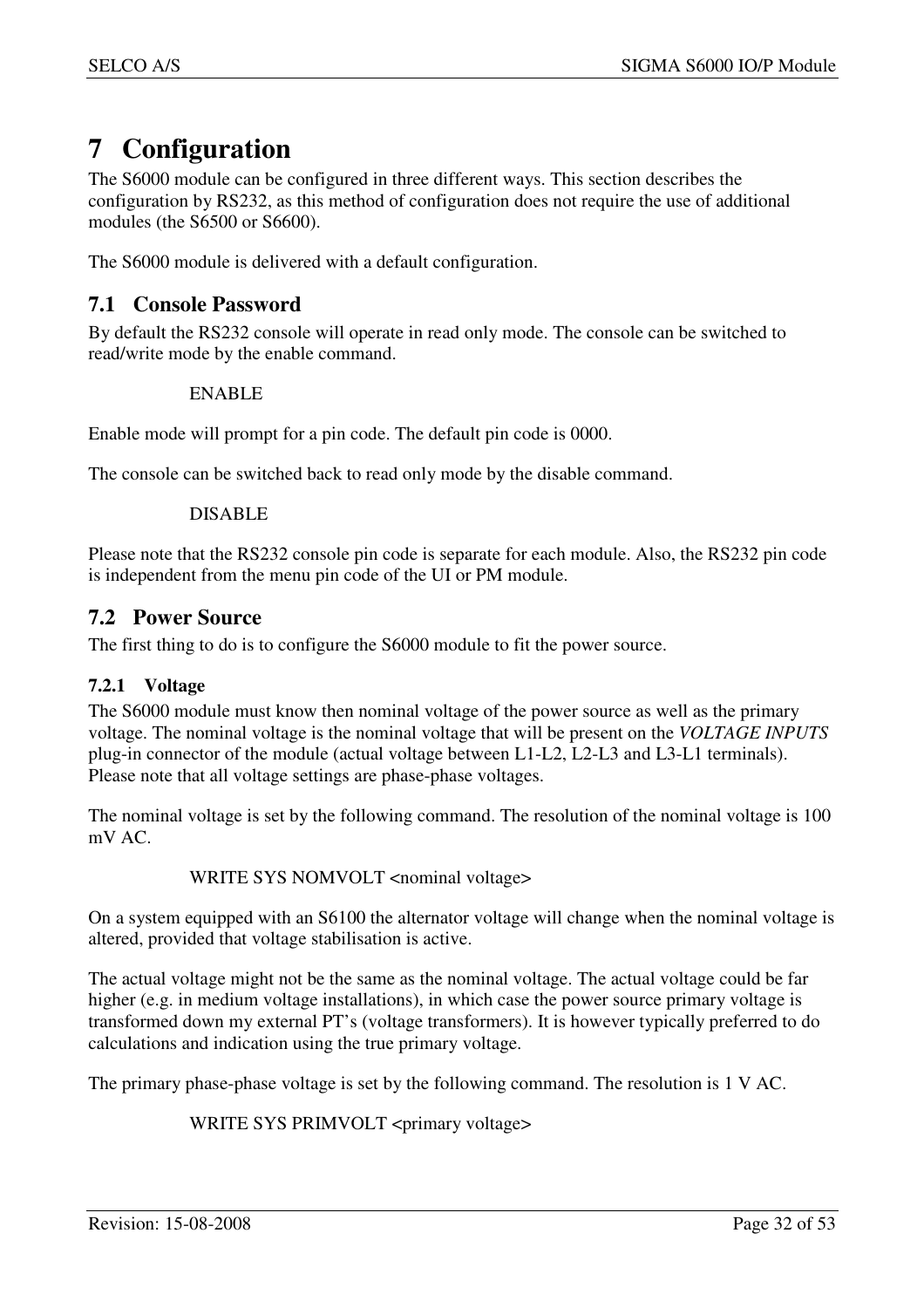The primary voltage should be set to the same value as the nominal voltage when no intermediate PT's are used.

The voltage settings will affect the indication of phase-phase and phase-neutral voltages, as well as all parameters based on voltage (e.g. active/reactive loads, VA, generator capacity etc.). The nominal voltage is used for reference by the voltage stabilisation function of the partner S6100 module (if installed).

#### **7.2.2 Generator Maximum Current**

The S6000 must be able to determine the capacity of the power source. The capacity is calculated through use of the primary voltage and the maximum current in one phase.

The maximum current of the power source can be calculated based on the following formula. The formula is based on the kVA og kW rating and the primary phase-phase voltage.

$$
GENCAP = 3 \cdot \left( \left( \frac{PRINVOLT}{\sqrt{3}} \right) \cdot GENMAXCUR \cdot Cos\varphi \right)
$$

$$
GENMAXCUR = \frac{GENCAP}{3 \cdot \left( \left( \frac{PRINVOLT}{\sqrt{3}} \right) \cdot Cos\varphi \right)}
$$

The default settings are done using a power source of 42 kVA with a primary phase-phase voltage of 400 V AC. In this case the power factor (PF) is set to 1.00. Thus the calculations would be as follows.

$$
GENMAXCUR = \frac{GENCAP}{3 \cdot \left( \left( \frac{PRIMVOLT}{\sqrt{3}} \right) \cdot \cos \varphi \right)}
$$

$$
GENMAXCUR = \frac{42000}{3 \cdot \left( \left( \frac{400}{\sqrt{3}} \right) \cdot 1.00 \right)} = 60.6A
$$

The example above illustrates that the maximum current in one phase (at full load at  $PF = 1.00$ ) is 60.6 A. The generator maximum current could also have been derived form the generators kW rating (33.6 kW at  $PF = 0.8$ ).

Another example is a generator defined by a capacity of  $3 \times 130$  kW at PF = 0.8.

$$
GENMAXCUR = \frac{130000}{3 \cdot \left( \left( \frac{400}{\sqrt{3}} \right) \cdot 0.8 \right)} = 234.54A
$$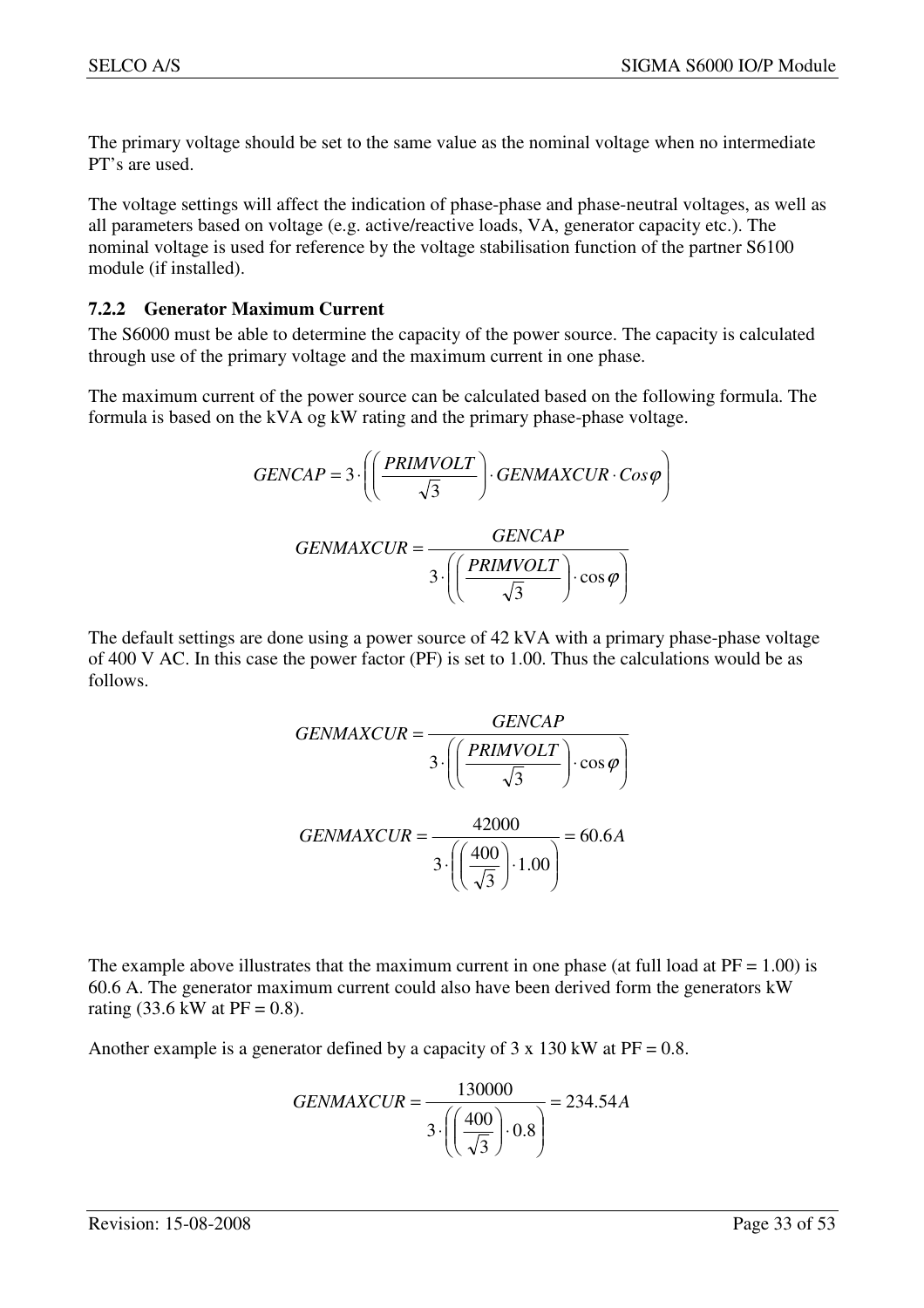The maximum current is set by the following command. The resolution is 100 mA.

WRITE SYS GENMAXCUR <generator maximum current>

The maximum current is used as 100% references for short-circuit and over current protection. The parameter is also used to calculate 100% references for load (active and reactive) function, as well as the maximum capacity of the power source.

#### **7.2.3 CT Primary Current**

The S6000 module conducts its current measurements through external current transformers (CT's). Two different versions of the S6000 module is available, one for 5 A secondary current and one for 1 A secondary current.

It is a requirement that the secondary rated current of the CT's is either 5 A or 1 A. However the primary current depends on the choice of the designer. In order to convert the measured secondary current to primary current, the S6000 module must know the primary rated current.

The CT primary rated current is set by the following command. The resolution is 100 mA.

WRITE SYS CTPRIMCUR <CT primary rated current>

The CT primary current is simply used to scale the measured current to the actual current.

#### **7.2.4 Rated Frequency**

The rated frequency must be set in order for the S6000 module to know the 100% reference for the frequency dependent trip functions (e.g. for trip of Non-Essential loads).

The rated frequency is set by the following command. The resolution is 0.1 Hz.

```
WRITE SYS RATEDFREQ <Rated frequency>
```
On a system equipped with the S6100 the generator speed will change when the rated frequency is altered, provided that frequency stabilisation is active.

#### **7.2.5 Neutral Connection**

The S6000 module must be informed whether or not it has a fixed connection to neutral. The S6000 can only measure the exact phase-neutral voltages if the N-terminal of the *VOLTAGE INPUTS* plug-in connector has connection to neutral. Without neutral connection, phase-neutral voltages are estimated - based on the assumption that the loads are balanced among the three phases.

Neutral connection is only possible on star-coupled generators, which are typically used in land application. Triangle couple generators, which are typically used in marine application, do not provide a neutral connection.

Whether or not the S6000 module has connection to neutral is set by the following command. The choice can be YES or NO.

WRITE SYS NEUTRAL <Choice>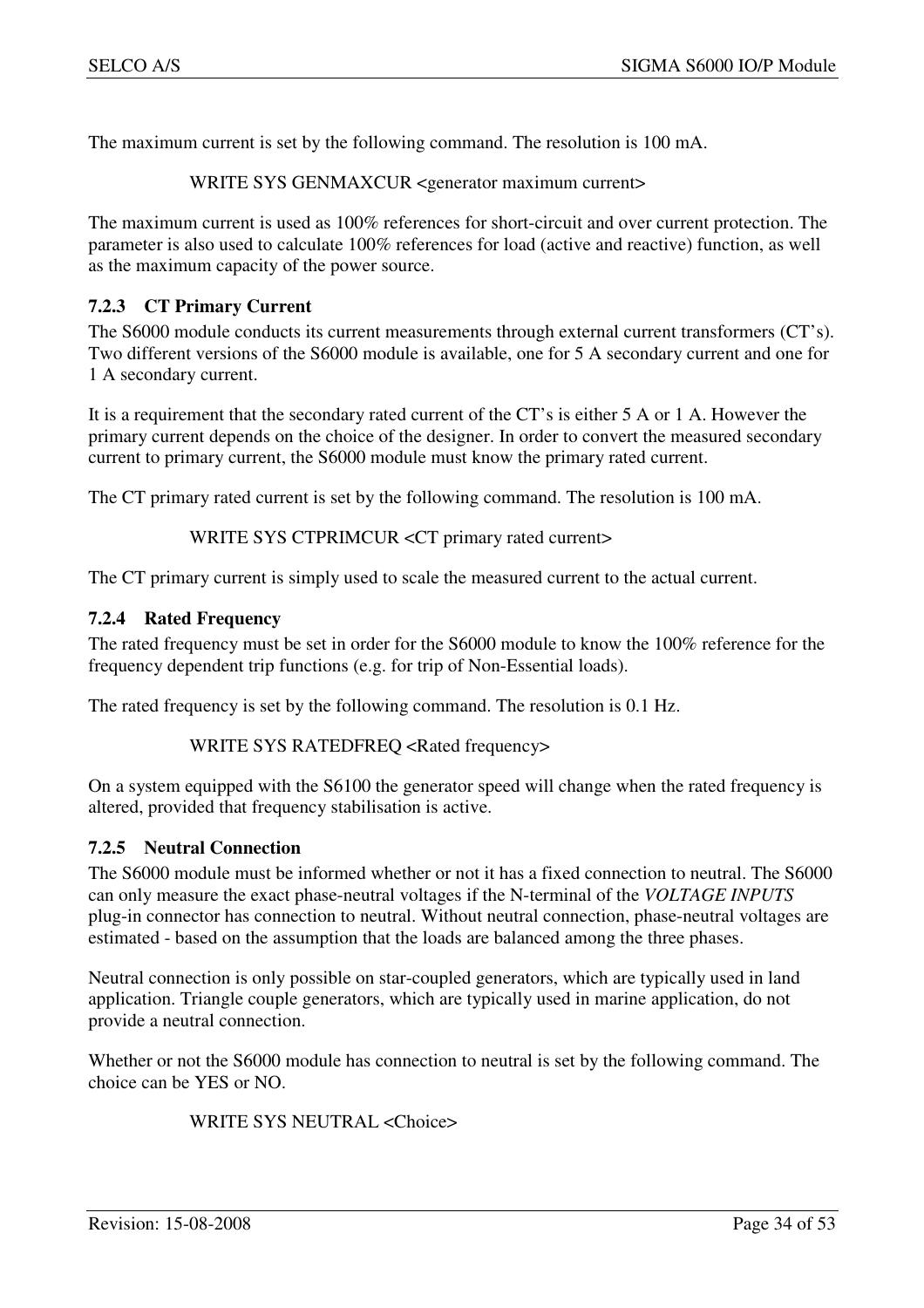The existence of a neutral connection will affect the way that the S6000 calculates active and reactive loads.

#### **7.2.6 Load Calculation**

The S6000 module can operate with or without connection to neutral (e.g. with star or triangle coupled generators). The existence of a neutral connection will determine how the S6000 module can calculate active and reactive load.

The calculation of active and reactive power (expressed in Watt and VAr) in each individual phase, depends upon exact phase-neutral voltage measurements on all three phases. Exact measurement of phase-neutral voltages requires a fixed connection to neutral. Assumptions that phase-phase voltage equals phase-neutral voltage multiplied by the square root of three, requires that the load distribution among the three phases are perfectly balanced. SELCO has chosen not to make this assumption.

With neutral connection (e.g. start coupled generators), the S6000 can calculate active/reactive loads as either active/reactive currents or active/reactive loads (measured in Ampere or Watt/VAr). Without neutral (e.g. triangle coupled generators) loads can only be calculated as active/reactive currents. The setup of the load calculation depends on the setup of the neutral connection.

The load calculation mode is configured by the following command. The choice can be either CUR or LOAD.

#### WRITE SYS LOADCALC <Choice>

Again, note that the LOAD choice is only valid when WRITE SYS NEUTRAL is set to YES.

#### **7.2.7 Power Factor**

The power factor is used for calculation of the 100% references for the various protection and NE trip functions. The typical power factor is 0.8. The range is 0.0 to 1.0.

The power factor is configured by the following command. The resolution is 0.1.

WRITE SYS COSPHI <Power Factor>

## **7.3 Voltage OK Window**

The S6000 module needs to verify whether or not the generator voltage is OK - that is whether or not the voltage level on each of the three phase-phase voltages are within limits.

The voltage window defines the boundaries around  $(+/-)$  the nominal voltages which the module regards are acceptable for safe operation. The VOLTAGE OK LED will be lit provided that all three phase-phase voltage measurements are within the limits defined by the voltage window.

The voltage window is configured by the following command. The resolution is 1 %.

WRITE SYS VOLTOKWND <Voltage Window>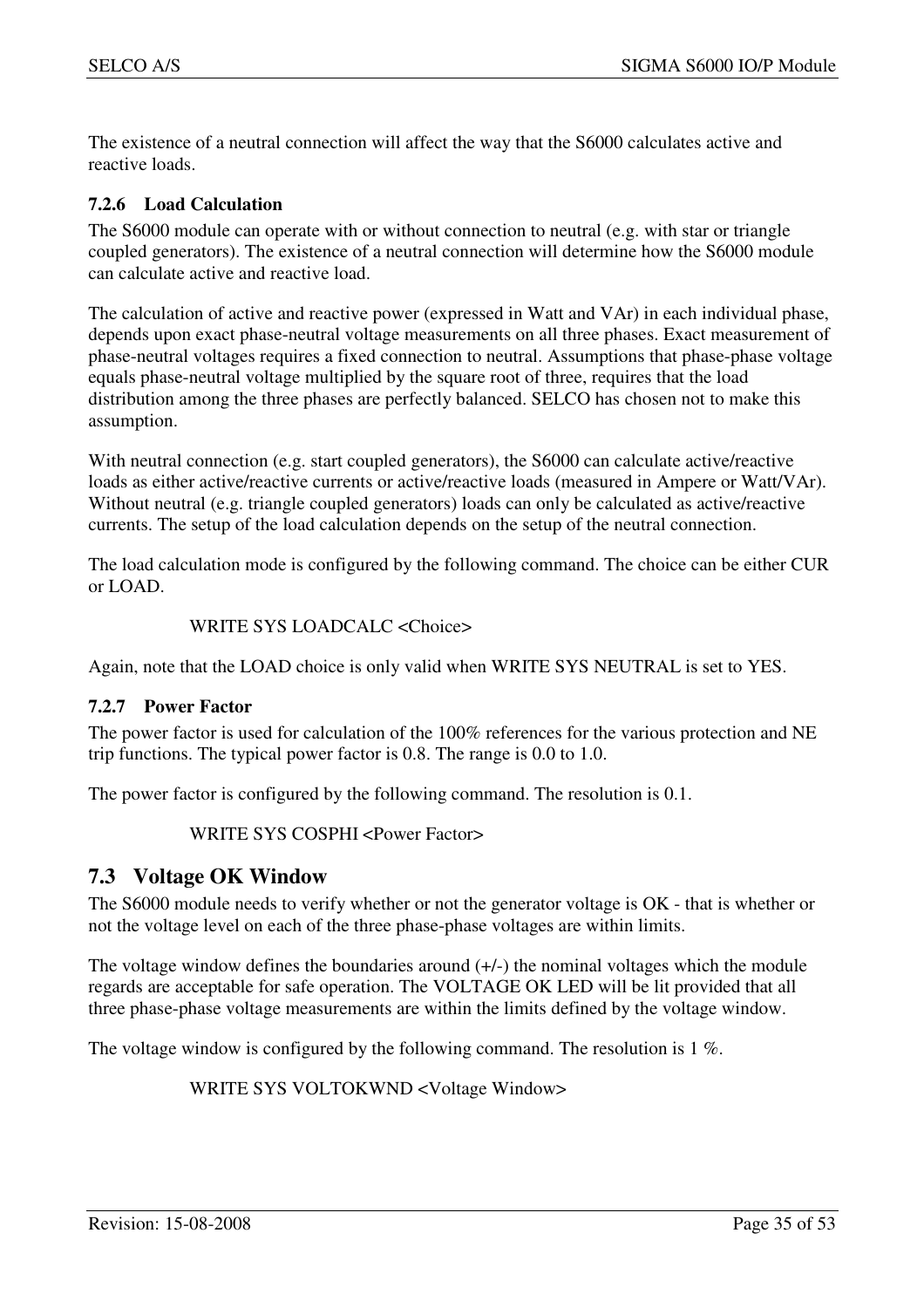## **7.4 Protection**

The protection functions are typically set up by a set point (trip level) and a delay. The trip level is expressed in percent, so it is important to understand how the 100% reference is calculated. This is described in the function section of this manual.

Each one of the protection functions can be enabled or disabled as desired. The parameters of a given protection function has no influence on the system if the function is disabled.

#### **7.4.1 Short-Circuit**

The short-circuit protection function can be enabled or disabled by the following command. The choice can be either YES or NO.

#### WRITE PROTECT SC ENABLED <Choice>

The trip level of the short-circuit protection function is expressed as a percentage according to the generators maximum current (GENMAXCUR) in a single phase. The trip level is set by the following command. The level can be set between 100 and 400 %. Resolution is 1%.

WRITE PROTECT SC LEVEL <Level>

The delay is expressed in milliseconds and can be set between 100 and 1000 ms. Resolution is 1 ms.

#### WRITE PROTECT SC DELAY <Delay>

The pre-alarm delay is expressed in milliseconds and can be set between 100 and 1000 ms. Resolution is 1 ms.

WRITE PROTECT SC PDELAY <Delay>

#### **7.4.2 Over Current**

The over current protection function can be enabled or disabled by the following command. The choice can be either YES or NO.

#### WRITE PROTECT OC ENABLED <Choice>

The trip level of the over current function is expressed as a percentage according to the generators maximum current (GENMAXCUR) in a single phase. The trip level is set by the following command. The level can be set between 50 and 140 %. Resolution is 1 %.

WRITE PROTECT OC LEVEL <Level>

The delay is expressed in seconds and can be set between 0.1 and 30.0 s. Resolution is 100 ms.

#### WRITE PROTECT OC DELAY <Delay>

The pre-alarm delay is expressed in seconds and can be set between 0.1 and 30.0 s. Resolution is 100 ms.

#### WRITE PROTECT OC PDELAY <Delay>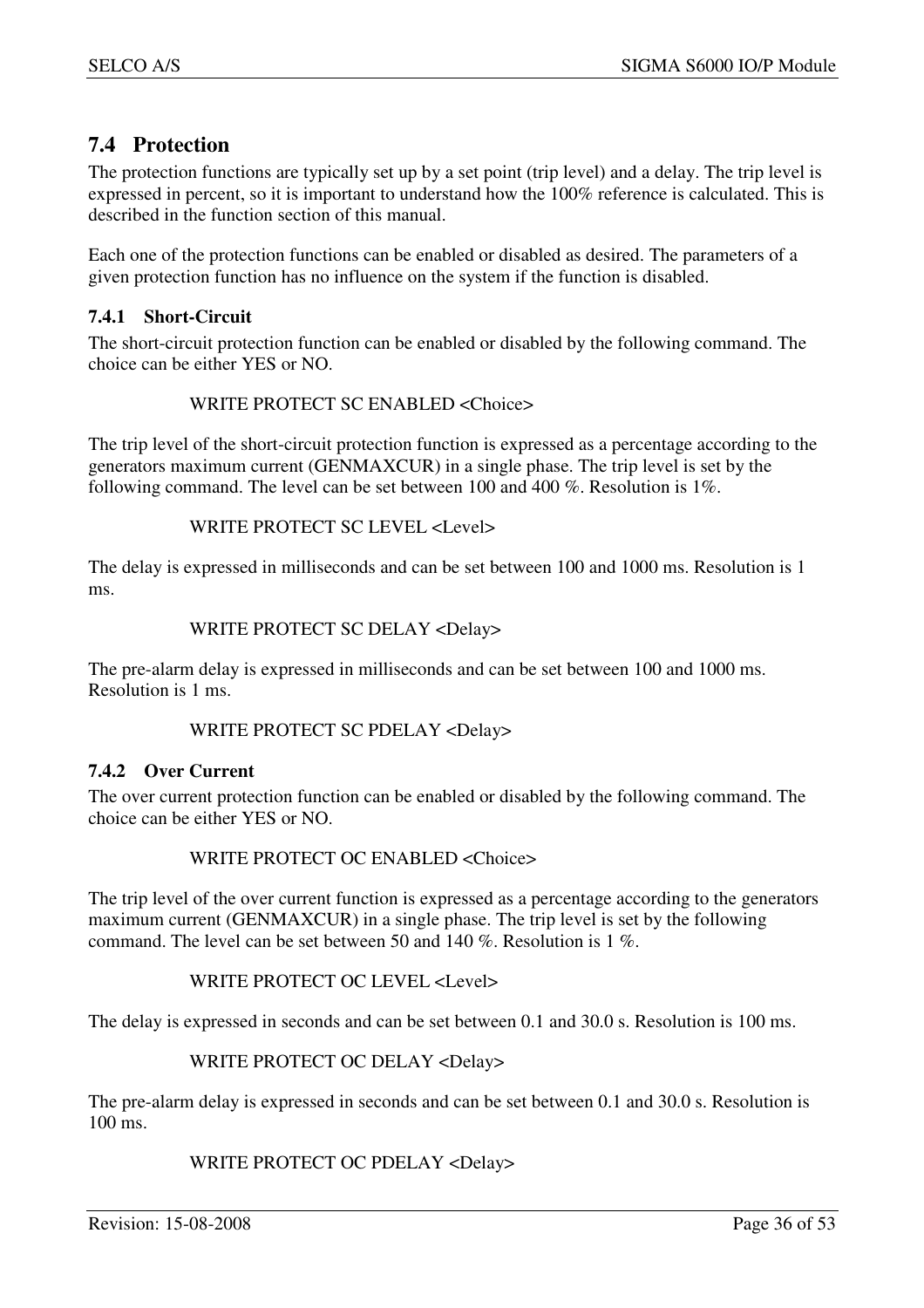#### **7.4.3 Overload**

The overload protection function can be enabled or disabled by the following command. The choice can be either YES or NO.

WRITE PROTECT OL ENABLED <Choice>

The trip level of the overload function is expressed in one of three different ways. The mode of operation depends on the previously explained load calculation parameter and the mode set by the function mode parameter (single phase or sum).

- 1. According to the generators maximum active current in a single phase. The 100 % reference is the generators maximum current in one phase (GENMAXCUR).
- 2. According to the generators maximum active load on one phase. The 100 % reference is the primary phase-neutral voltage multiplied by the generators maximum current

$$
\frac{PRINVOLT}{\sqrt{3}} \cdot GENMAXCUR \text{ in one phase.}
$$

3. According to the generator sum load (as indicated on the kW meter). The 100 % reference is the sum of the nominal phase-neutral voltages multiplied by the generators maximum current.

$$
\frac{PRINVOLT}{\sqrt{3}} \cdot GENMAXCUR
$$

The level is set by the following command. The level can be set between 15 and 150 %. Resolution is  $1 \%$ .

#### WRITE PROTECT OL LEVEL <Level>

The delay is expressed in seconds and can be set between 2.0 and 20.0 s. Resolution is 100 ms.

#### WRITE PROTECT OL DELAY <Delay>

The pre-alarm delay is expressed in seconds and can be set between 2.0 and 20.0 s. Resolution is 100 ms.

#### WRITE PROTECT OL PDELAY <Delay>

The mode (single phase or sum) can be set by the following command. The choice can be PHASE or SUM.

#### WRITE PROTECT OL MODE <Choice>

#### **7.4.4 Reverse Power**

The reverse power protection function can be enabled or disabled by the following command. The choice can be either YES or NO.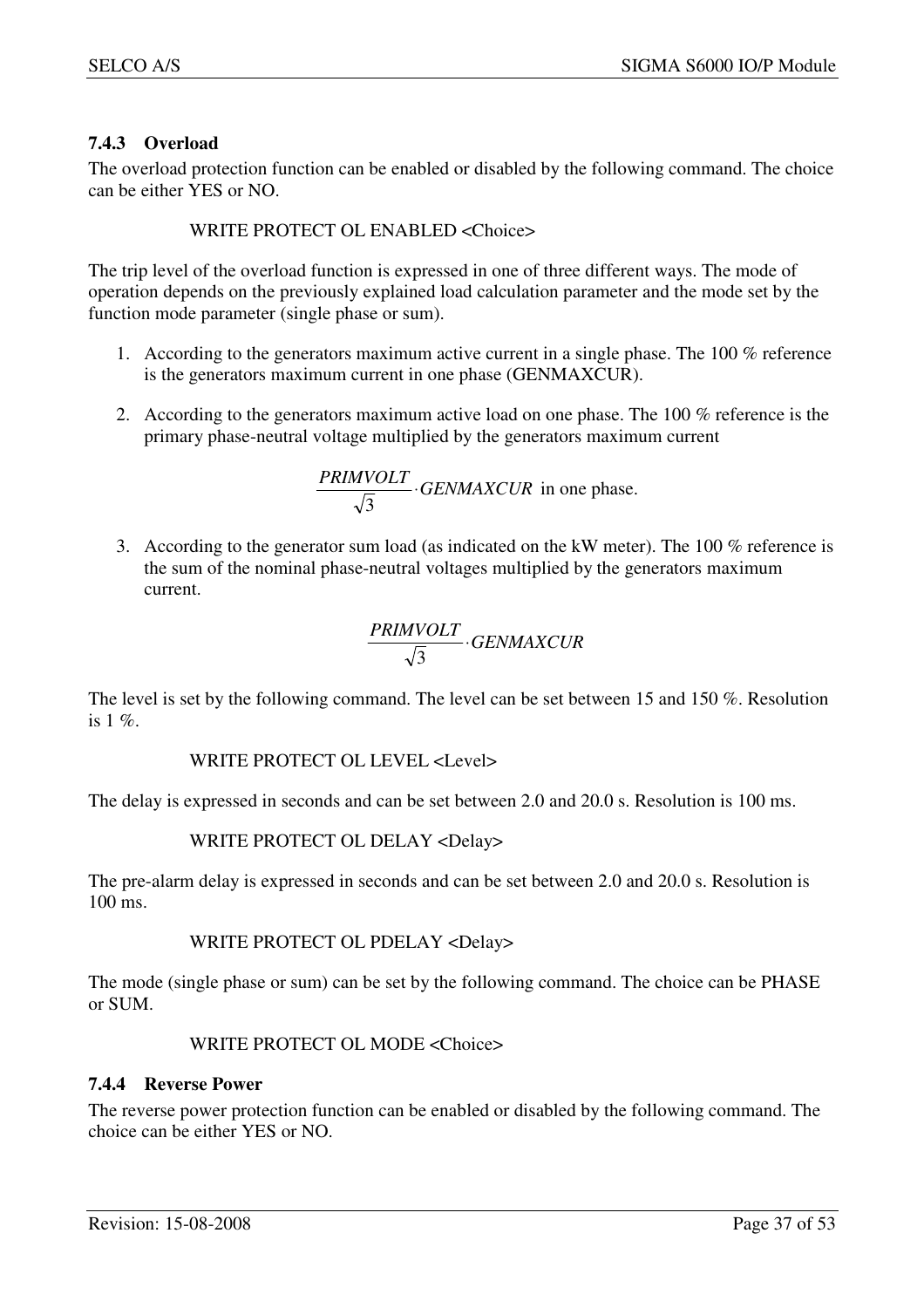#### WRITE PROTECT RP ENABLED <Choice>

The trip level of the reverse power function is expressed in one of three different ways. The mode of operation depends on the previously explained load calculation parameter and the mode set by the function mode parameter (single phase or sum).

- 1. According to the generators maximum active current in a single phase. The 100 % reference is the generators maximum current in one phase (GENMAXCUR).
- 2. According to the generators maximum active load on one phase. The 100 % reference is the primary phase-neutral voltage multiplied by the generators maximum current

$$
\frac{PRINVOLT}{\sqrt{3}} \cdot GENMAXCUR
$$
 in one phase.

3. According to the generator sum load (as indicated on the kW meter). The 100 % reference is the sum of the nominal phase-neutral voltages multiplied by the generators maximum current.

$$
3 \cdot \frac{PRIMVOLT}{\sqrt{3}} \cdot GENMAXCUR
$$

The level is set by the following command. The level can be set between 0 and -20 %. Resolution is  $1 \%$ .

#### WRITE PROTECT RP LEVEL <Level>

The delay is expressed in seconds and can be set between 2.0 and 20.0 s. Resolution is 100 ms.

#### WRITE PROTECT RP DELAY <Delay>

The pre-alarm delay is expressed in seconds and can be set between 2.0 and 20.0 s. Resolution is 100 ms.

#### WRITE PROTECT RP PDELAY <Delay>

The mode (single phase or sum) can be set by the following command. The choice can be PHASE or SUM.

WRITE PROTECT RP MODE <Choice>

#### **7.4.5 Excitation Loss**

The excitation loss protection function can be enabled or disabled by the following command. The choice can be either YES or NO.

WRITE PROTECT EL ENABLED <Choice>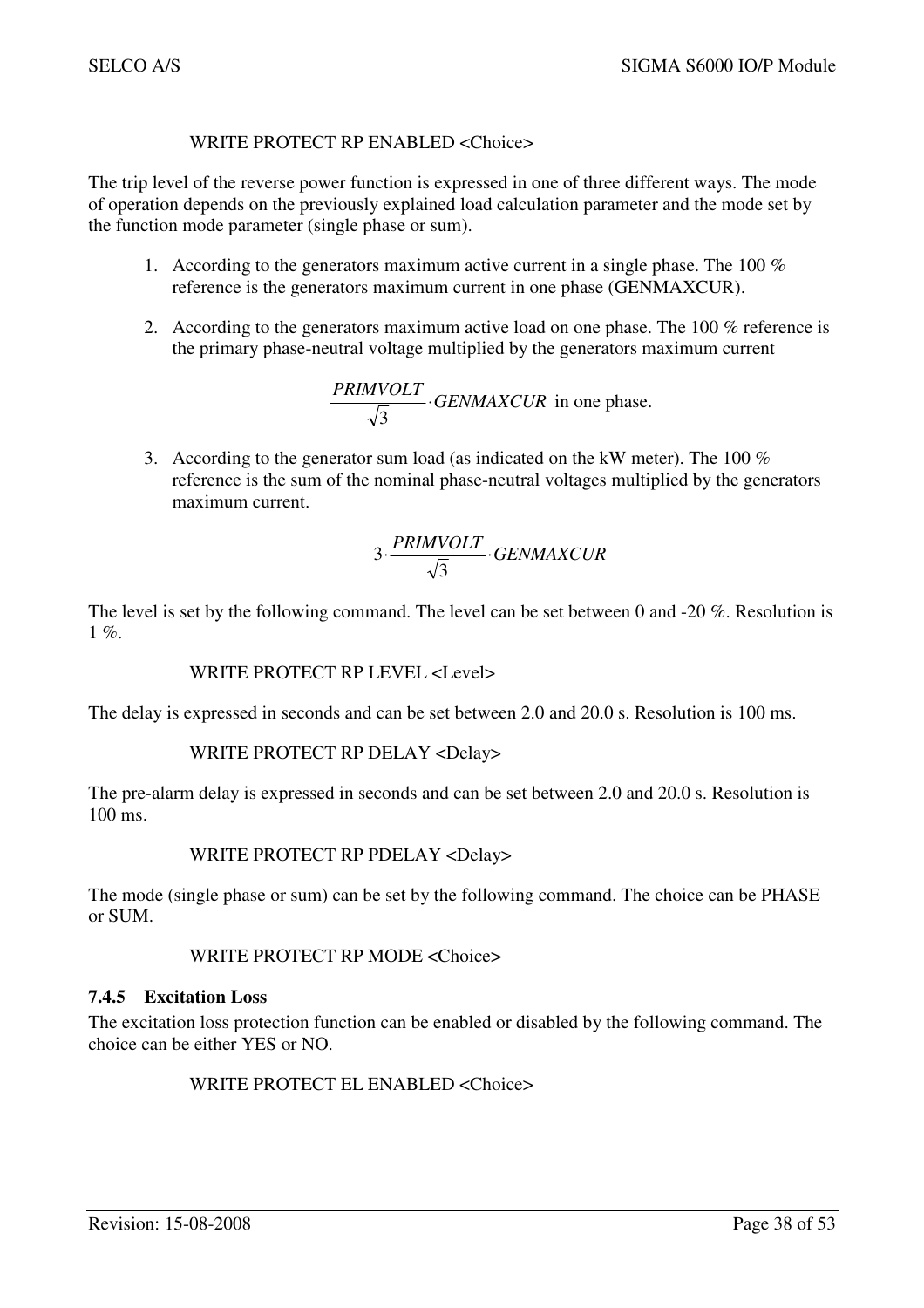The trip level of the excitation loss function is expressed in one of three different ways. The mode of operation depends on the previously explained load calculation parameter and the mode set by the function mode parameter (single phase or sum).

- 1. According to the generators maximum active current in a single phase. The 100 % reference is the generators maximum current in one phase (GENMAXCUR).
- 2. According to the generators maximum active load on one phase. The 100 % reference is the primary phase-neutral voltage multiplied by the generators maximum current

$$
\frac{PRINVOLT}{\sqrt{3}} \cdot GENMAXCUR \text{ in one phase.}
$$

3. According to the generator sum load (as indicated on the kVAr meter). The 100 % reference is the sum of the nominal phase-neutral voltages multiplied by the generators maximum current.

$$
3 \cdot \frac{PRINVOLT}{\sqrt{3}} \cdot GENMAXCUR
$$

The level is set by the following command. The level can be set between 0 and -150 %. Resolution is  $1 \%$ .

#### WRITE PROTECT EL LEVEL <Level>

The delay is expressed in seconds and can be set between 2.0 and 20.0 s. Resolution is 100 ms.

WRITE PROTECT EL DELAY <Delay>

The pre-alarm delay is expressed in seconds and can be set between 2.0 and 20.0 s. Resolution is 100 ms.

#### WRITE PROTECT EL PDELAY <Delay>

The mode (single phase or sum) can be set by the following command. The choice can be PHASE or SUM.

#### WRITE PROTECT EL MODE <Choice>

#### **7.4.6 Voltage Establishment**

The voltage establishment protection function can be enabled or disabled by the following command. The choice can be either YES or NO.

#### WRITE PROTECT VE ENABLED <Choice>

The lower level of the voltage establishment function is expressed as a percentage according to the primary voltage (PRIMVOLT). The level is set by the following command. The level can be set between 50 and 100 %. Resolution is 1%.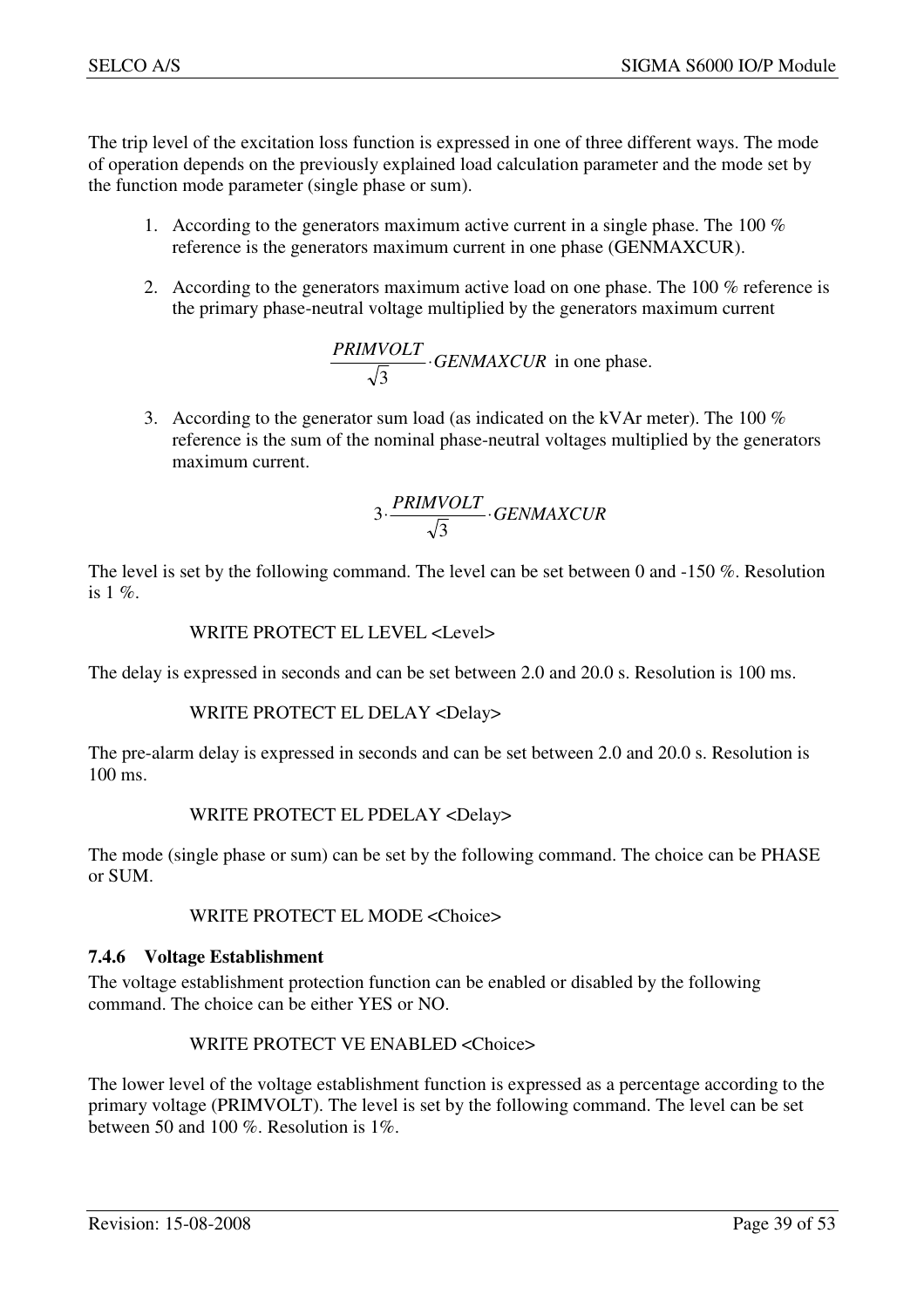#### WRITE PROTECT VE LOWLEVEL <Level>

The upper level of the voltage establishment function is expressed as a percentage according to the primary voltage (PRIMVOLT). The level is set by the following command. The level can be set between 50 and 100 %. Resolution is 1%.

#### WRITE PROTECT VE UPLEVEL <Level>

The delay is expressed in seconds and can be set between 1 and 30 s. Resolution is 0,1 s. Default is 2s.

#### WRITE PROTECT VE DELAY <Delay>

The pre-alarm delay is expressed in seconds and can be set between 1 and 30 s. Resolution is 0,1 s. Default is 2s

#### WRITE PROTECT VE PDELAY <Delay>

#### **7.4.7 Frequency Establishment**

The frequency establishment protection can be enabled or disabled. This is done by the following command. The choice can be set to either *YES* or *NO*.

#### WRITE PROTECT FE ENABLED <Choice>

The lower trip level is expressed in percent without decimals. The trip level refers to the nominal phase-phase voltage. The lower trip level is set by the following command. Resolution is 1 %.

#### WRITE PROTECT FE LOWLEVEL <Level>

The upper trip level is expressed in percent without decimals. The trip level refers to the nominal voltage. The upper trip level is set by the following command. Resolution is 1 %.

#### WRITE PROTECT FE UPLEVEL <Level>

The lower delay is expressed in seconds and can be set between 1 and 30 s. Resolution is 0,1s. Default is 2,0s.

#### WRITE PROTECT FE LOWDELAY <Duration>

The upper delay is expressed in seconds and can be set between 1 and 30 s. Resolution is 0,1s. Default is 2s

#### WRITE PROTECT FE UPDELAY <Duration>

## **7.5 Load Shedding**

The load shedding functions (trip of non-essential loads) can be configured to trip on either low frequency or high load (measured as active current or load).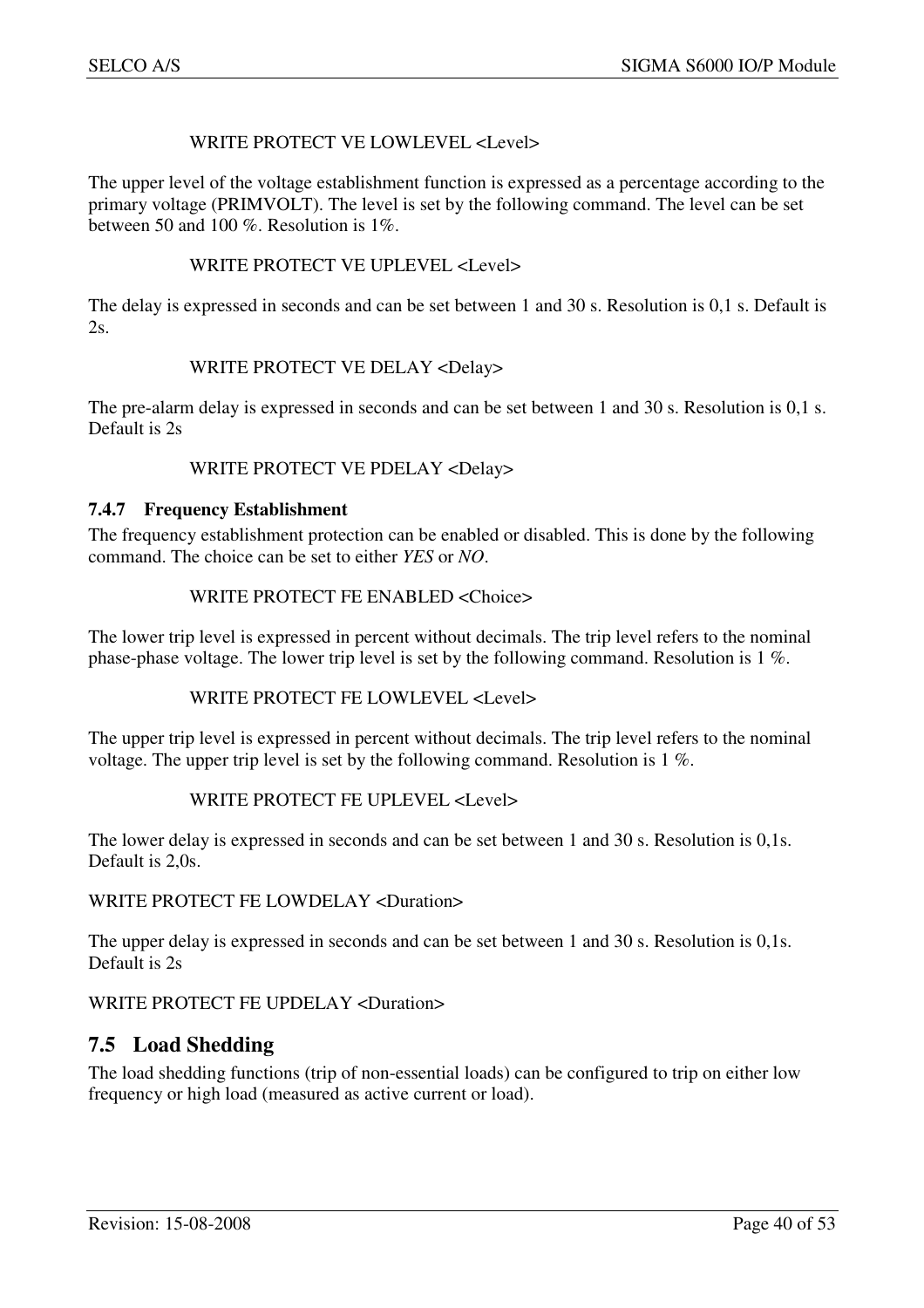#### **7.5.1 Non-Essential 1**

The non-essential 1 load trip function can be enabled or disabled by the following command. The choice can be either YES or NO.

#### WRITE LOADTRIP NE1 ENABLED <Choice>

The function can be configured to trip on either low frequency (under frequency), on high load (measured as active current or load) or on high current. The selection is done by the following command. The choice can be FREQ, LOAD or CUR.

#### WRITE LOADTRIP NE1 PARAM <Choice>

The trip level of the NE1 trip function is expressed in one of three different ways. The mode of operation depends on setting of the parameter choice (described above), or the previously explained load calculation parameter and the mode set by the function mode parameter (single phase or sum).

- 1. According to the generators nominal frequency. The 100 % reference is the rated frequency (RATEDFREQ).
- 2. According to the generators maximum active current in a single phase. The 100 % reference is the generators maximum current in one phase (GENMAXCUR).
- 3. According to the generators maximum active load on one phase. The 100 % reference is the primary phase-neutral voltage multiplied by the generators maximum current

$$
\frac{PRINVOLT}{\sqrt{3}} \cdot GENMAXCUR \text{ in one phase.}
$$

4. According to the generator sum load (as indicated on the kVAr meter). The 100 % reference is the sum of the nominal phase-neutral voltages multiplied by the generators maximum current.

$$
3 \cdot \frac{PRIMVOLT}{\sqrt{3}} \cdot GENMAXCUR
$$

The level is set by the following command. The level can be set between 20 and 150 %. Resolution is  $1 \%$ .

#### WRITE LOADTRIP NE1 LEVEL <Level>

The NE1 function will automatically reset by hysteresis, provided that the NE1 relay has been configured for non-latching operation. The hysteresis has no effect when the NE1 relay is configured for latching operation. The hysteresis is set by the following command. The level can be set between 1 and 100 %. The reference is the trip point defined by the level.

#### WRITE LOADTRIP NE1 HYST <Level>

The delay is expressed in seconds and can be set between 1.0 and 60.0 s. Resolution is 100 ms.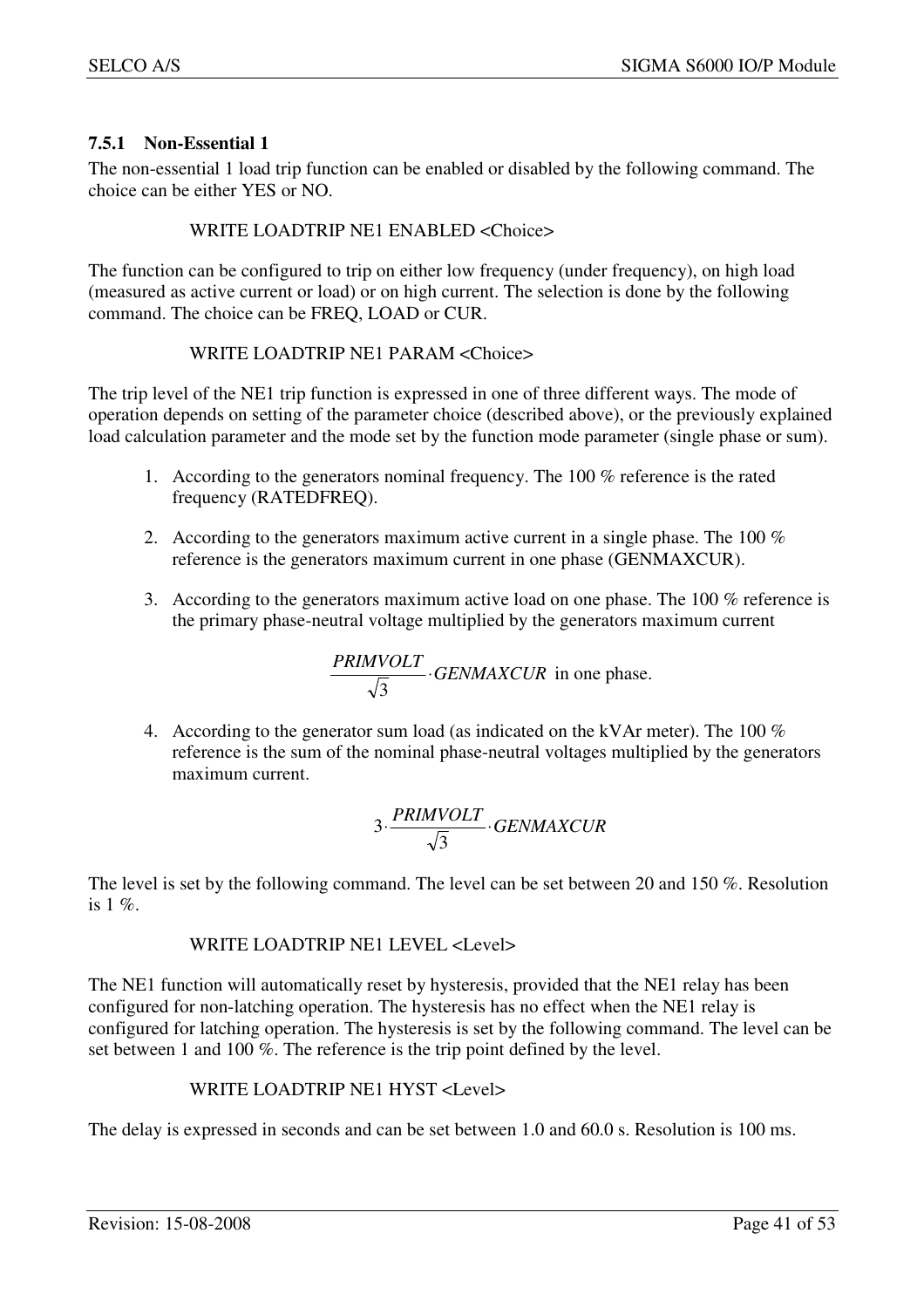#### WRITE LOADTRIP NE1 DELAY <Delay>

The mode parameter will only be in effect when the trip parameter is load. The mode (single phase or sum) can be set by the following command. The choice can be PHASE or SUM.

#### WRITE LOADTRIP NE1 MODE <Choice>

#### **7.5.2 Non-Essential 2**

The non-essential 2 load trip function can be enabled or disabled by the following command. The choice can be either YES or NO.

#### WRITE LOADTRIP NE2 ENABLED <Choice>

The function can be configured to trip on either low frequency (under frequency), on high load (measured as active current or load) or on high current. The selection is done by the following command. The choice can be FREQ, LOAD or CUR.

#### WRITE LOADTRIP NE2 PARAM <Choice>

The trip level of the NE2 trip function is expressed in one of three different ways. The mode of operation depends on setting of the parameter choice (described above), or the previously explained load calculation parameter and the mode set by the function mode parameter (single phase or sum).

- 5. According to the generators nominal frequency. The 100 % reference is the rated frequency (RATEDFREQ).
- 6. According to the generators maximum active current in a single phase. The 100 % reference is the generators maximum current in one phase (GENMAXCUR).
- 7. According to the generators maximum active load on one phase. The 100 % reference is the primary phase-neutral voltage multiplied by the generators maximum current

$$
\frac{PRINVOLT}{\sqrt{3}} \cdot GENMAXCUR
$$
 in one phase.

8. According to the generator sum load (as indicated on the kVAr meter). The 100 % reference is the sum of the nominal phase-neutral voltages multiplied by the generators maximum current.

$$
3 \cdot \frac{PRIMVOLT}{\sqrt{3}} \cdot GENMAXCUR
$$

The level is set by the following command. The level can be set between 20 and 150 %. Resolution is  $1\%$ .

WRITE LOADTRIP NE2 LEVEL <Level>

The NE2 function will automatically reset by hysteresis, provided that the NE1 relay has been configured for non-latching operation. The hysteresis has no effect when the NE1 relay is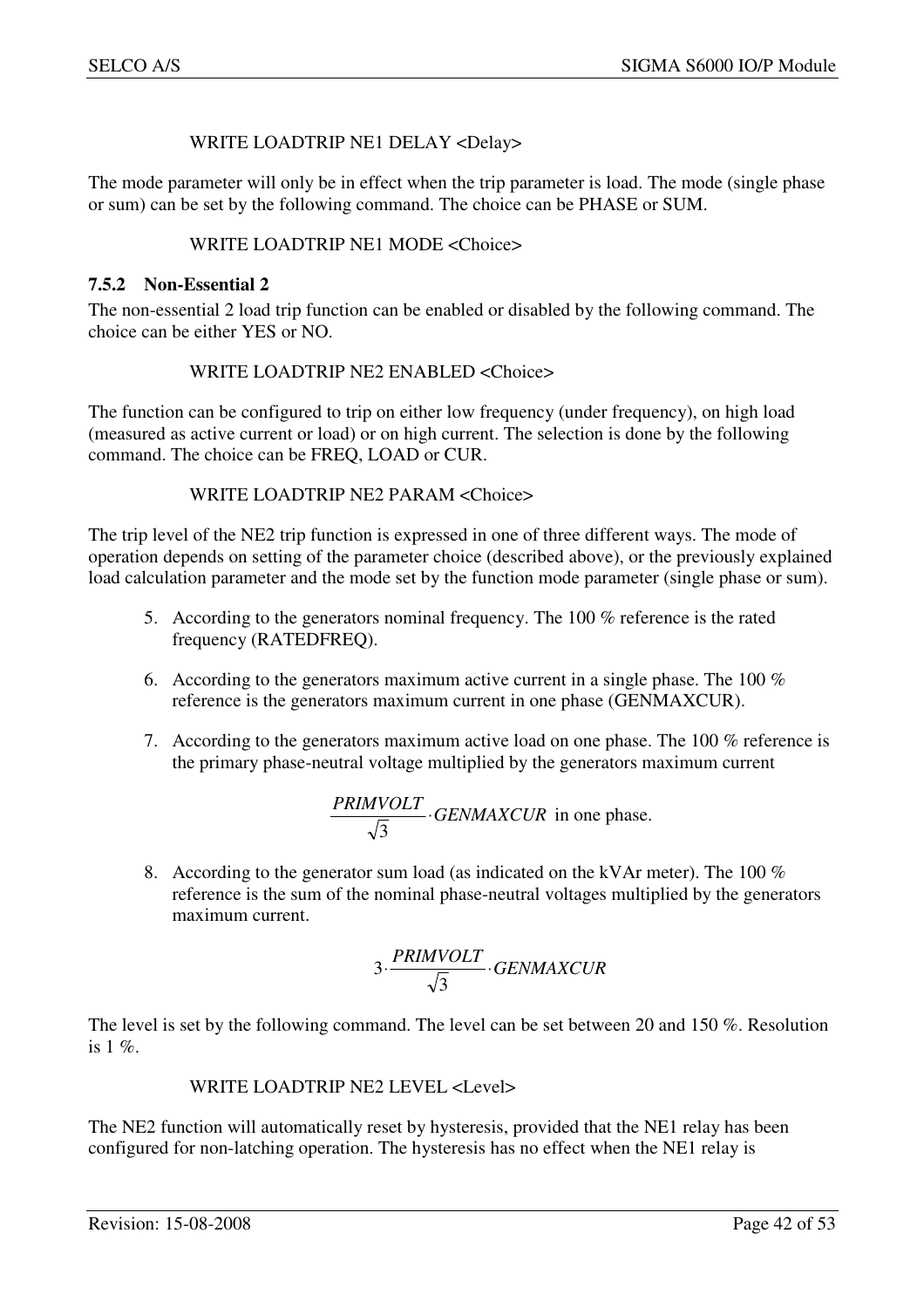configured for latching operation. The hysteresis is set by the following command. The level can be set between 1 and 100 %. The reference is the trip point defined by the level.

#### WRITE LOADTRIP NE2 HYST <Level>

The delay is expressed in seconds and can be set between 1.0 and 60.0 s. Resolution is 100 ms.

WRITE LOADTRIP NE2 DELAY <Delay>

The mode parameter will only be in effect when the trip parameter is load. The mode (single phase or sum) can be set by the following command. The choice can be PHASE or SUM.

WRITE LOADTRIP NE2 MODE <Choice>

## **7.6 I/O and Relays**

The properties of the inputs, outputs and relays can be configured by the following parameters.

#### **7.6.1 Alarm Relay Function**

The alarm relay can be configured to signal either system alarm or system and protection alarms.

The relay function is set by the following command. The choice can be either SYS or SYSPROT.

#### WRITE IORELAYS ALARMRELAYFUNC <Choice>

#### **7.6.2 C/B Trip Relay**

The C/B Trip relay can be configured for normally de-energized or normally energized operation. The default setting is normally energized operation, as this setting would cause a C/B trip if both the primary and back-up supply is lost.

The relay function is set by the following command. The choice can be either ND or NE.

#### WRITE IORELAYS CBTRIPRELAY CONTACT <Choice>

#### **7.6.3 NE1 Trip Relay**

The NE1 Trip relay can be configured for normally de-energized or normally energized operation. The default setting is normally de-energized operation. The NE1 Trip relay can either latch (requiring manual reset) or it can auto-reset by delay.

The relay function is set by the following command. The choice can be either ND or NE.

#### WRITE IORELAYS NE1TRIP CONTACT <Choice>

The latch function is set as follows. Choice and be YES or NO (default is YES).

WRITE IORELAYS NE1TRIP LATCH <Choice>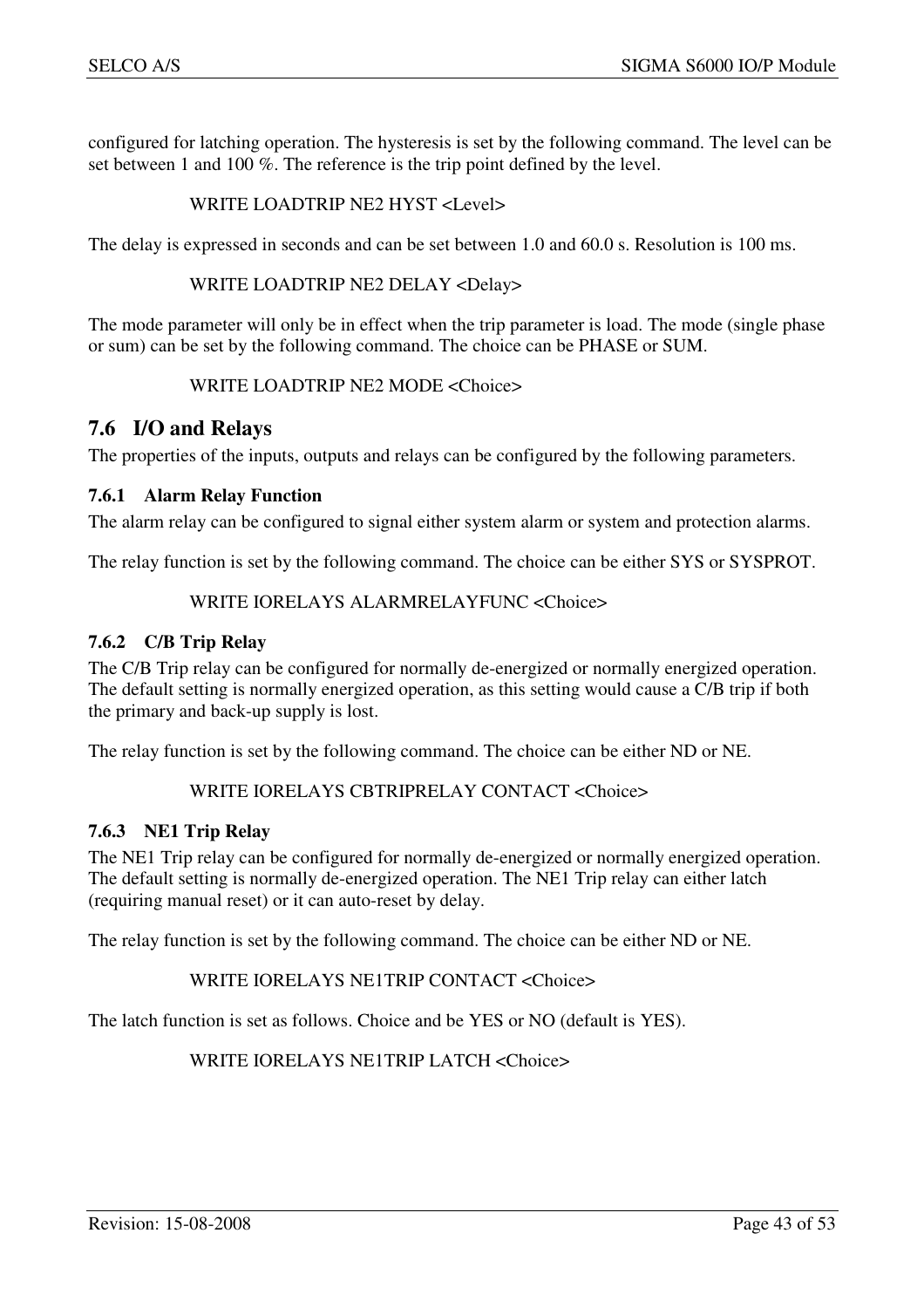#### **7.6.4 NE2 Trip Relay**

The NE2 Trip relay can be configured for normally de-energized or normally energized operation. The default setting is normally de-energized operation. The NE2 Trip relay can either latch (requiring manual reset) or it can auto-reset by delay.

The relay function is set by the following command. The choice can be either ND or NE.

#### WRITE IORELAYS NE2TRIP CONTACT <Choice>

The latch function is set as follows. Choice and be YES or NO (default is YES).

#### WRITE IORELAYS NE2TRIP LATCH <Choice>

#### **7.6.5 Unload trip**

In case separate outputs for protection trip an unload trip are required, it is possible to redirect the unload trip to terminal 2 of the auxiliary I/O. The choice can be either CBTRIP or AUXIO2 (default is CBTRIP, meaning both functions are performed through CB trip relay in default configuration):

#### WRITE IORELAYS UNLOADTRIP <Choice>

#### **7.6.6 Auxiliary outputs**

S6000 contains 3 auxiliary outputs. The auxiliary outputs can be programmed to activate for alarms, status messages or unload trip. It is only possible to assign one function to an auxiliary output.

In case the output is configured to activate for an alarm, the output will be activated as soon as the alarm appears and will be deactivated again after reset of the alarm.

In case the output is programmed for a status indication, it will be activated as long as the status is true. It will de-activate as soon as the status changes.

In case an output is programmed as an unload trip the output will activate as soon as the generator load is below the UNLOAD TRIP LEVEL provided there is an unload command present at the UNLOAD input of S6100 or through the S6610 PM Module.

The command for assigning a function to auxiliary output 1 is:

#### WRITE IORELAYS AUX1OUT <Choice>

The command for assigning a function to auxiliary output 2 is:

#### WRITE IORELAYS AUX2OUT <Choice>

The command for assigning a function to auxiliary output 3 is:

#### WRITE IORELAYS AUX3OUT <Choice>

The CHOICE can be as follows: VEUPPER, VELOWER, FEUPPER, FEUNDER, VOLTPHASEOK, UNLOADTRIP:

VEUPPER over-voltage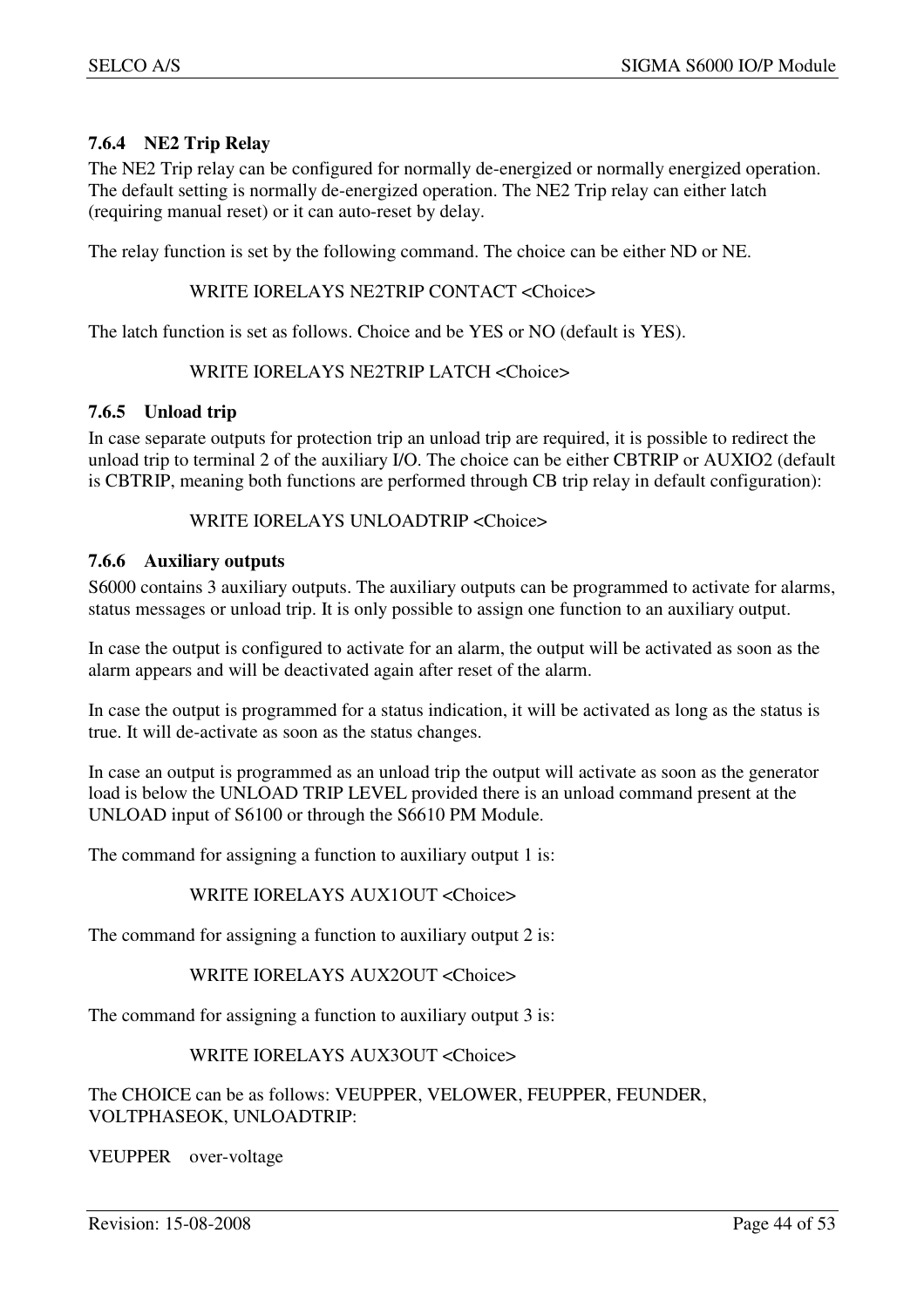| VELOWER under-voltage            |                                                                                                                                         |
|----------------------------------|-----------------------------------------------------------------------------------------------------------------------------------------|
| <b>FEUPPER</b><br>over-frequency |                                                                                                                                         |
| FEUNDER under-frequency          |                                                                                                                                         |
| <b>VOLTPHASEOK</b>               | Indication that the voltage is within the VOLTAGE OK window and that<br>there is phase accordance between generator and bus bar voltage |
| UNLOADTRIP                       | The output activates as soon as an UNLOAD command is active and the<br>generator load passes below UNLOAD TRIP LEVEL.                   |

## **7.7 Open collector protection outputs**

The open collector protection outputs are placed on the C/B TRIP CAUSE & GND connector of the S6000 Module. These outputs can be used for external indication of alarms. On earlier firmware versions (before 071112) these outputs were fixed (terminal  $1 = SC$ , terminal  $2 = OC$ , terminal  $3 =$ OL, terminal  $4 = RP$ , terminal  $5 = EL$ , terminal  $6 = VE$ ). From FW 071112 the functions of these outputs can be configured. It is possible to assign more than one function to one output, thus it is possible to configure common alarms.

Each function has one command line. The function can be set by the command line followed by a choice. The choice can be OFF for deactivation of this function or the output number: OFF, OC1, OC2, OC3, OC4, OC5, OC6.

WRITE OCPROTOUT SC *[OFF, OC1, OC2, OC3, OC4, OC5, OC6](OC1)*  WRITE OCPROTOUT OC *[OFF, OC1, OC2, OC3, OC4, OC5, OC6] (OC2)* WRITE OCPROTOUT OL *[OFF, OC1, OC2, OC3, OC4, OC5, OC6] (OC3)*  WRITE OCPROTOUT RP *[OFF, OC1, OC2, OC3, OC4, OC5, OC6] (OC4)*  WRITE OCPROTOUT EL *[OFF, OC1, OC2, OC3, OC4, OC5, OC6] (OC5)* WRITE OCPROTOUT VEUPPER *[OFF, OC1, OC2, OC3, OC4, OC5, OC6(OC6)]* WRITE OCPROTOUT VELOWER *[OFF, OC1, OC2, OC3, OC4, OC5, OC6] (OC6)* WRITE OCPROTOUT FEUPPER *[OFF, OC1, OC2, OC3, OC4, OC5, OC6] (OC6)* WRITE OCPROTOUT FELOWER *[OFF, OC1, OC2, OC3, OC4, OC5, OC6] (OC6)* WRITE OCPROTOUT BUSVEUPPER *[OFF, OC1, OC2, OC3, OC4, OC5, OC6] (OFF)* WRITE OCPROTOUT BUSVELOWER *[OFF, OC1, OC2, OC3, OC4, OC5, OC6] (OFF)* WRITE OCPROTOUT BUSFEUPPER *[OFF, OC1, OC2, OC3, OC4, OC5, OC6] (OFF)* WRITE OCPROTOUT BUSFELOWER *[OFF, OC1, OC2, OC3, OC4, OC5, OC6] (OFF)*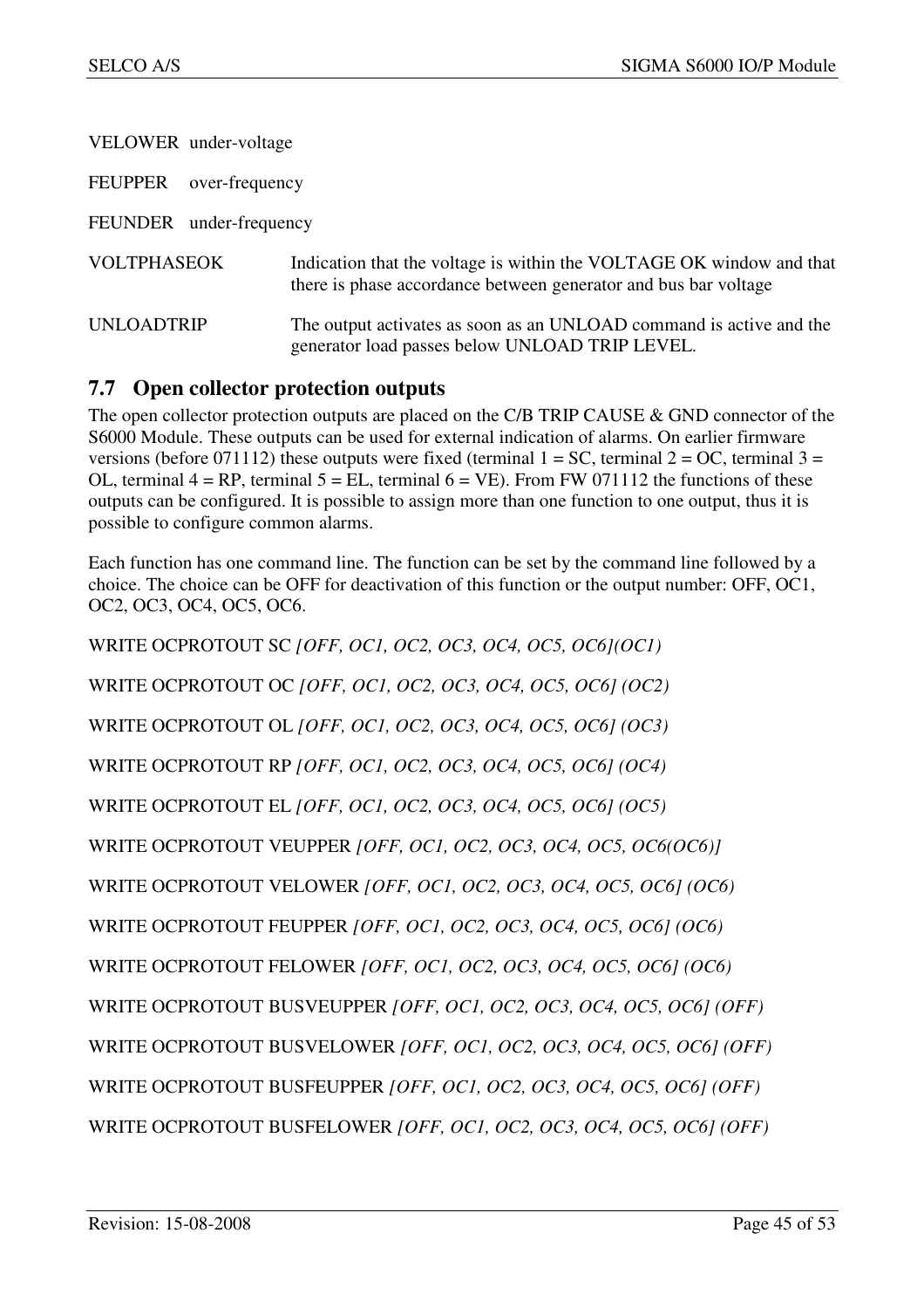WRITE OCPROTOUT BUSFD *[OFF, OC1, OC2, OC3, OC4, OC5, OC6] (OFF)* 

## **7.8 Analogue Outputs**

The analogue outputs are configured with the following parameters.

#### **7.8.1 Analogue Output 1**

The first parameter to set is the "indicated" parameters (among all the available measured and calculated parameters).

The indicated parameter is set by the following command. The choice can be any one of the following parameters: U12, U23, U31, U1N, U2N, U3N, I1, I2, I3, IA1, IA2, IA3, P1, P2, P3, P, IR1, IR2, IR3, Q1, Q2, Q3, Q, PF1, PF2, PF3, PF, VA1, VA2, VA3, VA, F. Default is P.

WRITE ANAOUT OUT1 SRC <Choice>

The output signal is set by the following command. The choice can be either voltage or current (VOLT or CUR).

WRITE ANAOUT OUT1 SIGNAL <Choice>

The next two commands scale the chosen parameter. Default is -10 and 100% respectivly.

WRITE ANAOUT OUT1 SRCMIN <value>

WRITE ANAOUT OUT1 SRCMAX <value>

Finally, the output signal must be scaled. This can be done for either voltage or current, depending on the choice made for the signal parameter. Default settings are -1 to 10 VDC and 4 to 20 mA.

WRITE ANAOUT OUT1 VOLTMIN <value>

WRITE ANAOUT OUT1 VOLTMAX <value>

Likewise for the current output.

WRITE ANAOUT OUT1 CURMIN <value>

WRITE ANAOUT OUT1 CURMAX <value>

#### **7.8.2 Analogue Output 2**

The first parameter to set is the "indicated" parameters (among all the available measured and calculated parameters).

The indicated parameter is set by the following command. The choice can be any one of the following parameters: U12, U23, U31, U1N, U2N, U3N, I1, I2, I3, IA1, IA2, IA3, P1, P2, P3, P, IR1, IR2, IR3, Q1, Q2, Q3, Q, PF1, PF2, PF3, PF, VA1, VA2, VA3, VA, F. Default is Q.

WRITE ANAOUT OUT2 SRC <Choice>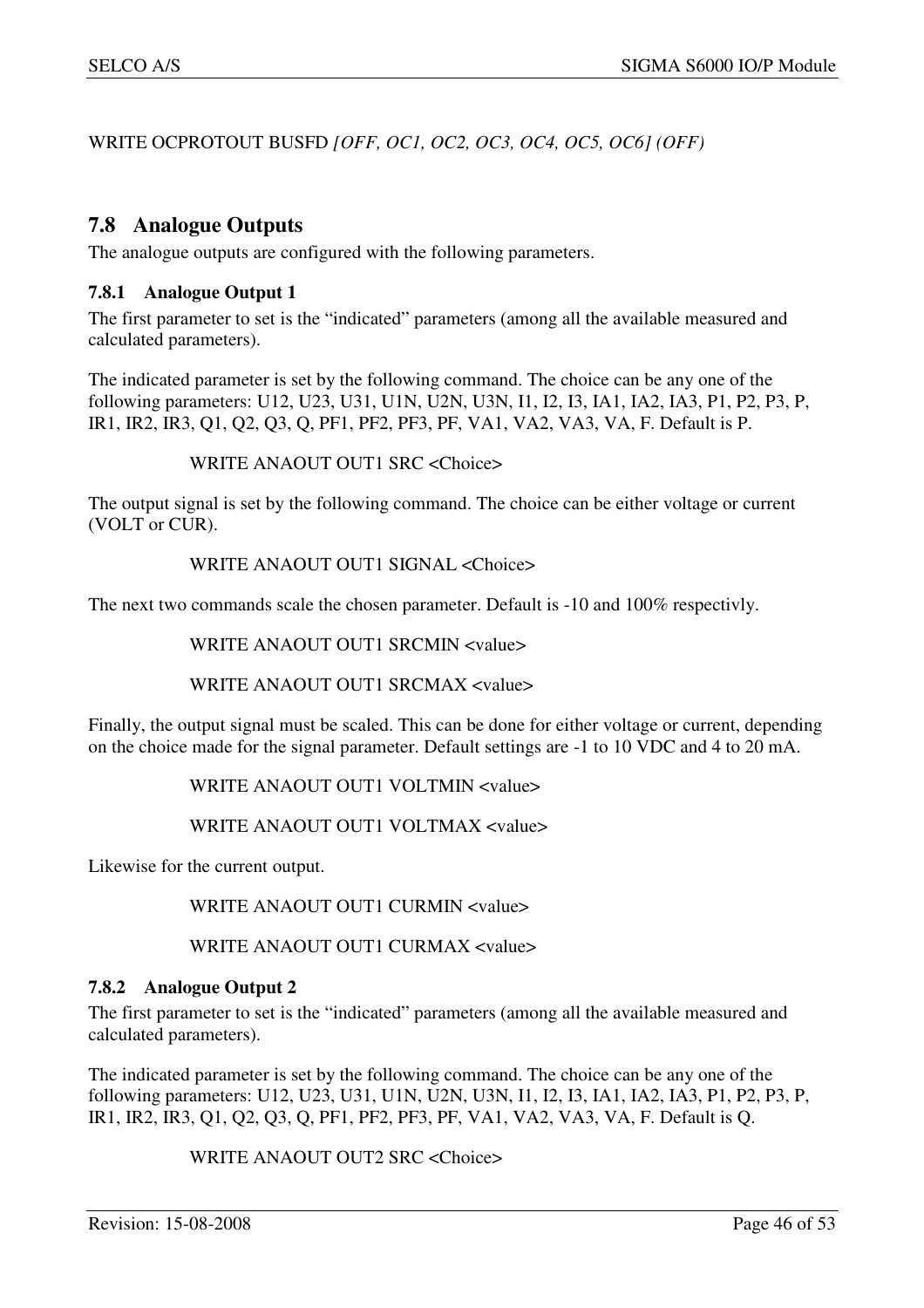The output signal is set by the following command. The choice can be either voltage or current (VOLT or CUR).

#### WRITE ANAOUT OUT2 SIGNAL <Choice>

The next two commands scale the chosen parameter. Default is -10 and 100% respectivly.

WRITE ANAOUT OUT2 SRCMIN <value>

WRITE ANAOUT OUT2 SRCMAX <value>

Finally, the output signal must be scaled. This can be done for either voltage or current, depending on the choice made for the signal parameter. Default settings are -1 to 10 VDC and 4 to 20 mA.

WRITE ANAOUT OUT2 VOLTMIN <value>

WRITE ANAOUT OUT2 VOLTMAX <value>

Likewise for the current output.

#### WRITE ANAOUT OUT2 CURMIN <value>

#### WRITE ANAOUT OUT2 CURMAX <value>

#### **7.8.3 Analogue Output 3**

The first parameter to set is the "indicated" parameters (among all the available measured and calculated parameters).

The indicated parameter is set by the following command. The choice can be any one of the following parameters: U12, U23, U31, U1N, U2N, U3N, I1, I2, I3, IA1, IA2, IA3, P1, P2, P3, P, IR1, IR2, IR3, Q1, Q2, Q3, Q, PF1, PF2, PF3, PF, VA1, VA2, VA3, VA, F. Default is PF.

WRITE ANAOUT OUT3 SRC <Choice>

The output signal is set by the following command. The choice can be either voltage or current (VOLT or CUR).

#### WRITE ANAOUT OUT3 SIGNAL <Choice>

The next two commands scale the chosen parameter. Default is 0 and 100% respectivly.

WRITE ANAOUT OUT3 SRCMIN <value>

WRITE ANAOUT OUT3 SRCMAX <value>

Finally, the output signal must be scaled. This can be done for either voltage or current, depending on the choice made for the signal parameter. Default settings are 0 to 10 VDC and 4 to 20 mA.

WRITE ANAOUT OUT3 VOLTMIN <value>

WRITE ANAOUT OUT3 VOLTMAX <value>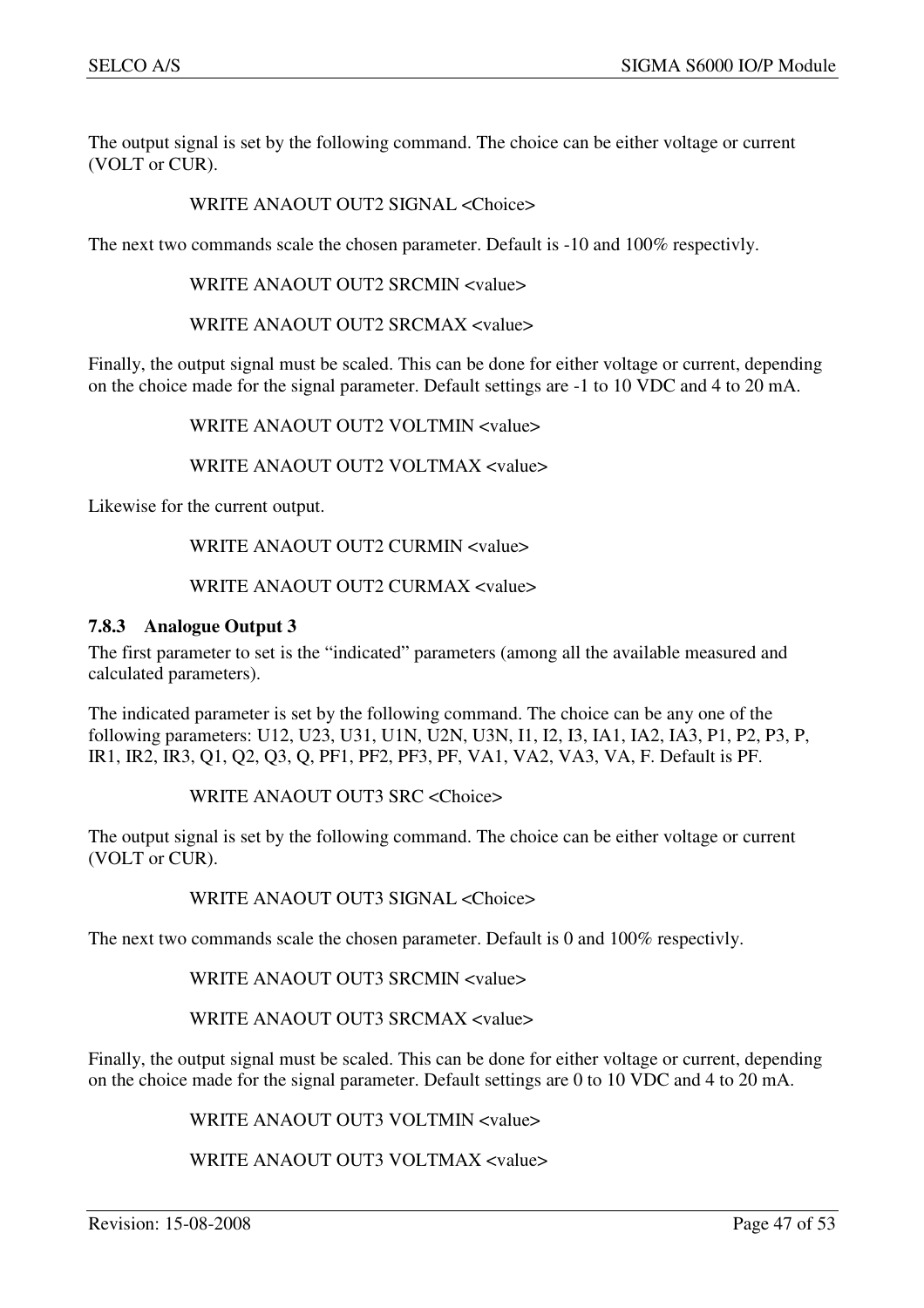Likewise for the current output.

WRITE ANAOUT OUT3 CURMIN <value>

#### WRITE ANAOUT OUT3 CURMAX <value>

## **7.9 RS485**

The RS485 communication interface can be configured with regard to MODBUS slave address, baud rate, data bit, parity and stop bits. It is important to ensure that the address is unique on the bus and that the remaining parameters are set according to specifications.

The MODBUS slave address is set by the following command.

WRITE RS485 ADDRESS <Addr>

The data transmission rate is defined by the baud rate, which is set as follows.

WRITE RS485 BAUDRATE <Baudrate>

The parity can be set by the following command.

WRITE RS485 PARITY <Parity>

The number of data bits is set as follows.

WRITE RS485 DATABITS <Databits>

The number of stop bits is set as follows.

WRITE RS485 STOPBITS <Stopbits>

In case the data from the MODBUS master is send irregular (compared to MODBUS specification) it is possible to adjust a delay for detection of the end of the MODBUS frame send by the master. Following command is used for that:

WRITE RS485 TXDELAY [0-2552] (0)

The range is between 0 and 2552ms. Default is 0ms.

In case the frames send by the MODBUS master comply with the MODBUS specifications it is not necessary to change this parameter (it can remain in default setting).

## **7.10 Restoring to factory default configuration**

The factory default configuration can be restored at any time by issuing the command:

#### WRITE SYS SETUPDEFAULT YES

The default configuration is then restored after the power to the module has been turned off and on.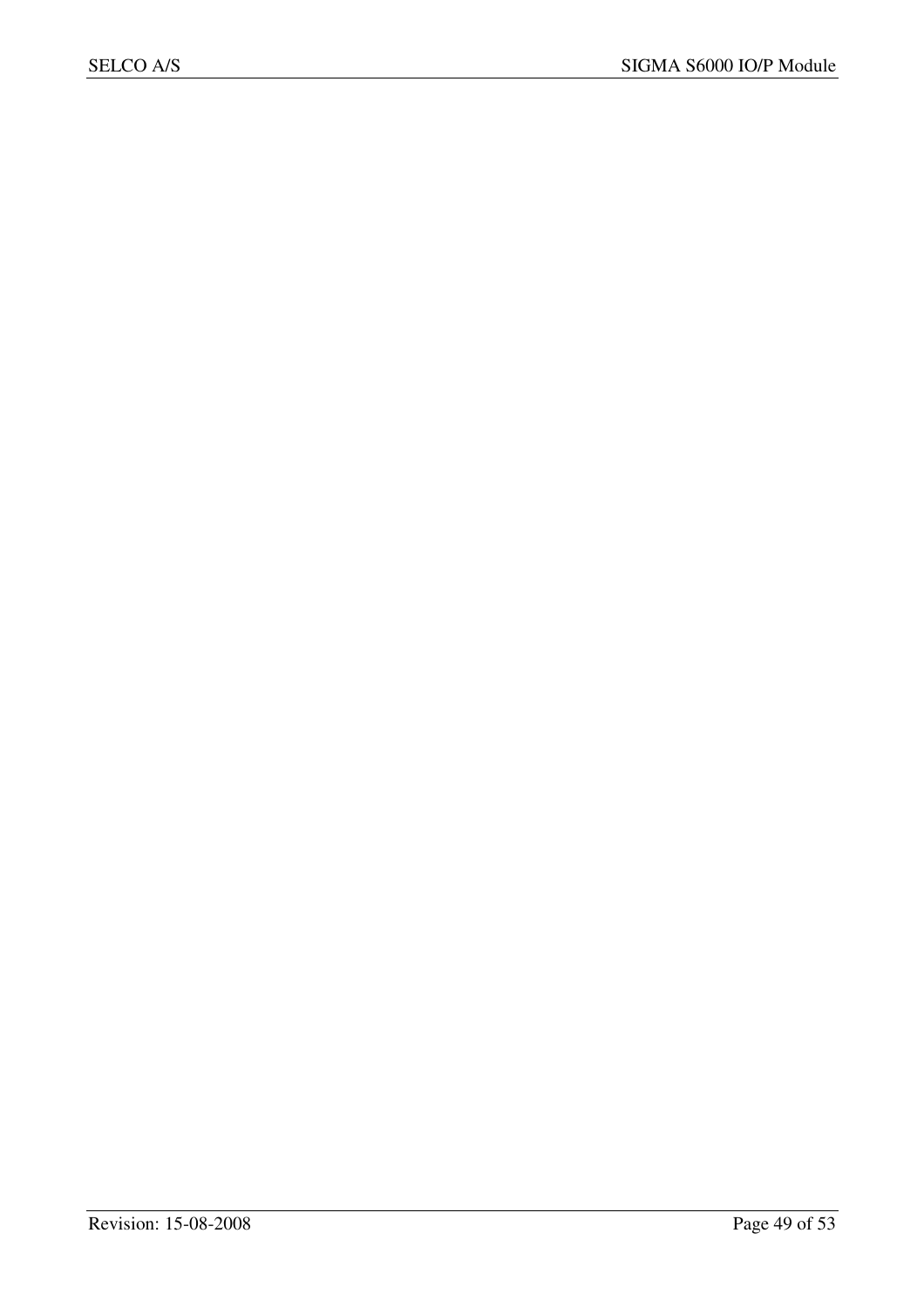## **8 Specifications**

| Primary Supply:                                       | +24 V DC (-30 % / +30 %) Isolated, 500 mA                                                                                                                                                  |
|-------------------------------------------------------|--------------------------------------------------------------------------------------------------------------------------------------------------------------------------------------------|
| <b>Backup Supply:</b>                                 | +24 V DC (-30 % / +30 %) Isolated, 500 mA                                                                                                                                                  |
| Gen. phase-phase voltage (GPPV):                      | 63.0 to 690.0 V AC (-2 % / +2 %) three phased                                                                                                                                              |
| Gen. indicated voltage (GIV):                         | 63 to 32 kV AC                                                                                                                                                                             |
| Gen. phase-neutral voltage (GPNV):                    | GPPV $\frac{1}{3}$ (measured with neutral connection, estimated without)                                                                                                                   |
| CT secondary current (CTSC):                          | 1 A or 5 A (consumption 25 mW or 125 mW) three phased                                                                                                                                      |
| Gen. rated frequency (GRF):                           | 40.0 to 500.0 Hz                                                                                                                                                                           |
| Gen. maximum current (GMC)                            | 0.5 to 3000.0 A / 500 to 30000 A                                                                                                                                                           |
| Protection functions                                  |                                                                                                                                                                                            |
| <b>Short Circuit</b>                                  |                                                                                                                                                                                            |
| On/Off Control:                                       | By Configuration                                                                                                                                                                           |
| Characteristic:                                       | Definite time                                                                                                                                                                              |
| Modes:                                                | Current, largest of three phases $(I_1, I_2 \text{ or } I_3)$                                                                                                                              |
| Trip level:                                           | +100 to +400 % of GMC                                                                                                                                                                      |
| Pre-alarm:                                            | 100 to 1000 ms on OC output                                                                                                                                                                |
| Delay:                                                | 100 to 1000 ms                                                                                                                                                                             |
| Relay:                                                | C/B Trip, with feedback from C/B State input                                                                                                                                               |
| Output:                                               | Dedicated open collector output (200 mA)                                                                                                                                                   |
| Indication:                                           | Red SC LED on front folio (shows pick-up and trip)                                                                                                                                         |
| Reset                                                 | By common C/B reset input or UI Reset button                                                                                                                                               |
| Over Current                                          |                                                                                                                                                                                            |
| On/Off Control:                                       | By Configuration                                                                                                                                                                           |
| Characteristic:                                       | Definite time                                                                                                                                                                              |
| Modes:                                                | Current, highest of three phases $(I_1, I_2 \text{ or } I_3)$                                                                                                                              |
| Trip level:                                           | +50 to +140 % of GMC                                                                                                                                                                       |
| Pre-alarm:                                            | $0.1$ to 30.0 s on OC output                                                                                                                                                               |
| Delay:                                                | $0.1$ to 30.0 s                                                                                                                                                                            |
| Relay:                                                | C/B Trip, with feedback from C/B State input                                                                                                                                               |
| Output:                                               | Dedicated open collector output (200 mA)                                                                                                                                                   |
| Indication:                                           | Red OC LED on front folio (shows pick-up and trip)                                                                                                                                         |
| Reset                                                 | By common C/B reset input or UI Reset button                                                                                                                                               |
| Over Load                                             |                                                                                                                                                                                            |
| On/Off Control:                                       | By Configuration                                                                                                                                                                           |
| Characteristic:                                       | Definite time                                                                                                                                                                              |
| Modes (without neutral):<br>Modes (with neutral):     | Active current, highest of three phases (I <sub>Active1</sub> , I <sub>Active2</sub> or I <sub>Active3</sub> )<br>Active current, highest of three phases (IActive1, IActive2 or IActive3) |
|                                                       | Active power, highest of three phases $(P_1, P_2 \text{ or } P_3)$                                                                                                                         |
|                                                       | Sum active power (P)                                                                                                                                                                       |
| Trip level (active current): $+15$ to $+150$ % of GMC |                                                                                                                                                                                            |
|                                                       | Trip level (active power): $+15$ to $+150$ % of GIV x GMC                                                                                                                                  |
| Pre-alarm:                                            | 2.0 to $20.0$ s on OC output                                                                                                                                                               |
| Delay:                                                | 2.0 to 20.0 s                                                                                                                                                                              |
| Relay:                                                | C/B Trip, with feedback from C/B State input                                                                                                                                               |
| Output:                                               | Dedicated open collector output (200 mA)                                                                                                                                                   |
| Indication:                                           | Red OL LED on front folio (shows pick-up and trip)                                                                                                                                         |
| Reset                                                 | By common C/B reset input or UI Reset button                                                                                                                                               |
| <b>Reverse Power</b>                                  |                                                                                                                                                                                            |
| On/Off Control:                                       | By Configuration                                                                                                                                                                           |
| Characteristic:                                       | Definite time                                                                                                                                                                              |
| Modes (without neutral):                              | Active current, lowest of three phases (IActive1, IActive2 or IActive3)                                                                                                                    |
| Modes (with neutral):                                 | Active current, lowest of three phases (IActive1, IActive2 or IActive3)                                                                                                                    |
|                                                       | Active power, lowest of three phases $(P_1, P_2 \text{ or } P_3)$                                                                                                                          |
|                                                       | Sum active power $(P)$                                                                                                                                                                     |
| Trip level (active current): 0 to -20 $%$ of GMC      |                                                                                                                                                                                            |
|                                                       | Trip level (active power): $0$ to -20 % of GIV x GMC                                                                                                                                       |
| Pre-alarm:                                            | $2.0$ to $20.0$ s on OC output                                                                                                                                                             |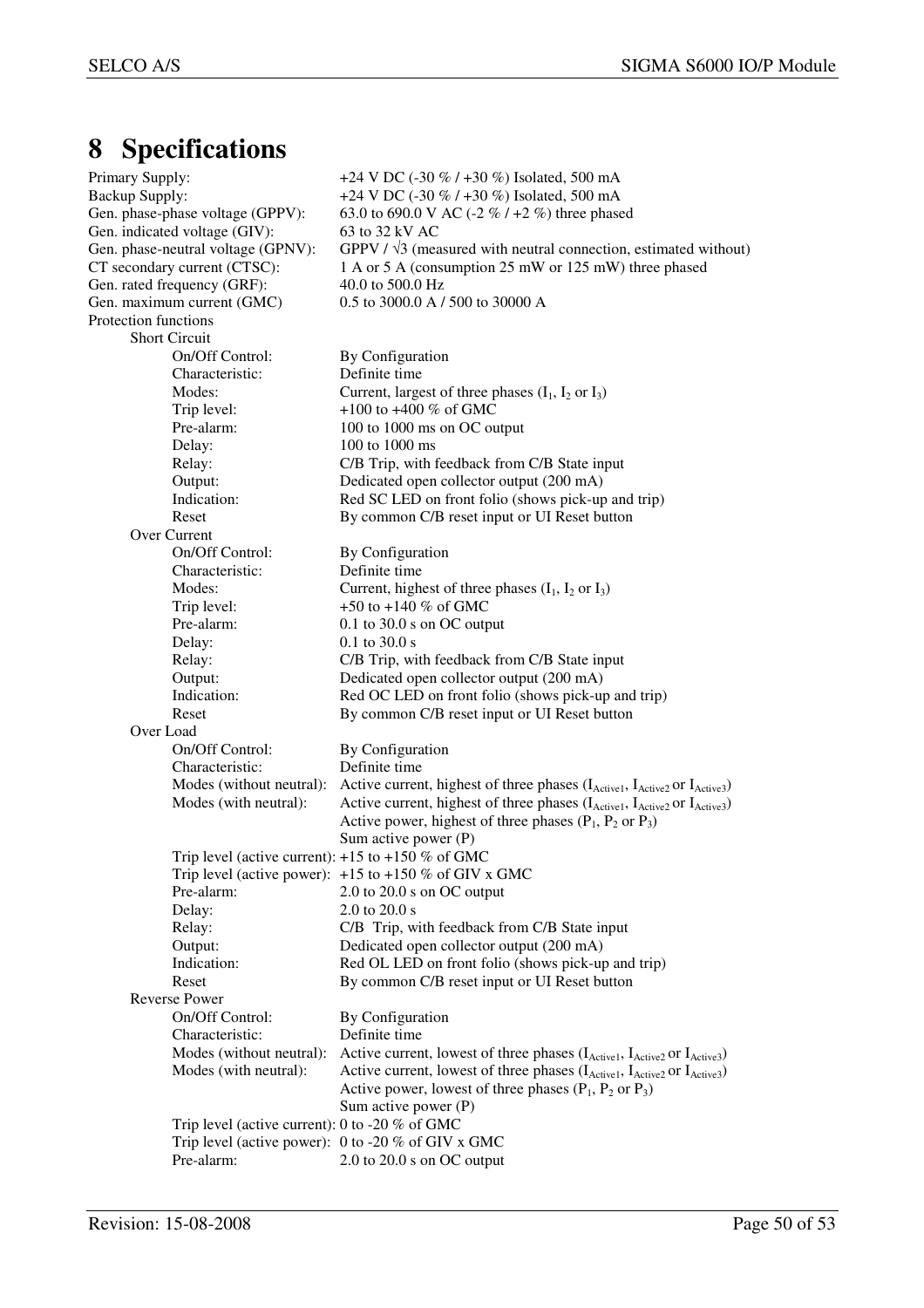| Delay:                                                | $2.0$ to $20.0$ s                                                                                              |
|-------------------------------------------------------|----------------------------------------------------------------------------------------------------------------|
| Relay:                                                | C/B Trip, with feedback from C/B State input                                                                   |
| Output:                                               | Dedicated open collector output (200 mA)                                                                       |
| Indication:                                           | Red OL LED on front folio (shows pick-up and trip)                                                             |
| Reset                                                 | By common C/B reset input or UI Reset button                                                                   |
| <b>Execitation Loss</b>                               |                                                                                                                |
| On/Off Control:                                       | By Configuration                                                                                               |
| Characteristic:                                       | Definite time                                                                                                  |
| Modes (without neutral):                              | Reactive current, lowest of three phases $(I_{Reactive1}, I_{Reactive2}$ or $I_{Reactive3})$                   |
| Modes (with neutral):                                 | Reactive current, lowest of three phases $(I_{Reactive1}, I_{Reactive2}$ or $I_{Reactive3})$                   |
|                                                       | Reactive power, lowest of three phases $(Q_1, Q_2 \text{ or } Q_3)$                                            |
|                                                       | Sum reactive power $(Q)$                                                                                       |
| Trip level (react. current): $0$ to +150 % of GMC     |                                                                                                                |
|                                                       | Trip level (react. power): $0$ to +150 % of GIV x GMC                                                          |
| Pre-alarm:                                            | $2.0$ to $20.0$ s on OC output                                                                                 |
| Delay                                                 | 2.0 to $20.0 s$                                                                                                |
| Relay:                                                | C/B Trip, with feedback from C/B State input                                                                   |
| Output:                                               | Dedicated open collector output (200 mA)                                                                       |
| Indication:                                           | Red EL LED on front folio (shows pick-up and trip)                                                             |
| Reset                                                 | By common C/B reset input or UI Reset button                                                                   |
| Voltage Establishment                                 |                                                                                                                |
| On/Off Control:                                       | By Configuration                                                                                               |
| Characteristic:                                       | Definite time                                                                                                  |
| Lower trip level:                                     | +50 to +100 % of GIV                                                                                           |
| Upper trip level:                                     | +100 to 150 $%$ of GIV                                                                                         |
| Pre-alarm:                                            | $1.0$ to 30.0 s on OC output                                                                                   |
| Delay:                                                | 1.0 to 30.0 s, default 2.0 s                                                                                   |
| Relay:                                                | C/B Trip, with feedback from C/B State input                                                                   |
| Output:                                               | Dedicated open collector output (200 mA)                                                                       |
| Indication:                                           | Red VE LED on front folio (shows pick-up and trip)                                                             |
| Reset                                                 | By common C/B reset input or UI Reset button                                                                   |
| Load shedding functions                               |                                                                                                                |
| Non essential trip 1                                  |                                                                                                                |
| On/Off Control:                                       | By Configuration                                                                                               |
| Characteristic:                                       | Definite time                                                                                                  |
| Modes (without neutral):                              | Frequency                                                                                                      |
|                                                       | Active current, highest of three phases (I <sub>Active1</sub> , I <sub>Active2</sub> or I <sub>Active3</sub> ) |
|                                                       | Current, highest of three phases $(I_1, I_2 \text{ or } I_3)$                                                  |
| Modes (with neutral):                                 | Frequency                                                                                                      |
|                                                       | Active current, highest of three phases (IActive1, IActive2 or IActive3)                                       |
|                                                       | Active power, highest of three phases $(P_1, P_2 \text{ or } P_3)$                                             |
|                                                       | Sum active power (P)                                                                                           |
|                                                       | Current, highest of three phases $(I_1, I_2$ or $I_3)$                                                         |
| Trip level (frequency):                               | $+20$ to $+150\%$ of GRF                                                                                       |
| Trip level (active current): $+20$ to $+150$ % of GMC |                                                                                                                |
|                                                       | Trip level (active power): $+20$ to $+150\%$ of GIV x GMC                                                      |
| Trip Level (current)                                  | +20 to +150% of GMC                                                                                            |
| Hysteresis (non-latch):                               | 1 to 100 %                                                                                                     |
| Delay:                                                | 1.0 to $60.0 s$                                                                                                |
| Relay:                                                | NE1 Trip, latching or non-latching (hysteresis reset)                                                          |
| Output:                                               | Dedicated open collector output (200 mA)                                                                       |
| Indication:                                           | Yellow NE1 LED on front folio (shows pick-up and trip)                                                         |
| Reset                                                 | By common NE reset input                                                                                       |
| Non essential trip 2                                  |                                                                                                                |
| On/Off Control:                                       | By Configuration                                                                                               |
| Characteristic:                                       | Definite time                                                                                                  |
| Modes (without neutral):                              | Frequency                                                                                                      |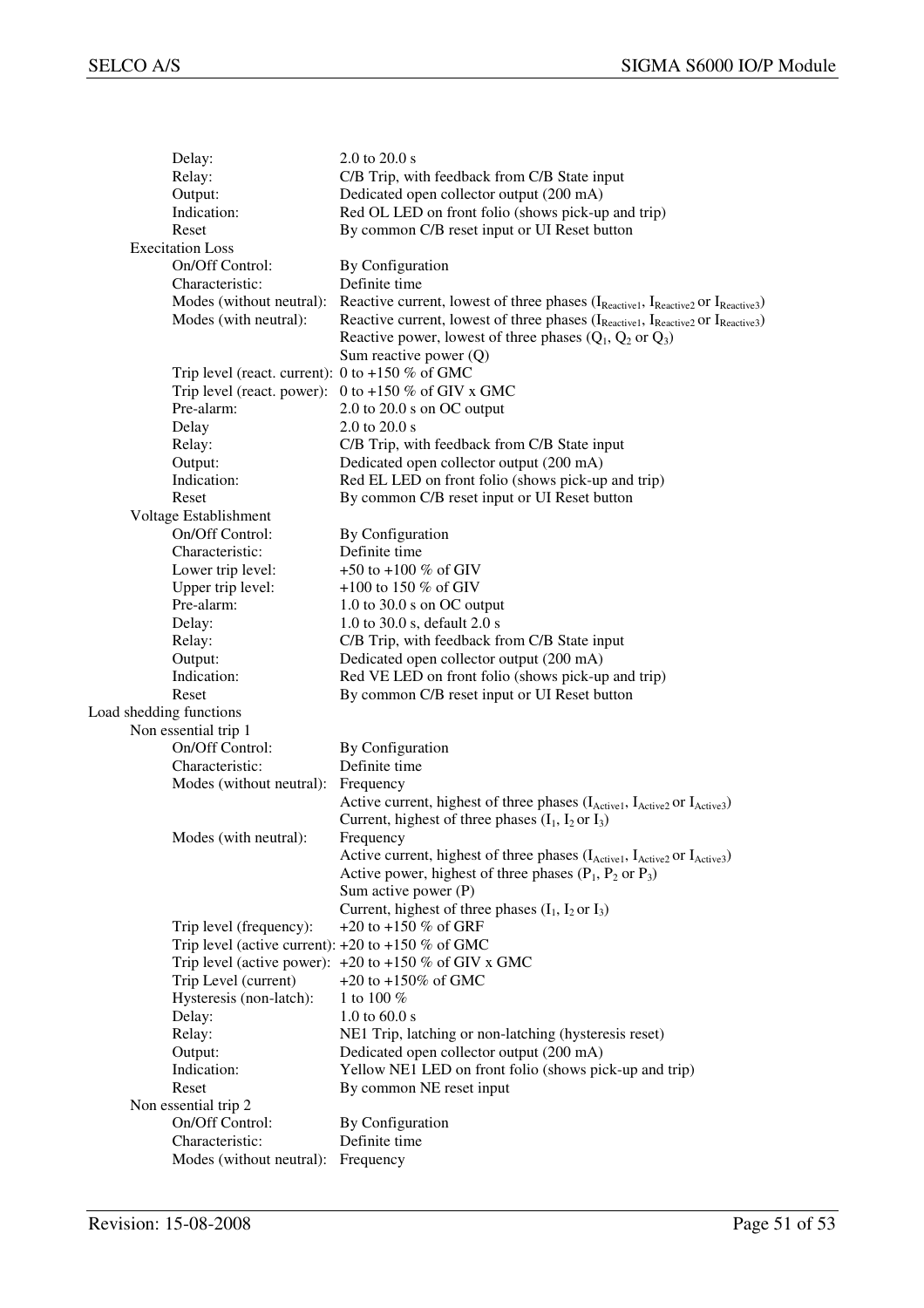|                                                       | Active current, highest of three phases (I <sub>Active1</sub> , I <sub>Active2</sub> or I <sub>Active3</sub> )                                                                                                                                                                                                                                        |
|-------------------------------------------------------|-------------------------------------------------------------------------------------------------------------------------------------------------------------------------------------------------------------------------------------------------------------------------------------------------------------------------------------------------------|
|                                                       | Current, highest of three phases $(I_1, I_2$ or $I_3$ )                                                                                                                                                                                                                                                                                               |
| Modes (with neutral):                                 | Frequency                                                                                                                                                                                                                                                                                                                                             |
|                                                       | Active current, highest of three phases (IActive1, IActive2 or IActive3)                                                                                                                                                                                                                                                                              |
|                                                       | Active power, highest of three phases $(P_1, P_2 \text{ or } P_3)$                                                                                                                                                                                                                                                                                    |
|                                                       | Sum active power (P)                                                                                                                                                                                                                                                                                                                                  |
|                                                       | Current, highest of three phases $(I_1, I_2 \text{ or } I_3)$                                                                                                                                                                                                                                                                                         |
| Trip level (frequency):                               | +20 to +150 % of GRF                                                                                                                                                                                                                                                                                                                                  |
| Trip level (active current): $+20$ to $+150$ % of GMC |                                                                                                                                                                                                                                                                                                                                                       |
|                                                       | Trip level (active power): $+20$ to $+150$ % of GIV x GMC                                                                                                                                                                                                                                                                                             |
| Trip Level (current)                                  | +20 to +150% of GMC                                                                                                                                                                                                                                                                                                                                   |
| Hysteresis (non-latch):                               | 1 to 100 $%$                                                                                                                                                                                                                                                                                                                                          |
| Delay:                                                | 1.0 to $60.0 s$                                                                                                                                                                                                                                                                                                                                       |
| Relay:                                                | NE2 Trip, latching or non-latching (hysteresis reset)                                                                                                                                                                                                                                                                                                 |
| Output:<br>Indication:                                | Dedicated open collector output (200 mA)<br>Yellow NE2 LED on front folio (shows pick-up and trip)                                                                                                                                                                                                                                                    |
| Reset                                                 | By common NE reset input                                                                                                                                                                                                                                                                                                                              |
|                                                       |                                                                                                                                                                                                                                                                                                                                                       |
| C/B Trip Relay:<br>Relay response time:               | 20 ms (worst case)                                                                                                                                                                                                                                                                                                                                    |
| Contact $set(s)$                                      |                                                                                                                                                                                                                                                                                                                                                       |
| Contact rating:                                       | AC: 8 A, 250 V AC, DC: 8 A, 35 V DC                                                                                                                                                                                                                                                                                                                   |
| Function:                                             | Normally energized (Default) or normally de-energized                                                                                                                                                                                                                                                                                                 |
| NE1 Trip Relay:                                       |                                                                                                                                                                                                                                                                                                                                                       |
| Relay response time:                                  | 20 ms (worst case)                                                                                                                                                                                                                                                                                                                                    |
| Contact $set(s)$                                      | 2                                                                                                                                                                                                                                                                                                                                                     |
| Contact rating:                                       | AC: 8 A, 250 V AC, DC: 8 A, 35 V DC                                                                                                                                                                                                                                                                                                                   |
| Function:                                             | Normally de-energized (Default) or normally energized                                                                                                                                                                                                                                                                                                 |
| NE2 Trip Relay:                                       |                                                                                                                                                                                                                                                                                                                                                       |
| Relay response time:                                  | 20 ms (worst case)                                                                                                                                                                                                                                                                                                                                    |
| Contact set(s)                                        | 2                                                                                                                                                                                                                                                                                                                                                     |
| Contact rating:                                       | AC: 8 A, 250 V AC, DC: 8 A, 35 V DC                                                                                                                                                                                                                                                                                                                   |
| Function:                                             | Normally de-energized (Default) or normally energized                                                                                                                                                                                                                                                                                                 |
| Alarm Relay                                           |                                                                                                                                                                                                                                                                                                                                                       |
| Relay response time:                                  | 20 ms (worst case)                                                                                                                                                                                                                                                                                                                                    |
| Contact $set(s)$                                      | 2                                                                                                                                                                                                                                                                                                                                                     |
| Contact rating:                                       | AC: 8 A, 250 V AC, DC: 8 A, 35 V DC                                                                                                                                                                                                                                                                                                                   |
| Function:                                             | Normally energized                                                                                                                                                                                                                                                                                                                                    |
| Voltage OK                                            |                                                                                                                                                                                                                                                                                                                                                       |
| Level:                                                | 0 to 20 % of GPPV, default 10 %                                                                                                                                                                                                                                                                                                                       |
| Indication:                                           | Steady light within limits                                                                                                                                                                                                                                                                                                                            |
| Phase OK indication                                   |                                                                                                                                                                                                                                                                                                                                                       |
| Indication:                                           | Steady light when all three phases are live and sequence is correct                                                                                                                                                                                                                                                                                   |
| Analogue Outputs                                      |                                                                                                                                                                                                                                                                                                                                                       |
| Output 1                                              |                                                                                                                                                                                                                                                                                                                                                       |
| Source parameter:                                     | $U_{12}$ , $U_{23}$ , $U_{31}$ , $U_{1N}$ , $U_{2N}$ , $U_{3N}$ , $I_1$ , $I_2$ , $I_3$ , $I_{\text{Active1}}$ , $I_{\text{Active2}}$ , $I_{\text{Active3}}$ , $P_1$ , $P_2$ , $P_3$ , $P$ ,                                                                                                                                                          |
|                                                       | $I_{\text{Reactive1}}$ , $I_{\text{Reactive2}}$ , $I_{\text{Reactive3}}$ , $Q_1$ , $Q_2$ , $Q_3$ , $Q$ , $PF_1$ , $PF_2$ , $PF_3$ , $PF$ , $VA_1$ , $VA_2$ , $VA_3$ , $VA$                                                                                                                                                                            |
|                                                       | or f                                                                                                                                                                                                                                                                                                                                                  |
|                                                       | -1000.0 to +1000.0 %                                                                                                                                                                                                                                                                                                                                  |
| Signal:                                               | Voltage $(\pm 10.000 \text{ to } \pm 10.000 \text{ V DC})$ isolated                                                                                                                                                                                                                                                                                   |
| Output 2                                              | Current $(0.000 \text{ to } +24.000 \text{ mA})$ isolated                                                                                                                                                                                                                                                                                             |
|                                                       |                                                                                                                                                                                                                                                                                                                                                       |
| Source parameter:                                     | $U_{12}$ , $U_{23}$ , $U_{31}$ , $U_{1N}$ , $U_{2N}$ , $U_{3N}$ , $I_1$ , $I_2$ , $I_3$ , $I_{\text{Active1}}$ , $I_{\text{Active2}}$ , $I_{\text{Active3}}$ , $P_1$ , $P_2$ , $P_3$ , $P$ ,<br>$I_{Reactive1}$ , $I_{Reactive2}$ , $I_{Reactive3}$ , $Q_1$ , $Q_2$ , $Q_3$ , $Q$ , $PF_1$ , $PF_2$ , $PF_3$ , $PF$ , $VA_1$ , $VA_2$ , $VA_3$ , $VA$ |
|                                                       | or f                                                                                                                                                                                                                                                                                                                                                  |
|                                                       | -1000.0 to +1000.0 %                                                                                                                                                                                                                                                                                                                                  |
| Signal:                                               | Voltage $(\pm 10.000 \text{ to } \pm 10.000 \text{ V DC})$ isolated                                                                                                                                                                                                                                                                                   |
|                                                       | Current $(0.000 \text{ to } +24.000 \text{ mA})$ isolated                                                                                                                                                                                                                                                                                             |
| Output 3                                              |                                                                                                                                                                                                                                                                                                                                                       |
|                                                       |                                                                                                                                                                                                                                                                                                                                                       |